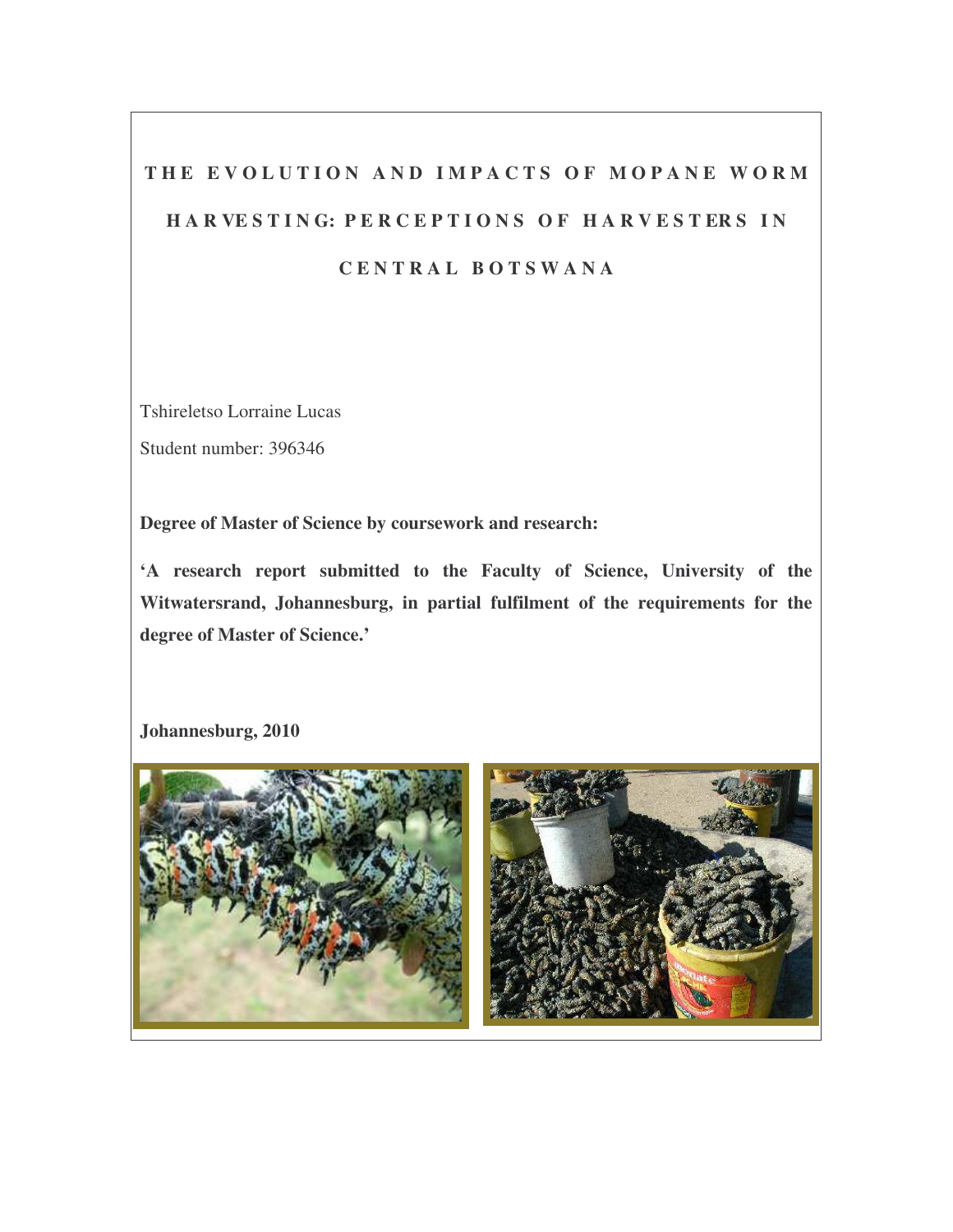# **DECLARATION**

I declare that this research report is my own, unaided work. It is being submitted for the degree of Master of Science in the University of the Witwatersrand, Johannesburg. It has not been submitted before for any degree or examination in any other University.

(Signature of candidate)

 $\frac{day \text{ of } 20$ 

\_\_\_\_\_\_\_\_\_\_\_\_\_\_\_\_\_\_\_\_\_\_\_\_\_\_\_\_\_\_\_\_\_\_\_\_\_\_\_\_\_\_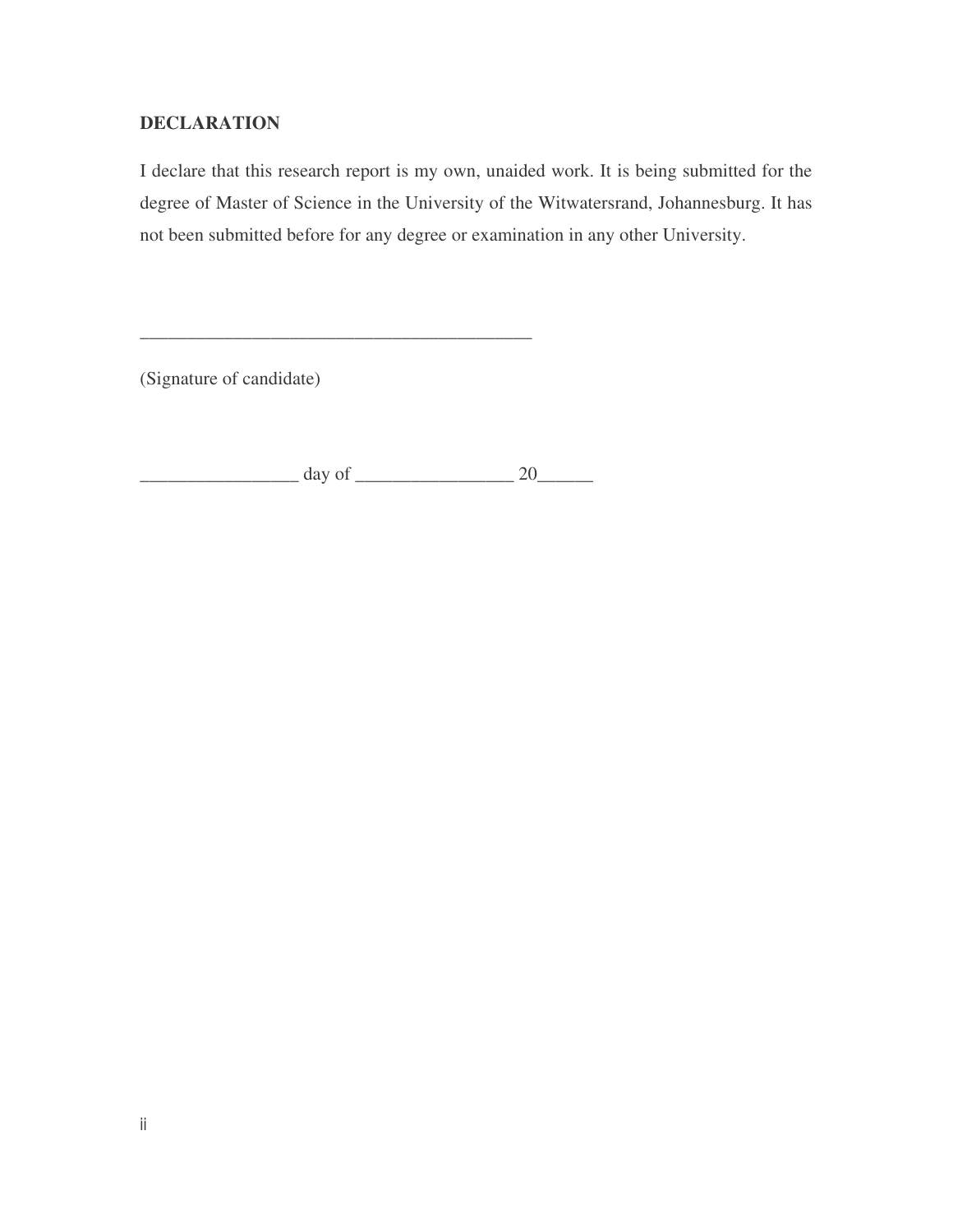# **Abstract**

The aim of this study was to investigate the evolution and impacts of mopane worm harvesting in central Botswana. Commercialisation of mopane worms has increased over the years and it is allegedly due to an ever-increasing demand both locally and regionally. Harvesters in some areas of southern Africa have employed new harvesting practices that quicken the harvesting process. Based on perceptions of the harvesters, the study assesses how harvesters in central Botswana have responded to the demand and how this response has impacted harvesting outputs. In order to assess motivations for harvesting, how harvesting trends have evolved over time and whether they have an impact on the mopane worms and their habitat, semi-structured interviews of harvesters were coupled with participant observations in the Tamasane-Kgagodi area, central Botswana. The survey was conducted during the harvesting season in December 2009. In contrast to previous studies this study revealed that harvesting methods have not changed significantly but that the number of mopane worms has declined due to climatic factors and over-harvesting due to a greater number of harvesters. People harvest mopane worms primarily for consumption and commercialisation purposes. The increasing number of harvesters is of concern and warrants active engagement of the government with rural communities to foster sustainable harvesting of mopane worms.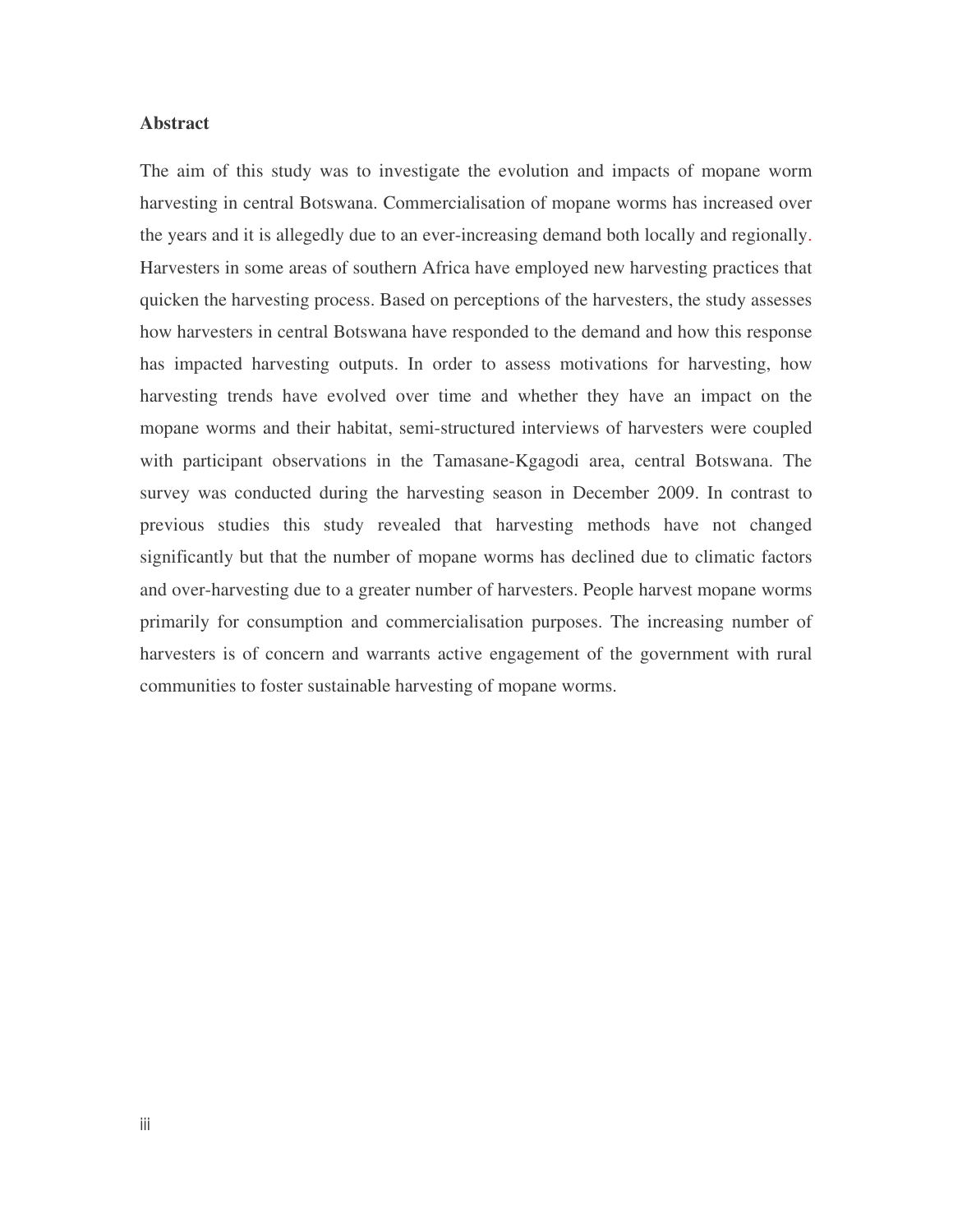# **Acknowledgements**

First and foremost I offer my sincerest gratitude to my supervisor, Dr. Jennifer S. Lalley, who has selflessly supported me throughout my thesis with her knowledge and patience whilst allowing me the room to work in my own way. Your constructive comments were highly appreciated. Deepest gratitude is also due to the co-supervisor Mrs. Cheryl Chamberlain who was abundantly helpful and offered invaluable assistance, support and guidance in the skilful editing and technical layout of this report. One simply could not wish for better or friendlier supervisors.

I am heartily thankful to the departmental Cartographer Mrs. Wendy Job who helped with designing the study area map. Your assistance could not be overlooked. Special thanks to the School of Geography, Archaeology and Environmental Studies in the University of the Witwatersrand for providing computer facilities and other assistance.

Finally, I wish to express my love and gratitude to my beloved family, especially my husband, for his understanding, love, patience and endless love, throughout the duration of my studies at the University of the Witwatersrand.

Last but not least, I would like to thank the almighty God for his mercy and grace that sustained me throughout my studies. Praise be to Him!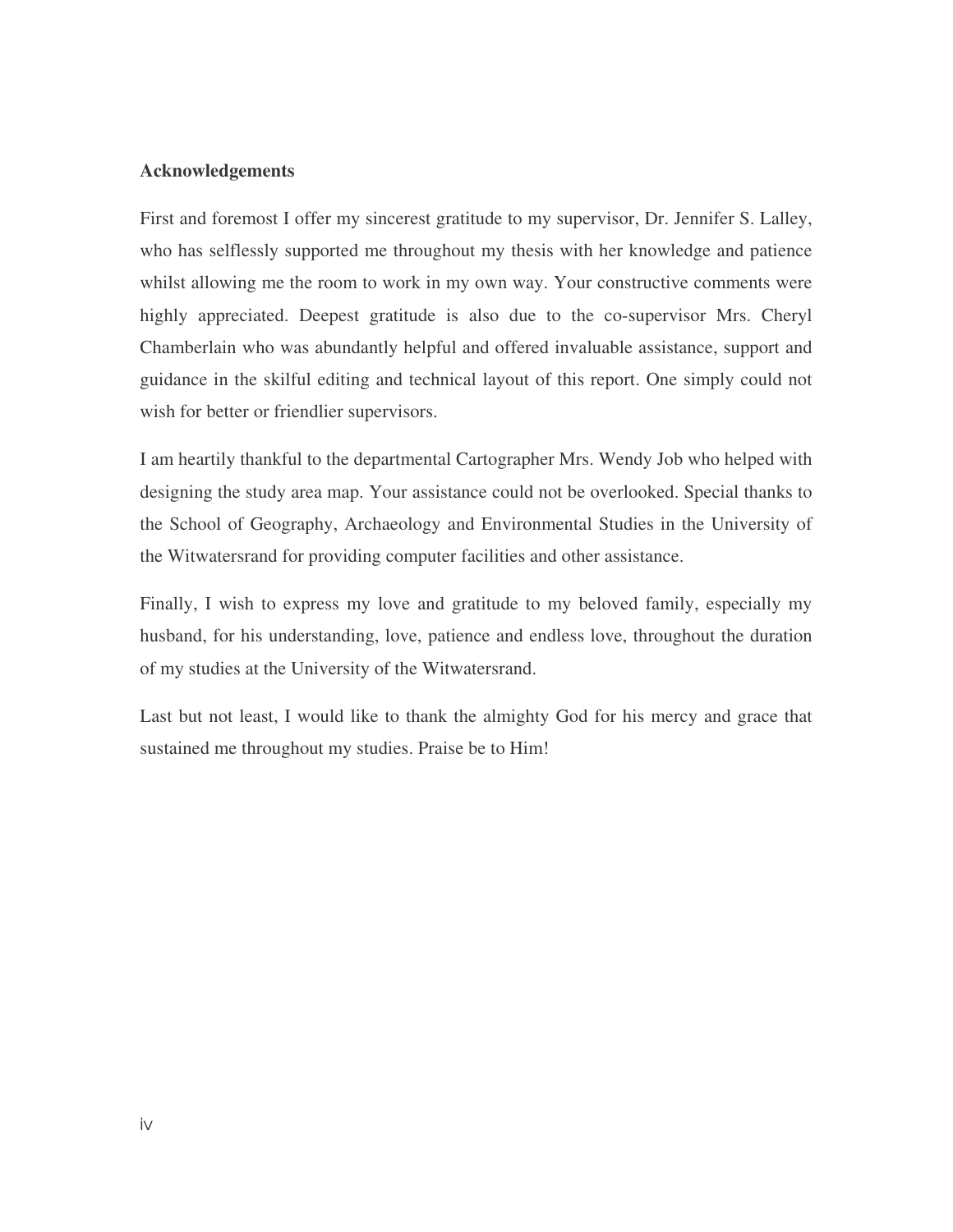# **CONTENTS Page**

# **CHAPTER ONE-INTRODUCTION**

# **CHAPTER TWO-LITERATURE REVIEW**

# **CHAPTER THREE-METHODS**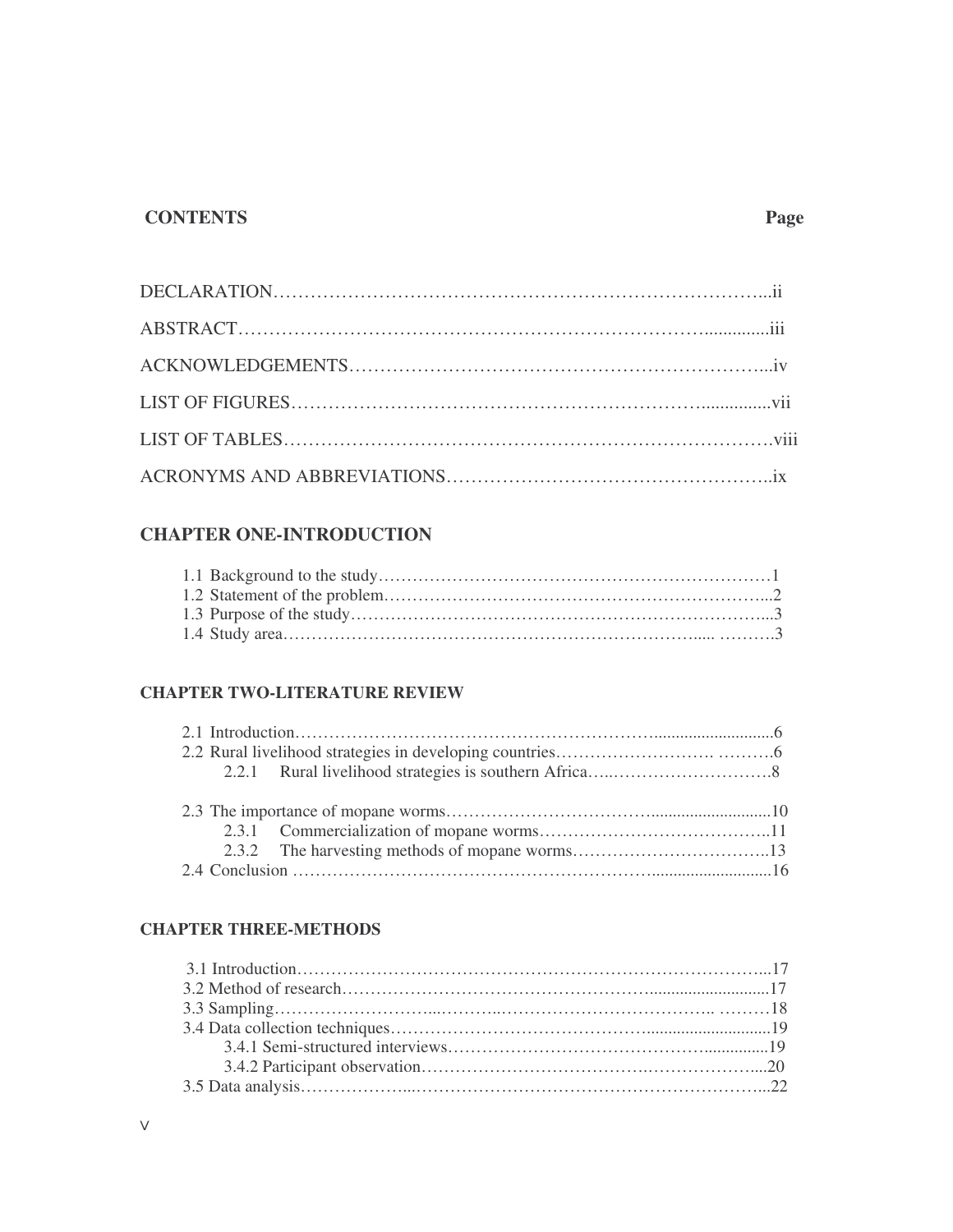# **CHAPTER FOUR-RESULTS AND DISCUSSION**

| 4.3 Theme 1: Traditional and Current Mopane Worm harvesting trends                |  |
|-----------------------------------------------------------------------------------|--|
| 4.3.1                                                                             |  |
| Current Harvesting Practices Among the Harvesters29<br>4.3.2                      |  |
| (a) Common Practices in the Picking of Mopane Worms29                             |  |
| (b) The Development of Informal Settlements During Mopane Worm                    |  |
|                                                                                   |  |
| (c) Perceptions of Village harvesters Regarding Informal                          |  |
|                                                                                   |  |
| (d) Taboos in the Harvesting of Mopane                                            |  |
|                                                                                   |  |
|                                                                                   |  |
| The relationship between Traditional and Current harvesting practices37<br>4.3.3  |  |
|                                                                                   |  |
| 4.4 Theme 2: Motivations for harvesting Mopane Worms in Central Botswana38        |  |
| 4.4.1                                                                             |  |
| 4.4.2                                                                             |  |
| 4.5 Theme 3: Perceptions on the Impacts of Current Harvesting Practices on Mopane |  |
|                                                                                   |  |
| Positive and Negative Impacts of Current Harvesting Practices on<br>4.5.1         |  |
|                                                                                   |  |
| 4.5.2 Causes of the Disappearance of Mopane worms in the Veldt43                  |  |
| (a) Possible Climatic Causes of the Decline in Mopane Worms45                     |  |
|                                                                                   |  |

# **CHAPTER FIVE- CONCLUSION AND RECOMMENDATIONS**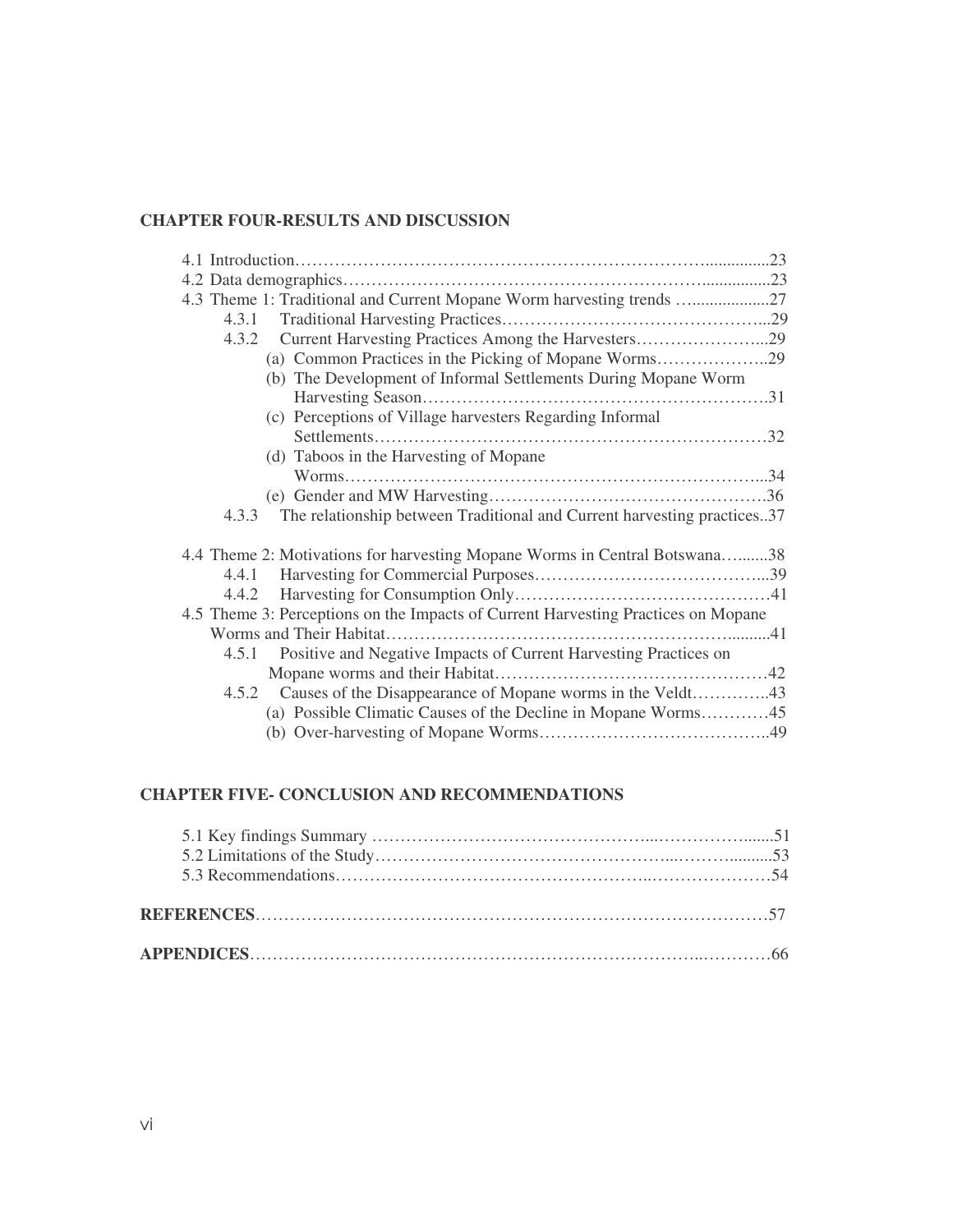# **LIST OF FIGURES**

| <b>Figure 4.1:</b> Places of origin of mopane worm harvesters in the informal settlements24 |
|---------------------------------------------------------------------------------------------|
| <b>Figure 4.2:</b> Popularity of mopane worm harvesting taboos among the harvesters35       |
| <b>Figure 4.3:</b> Reasons for harvesting mopane worms-informal settlements harvesters38    |
| <b>Figure 4.4:</b> Reasons for harvesting mopane worms- Village harvesters38                |
| <b>Figure 4.5:</b> Mean Rainfall for the Months in which MWs occur in Tamasane Village.46   |
| <b>Figure 4.6:</b> Mean Rainfall for the Months in which MWs occur in Kgagodi Village47     |
| Figure 4.7: Maximum and Minimum Average temperatures for Mahalapye and                      |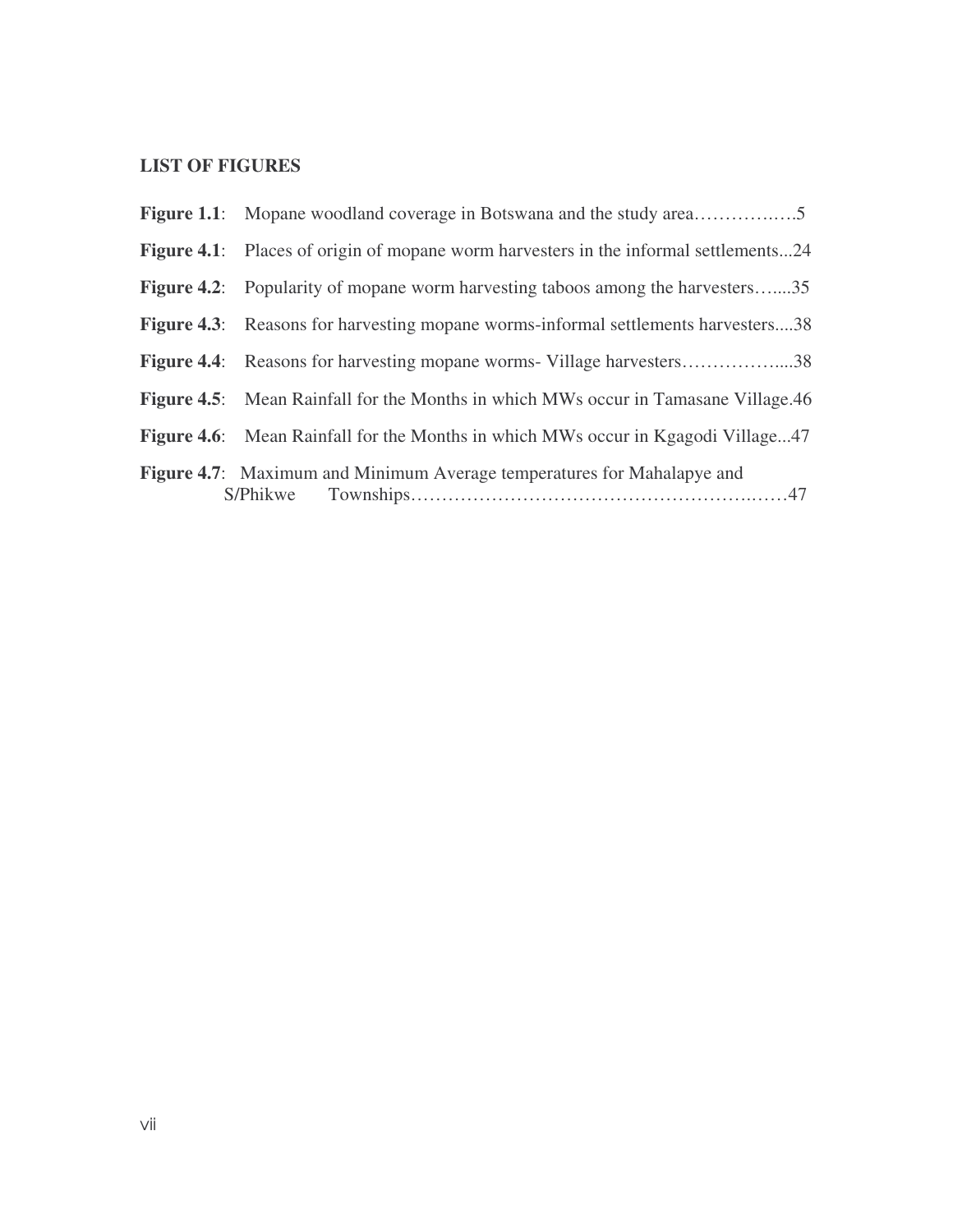# **LIST OF TABLES**

| <b>Table 4.5:</b> Current harvesting practices-picking of mopane worms30                  |  |
|-------------------------------------------------------------------------------------------|--|
| <b>Table 4.6:</b> Experience in the harvest of mopane worms through establishing informal |  |
|                                                                                           |  |
|                                                                                           |  |
| Table 4.9: Causes of the disappearance of mopane worms44                                  |  |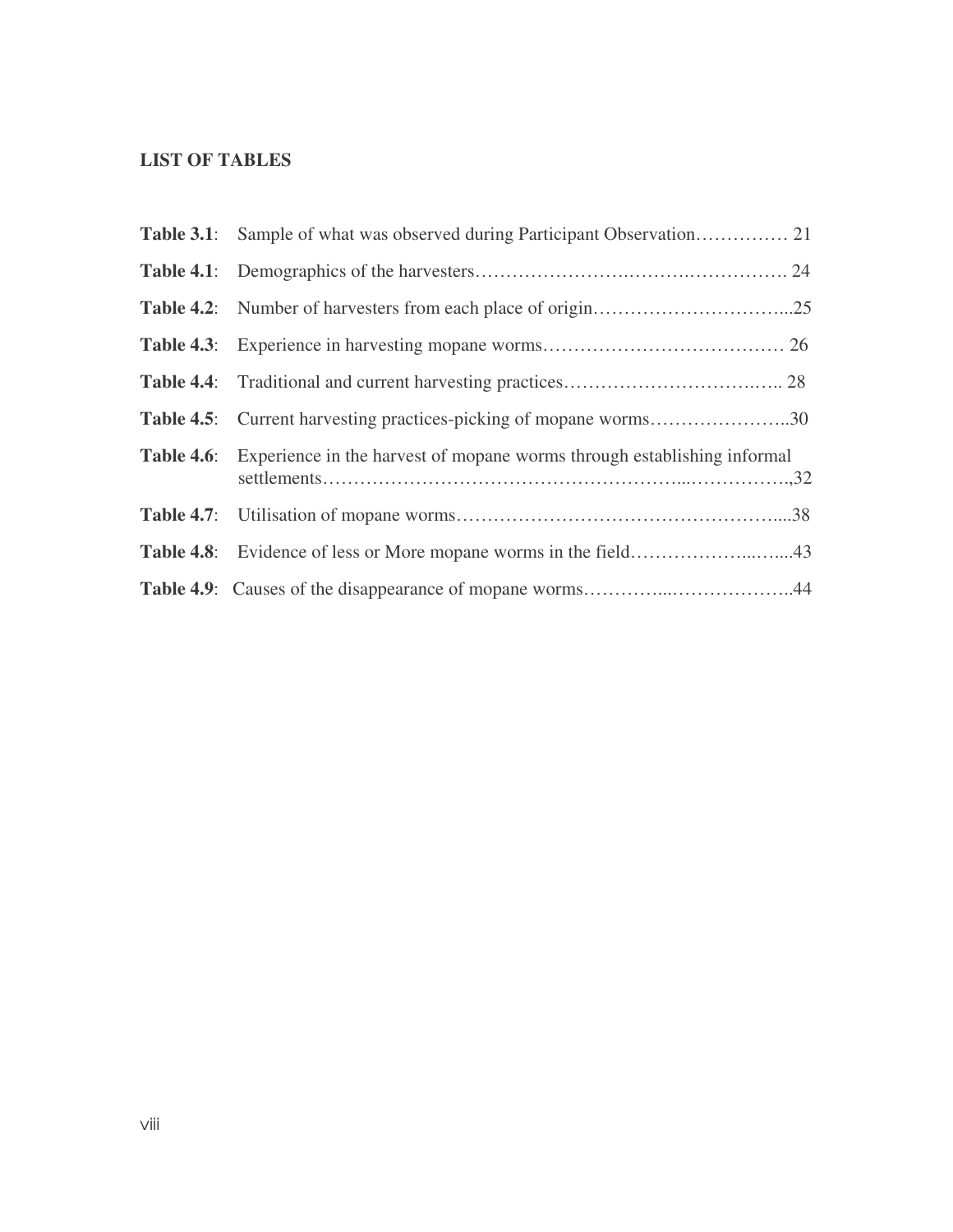# **ACRONYMS AND ABBREVIATIONS**

FAO……………………..Food and Agricultural Organisation

MWs……………………..Mopane Worms

NTFP……………………Non Timber Forest Product

UNDP…………………...United Nations Development Programme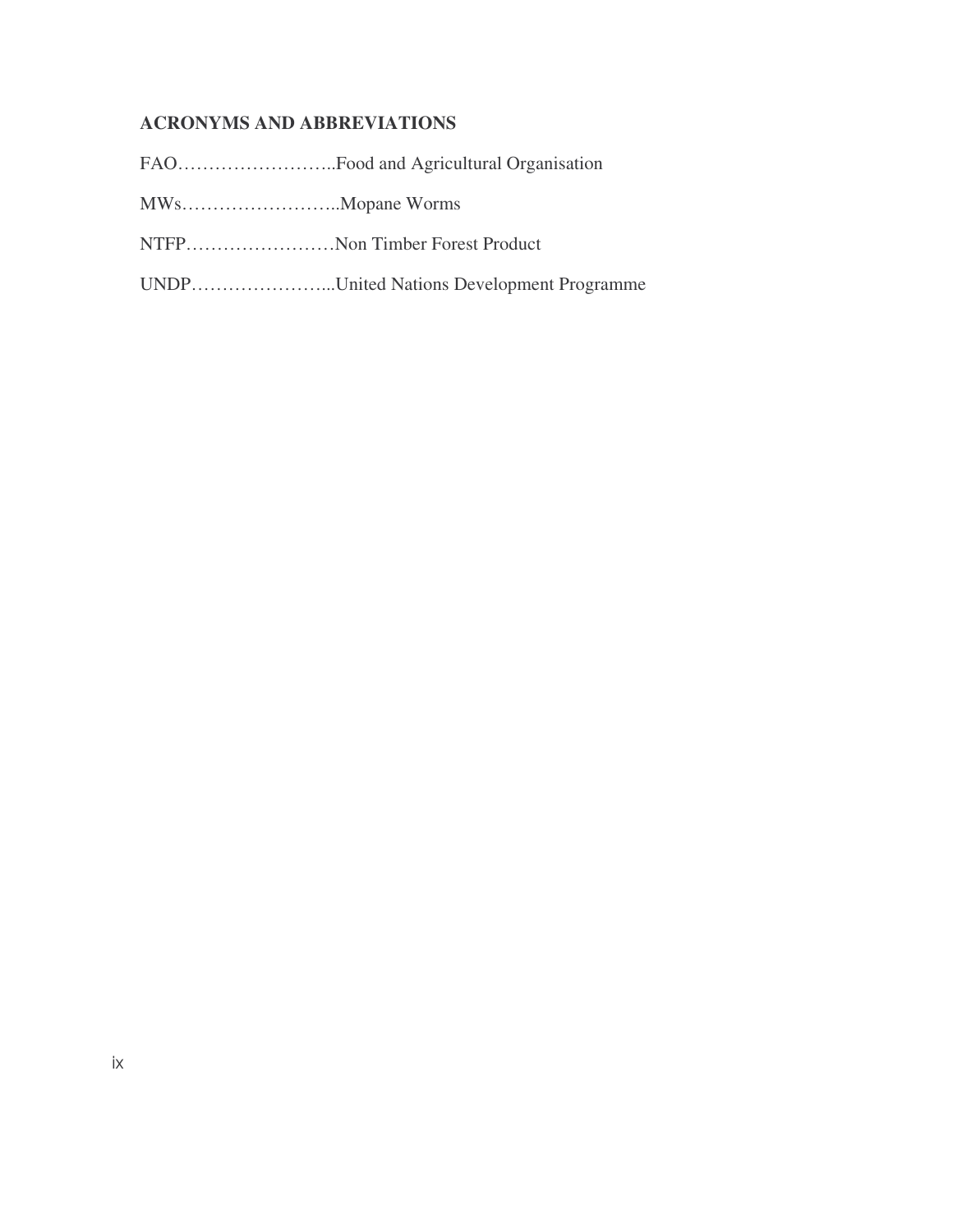#### **1. Introduction**

#### **1.1 Background of the study**

Botswana is endowed with very rich ecosystems and genetic diversity. Local communities depend on biodiversity, which offers multiple opportunities for development and improvement of human well-being (Botswana Biodiversity Strategy and Action Plan, 2007). Of Botswana's overall biodiversity, the mopane worm (*Gonimbrasia belina*) or *phane*, a Setswana vernacular name, is one of the most important species. With regard to the socio-economic well being of communities living in the northern and eastern parts of Botswana, it is first considered a vital traditional delicacy (Stack *et al.,* 2003). In addition, local rural communities rely on mopane worms as they have high protein content (Bartlett, 1996; Molose, 1997; Greyling and Potgieter, 2004; Illgner and Nel, 2000).

Mopane woodland occurs throughout southern Africa region and is prevalent in much of Botswana including the Central District where the study took place (Marias, 1996). Mopane worms feed on a number of tree species, but it is the Mopane tree (*Colophospermum mopane*) that is the most suitable in terms of the developmental stages of the worm (Teferra *et al.,* 1996; Moruakgomo, 1996; Stack *et al.,* 2003; Musvoto *et al.,* 2007). The worm's name comes from this association with the Mopane tree (Bartlett, 1996).

The harvest of mopane worms is common in Botswana. Every year there may be two harvests of mopane worms depending on the amount of rainfall received during that season (Illgner and Nel, 2000). The first harvest is between December and January while the second is between April and May (Mpuchane *et al*., 2000; Hope *et al*., 2009; Madibela *et al*., 2009). The first outbreak of mopane worms occurs near the start of summer (December) when most households are in need of sustenance as well as cash for the festive season celebrations and for upcoming school fees (Toms and Thangwana, 2005). During the harvest period, people commute to the outbreak areas while others establish temporary informal shelters/campsites in the outbreak areas to harvest the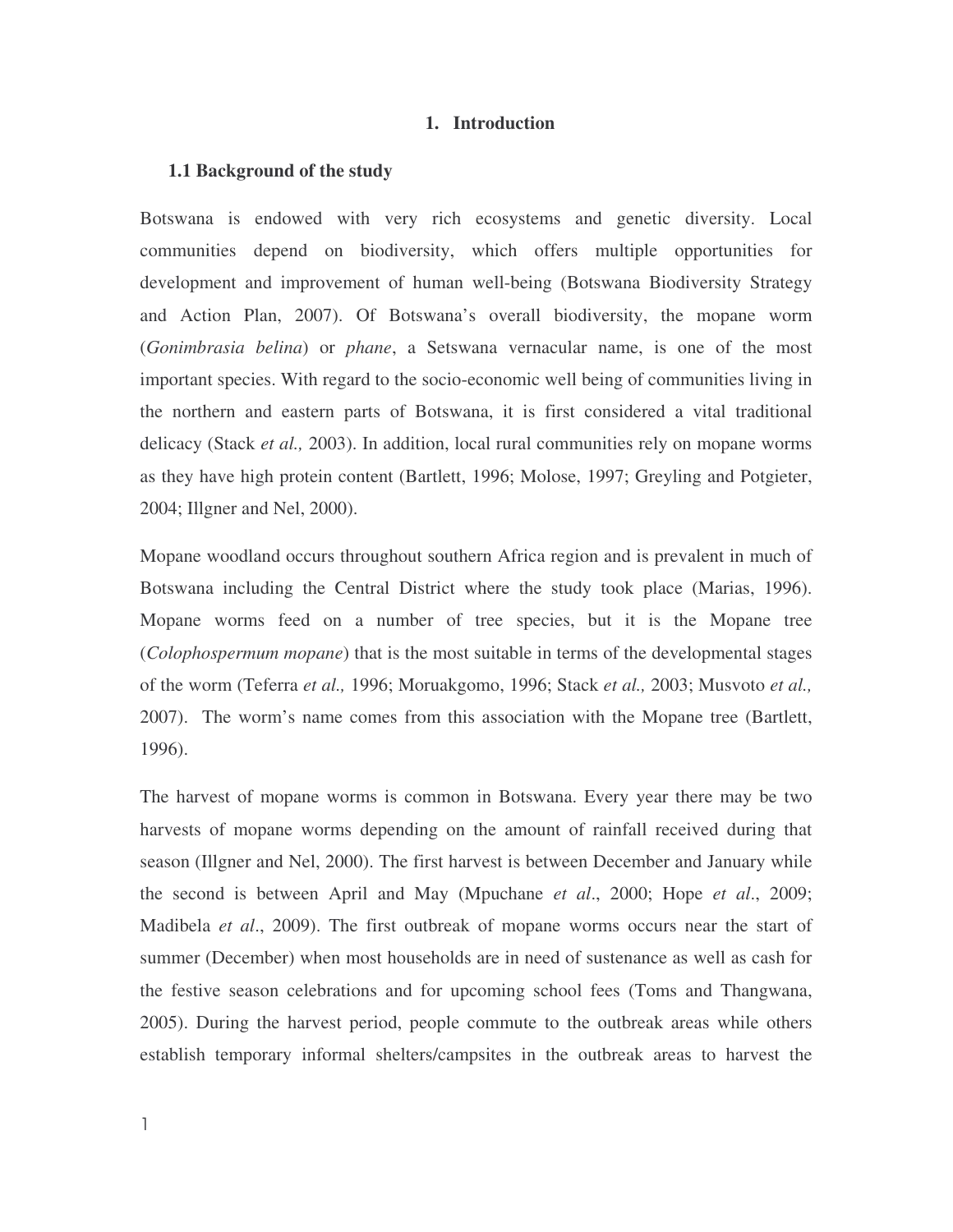worms (Stack *et al*., 2003).

Many generations in the mopane belt have always relied on mopane worms as the cheapest source of protein (DeFoliart, 1999). Previous studies highlight that the recent demand in southern Africa for mopane worms for different purposes (consumption, stock feed, commercial purposes) has resulted in many people from all social classes wanting to participate in the harvesting and trading processes of the worms (Stack *et al.,* 2003). In recent years Botswana experienced an increase in number of harvesters, especially men and youth, and this has led to harvesters establishing informal campsites at the outbreak areas instead of commuting, to speed up the process of collection. Cases of tree and branch breakages to quicken the harvesting process have also been observed in certain parts of southern Africa (Ditlhogo *et al.*, 1996; Atlhopheng *et al.,* 1998; Menzel and D'Aluisio, 1998). It is thought that the evolution of traditional mopane worm harvesting is commercially-driven and has resulted in cases of overexploitation of the resource in certain parts of Botswana (Gullan *et al*., 2005).This study therefore examines these claims through the experiences of harvesters in order to confirm or refute them, and to make appropriate recommendations.

# **1.2 Statement of the problem**

This study investigates the evolution and impacts of mopane worm harvesting in central Botswana. The study is based on the perceptions of harvesters with the aim of answering these research questions:

- 1. How have the harvesting practices of mopane worms evolved in central Botswana?
- 2. What are the traditional and current motivations for harvesting mopane worms in central Botswana?
- 3. What are the perceptions of the harvesters regarding the impacts of the modern harvesting practices on mopane worms and mopane woodlands?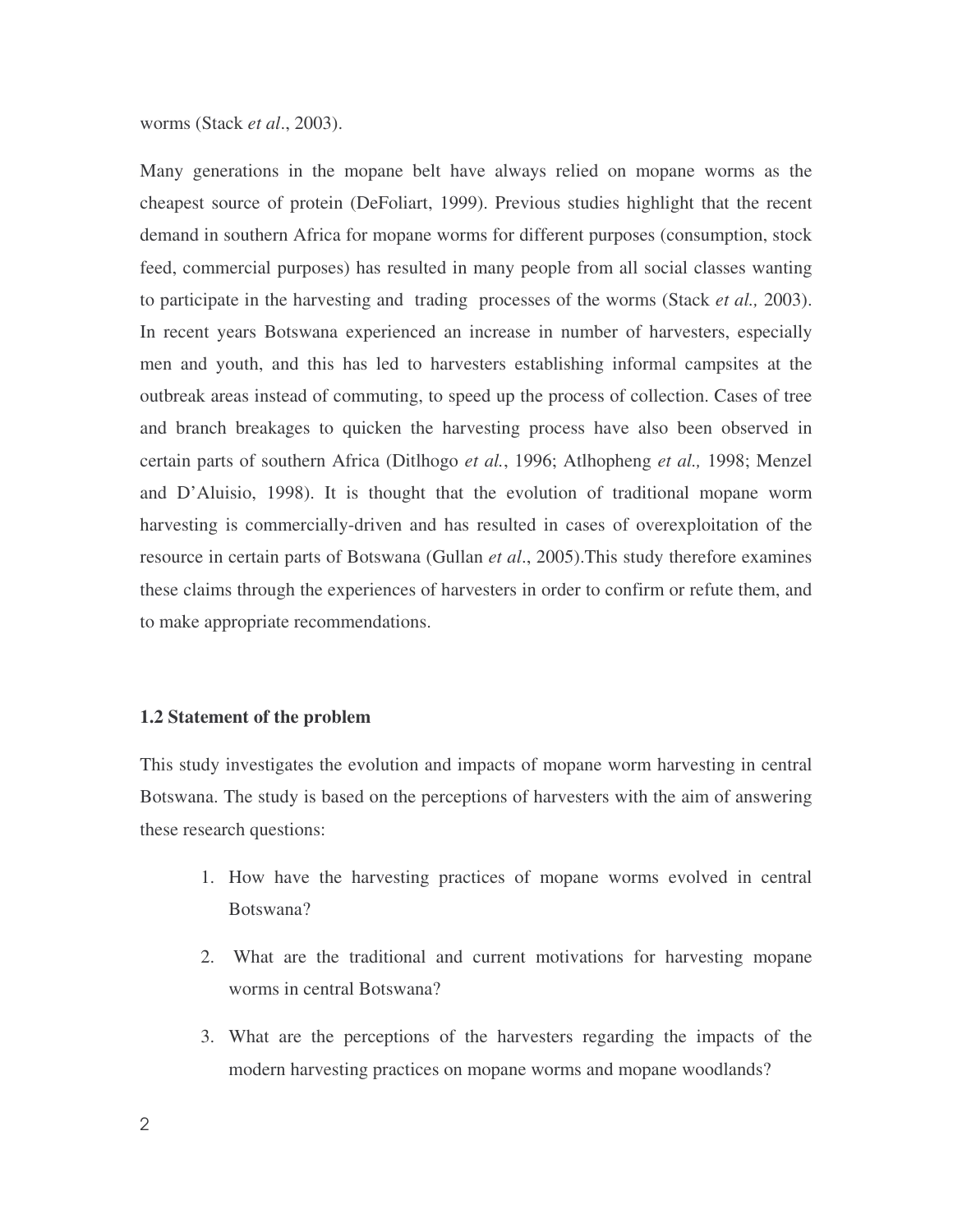#### **1.3 Purpose of the study**

The purpose of the study was to fill gaps in knowledge on mopane worm harvesting practices and how they have changed over time. Studies on mopane worms have been carried out using multidisciplinary approaches that include botanical, nutritional, agricultural, biological, social, ecological and economic. Some of the studies covered by these approaches include: mopane worms and their habitat; mopane worms and value addition; ecology of mopane worms and woodlands; mopane worm utilization; commercialisation of mopane worms; and the most recent, mopane worm farming technology (Kozayani and Frost, 2002; Stack *et al.*, 2003; Rasengwatshe and Madibela, 2005). However, there was very little research on the evolution of the harvesting practices of mopane worms and on the perceptions of the harvesters themselves, hence this study.

# **1.4 Study Area**

Botswana is a land-locked country centred in Sub-Saharan Africa. Like many countries in Africa, Botswana is reliant on natural resources such as mineral resources (diamonds), cattle-rearing and tourism to generate the national revenue (http://www.unbotswana.org.bw/about\_b.html). Rural area dwellers that fall within the mopane woodland belt engage in diverse portfolio of farm and non-farm activities to sustain their livelihood. The harvesting of mopane worms is one of the common activities through which the rural households diversify their livelihood strategies. Studies reveal that a majority of the areas in which mopane worms occur in southern Africa (South Africa, Botswana, Zimbabwe and Namibia) lie in regions of low natural resource potential, where cultivation is risky and extensive livestock production is the most suitable form of agriculture (Stack *et al*., 2003). Unreliable climate causes regular failure of staple grains and a high level of vulnerability to food insecurity, hence a reliance on forestry resource products such as mopane worms (Stack *et al*., 2003).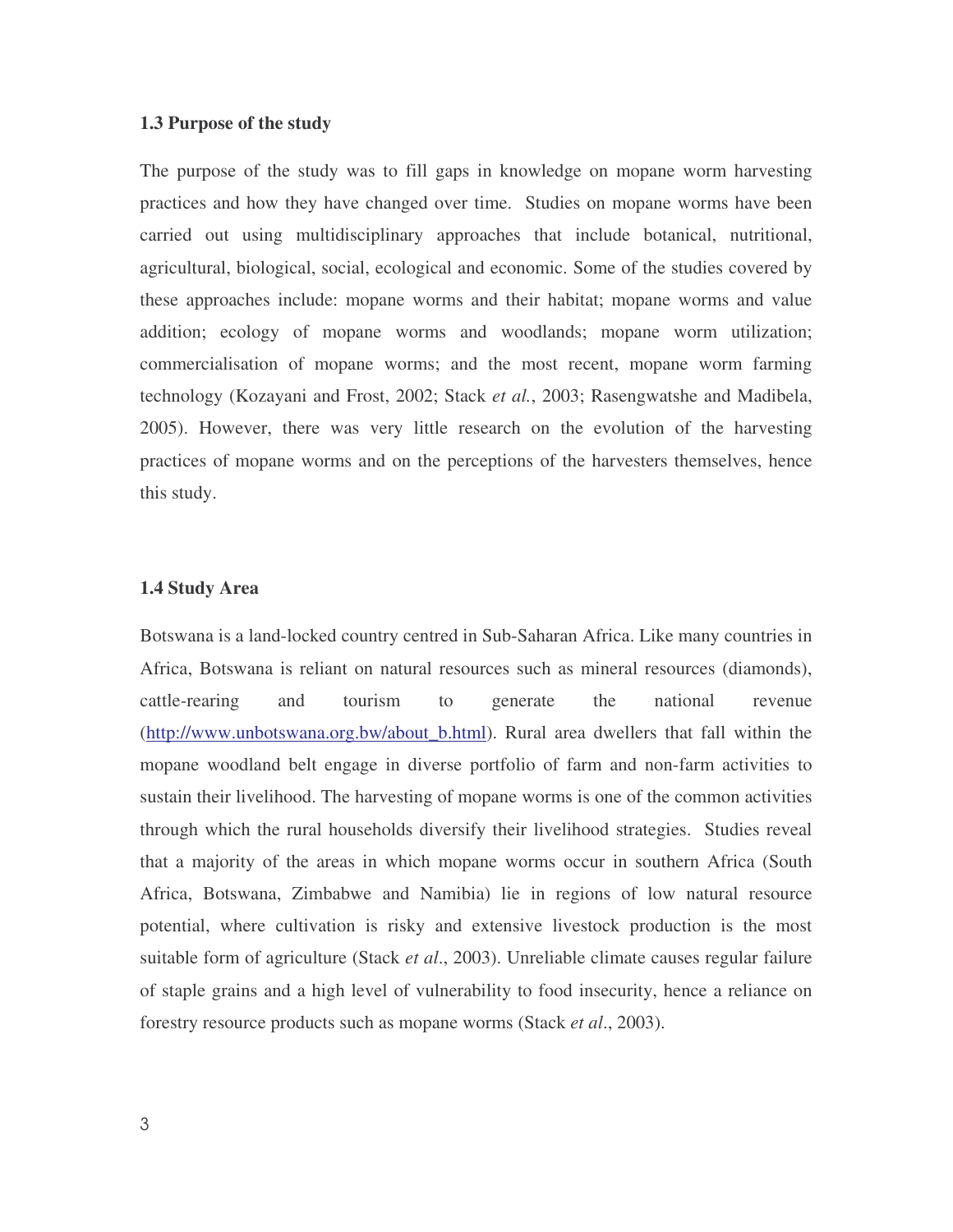The study was conducted in the Kgagodi-Tamasane area in the Central District of Botswana. Kgagodi and Tamasane are small villages about 18 km apart. Tamasane and Kgagodi villages are relatively small in terms of population sizes. Kgagodi has a population of 1 343 while Tamasane's is 1 012 (Botswana, 2001). Three informal settlements around the Tamasane-Kgagodi area were selected to conduct the survey. Two of the informal settlements were in Dikabeya cattle-post area while one was in Maope.

The Kgagodi-Tamasane area is one of the areas that experience the influx of mopane worm harvesters during the outbreak season (*Mmegi the Reporter*, 18 April 2008). Some of the harvesters travel long distances to harvest mopane worms in this area. This area lies in close proximity to Botswana's busiest road, the A1 Highway, which joins the only two cities in Botswana: Francistown and Gaborone. Kgagodi is about 39 km from this road while Tamasane is 21 km. A nearby town is Palapye, about 41 km from Tamasane and 59 km from Kgagodi village (Figure 1.1). During the harvest season harvesters from different areas, including those from Kgagodi-Tamasane, gather at the outbreak areas to harvest mopane worms. The harvesters prefer to establish their temporary settlements near tarred roads, especially the A1 highway, to harvest and sell their product to the road users.

The outbreak of mopane worms occurs in summer, a time during which rainfall and temperatures are high (Styles, 1996; Ditlhogo, 1996). Mopane worm seasons occur during months of December/January and April/May (Mpuchane *et al*., 2000).

The natural vegetation throughout the study area is mainly mopane woodland and thorny savanna shrubs which cover the North and Eastern parts of the country (Mojeremane and Kgathi, 2005). Intact vegetation is found around Tamasane and Kgagodi villages, though there are different land uses such as arable and pastoral farming. Mopane worms are generally harvested from communal lands (Mojeremane and Kgathi, 2005).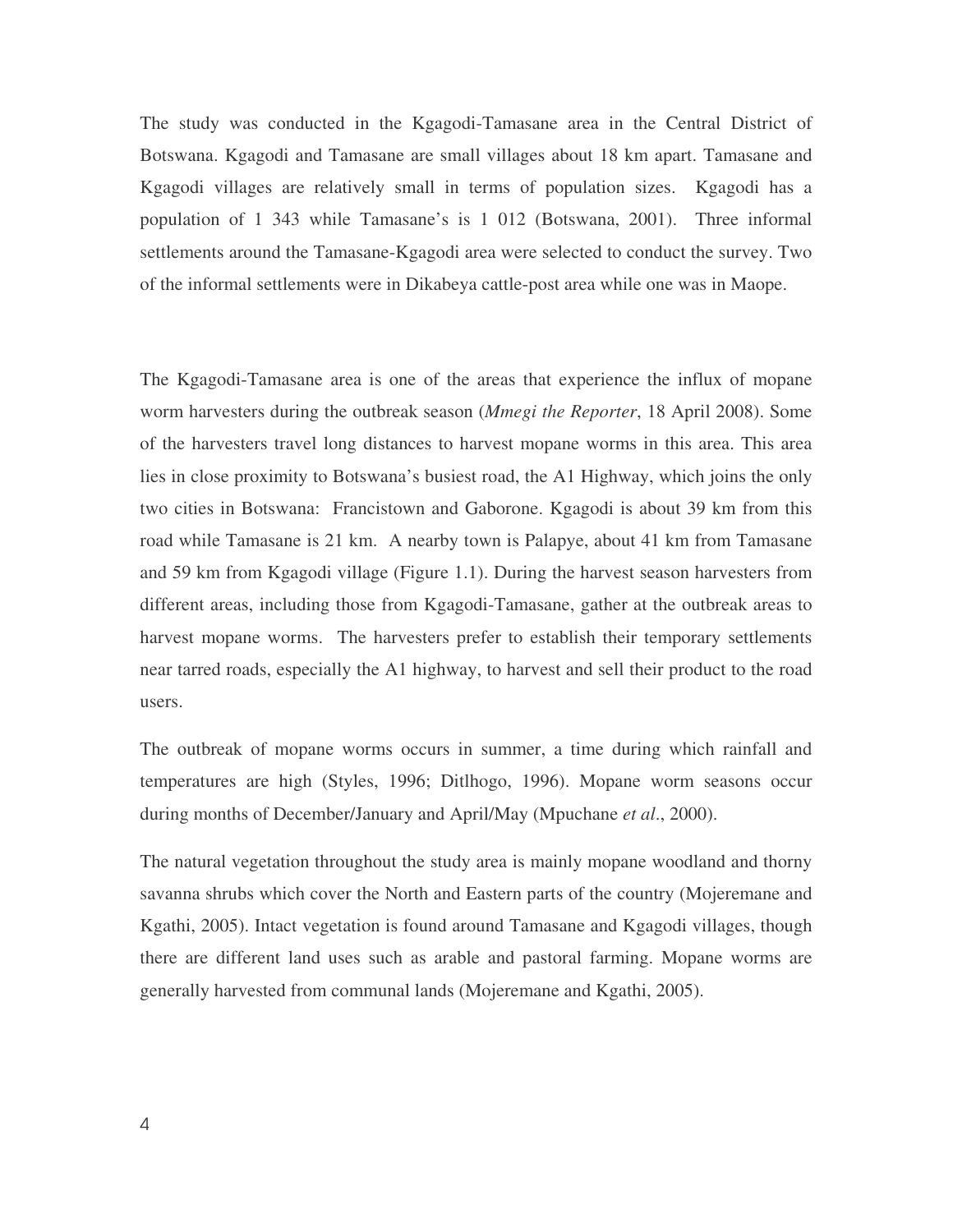

Figure 1.1 Mopane woodland coverage in Botswana and the study area (After Marias, 1996; modified by Mrs Wendy Job, 2009).

The criterion for selection of the study area was based on its location and its accessibility. The study area is very close to one of the busiest roads in Botswana, thus making it easy to access using public transport. This is one of the locations that attract a large number of the harvesters during the mopane worm harvesting season (*Mmegi the Reporter*, 18 April 2008) thus making the area eligible for research.. Moreover, the criterion for selection of the area based on the fact that the researcher is a resident of the area and could establish a rapport with the respondents more quickly, thus lessening any possibly intimidation of the respondents.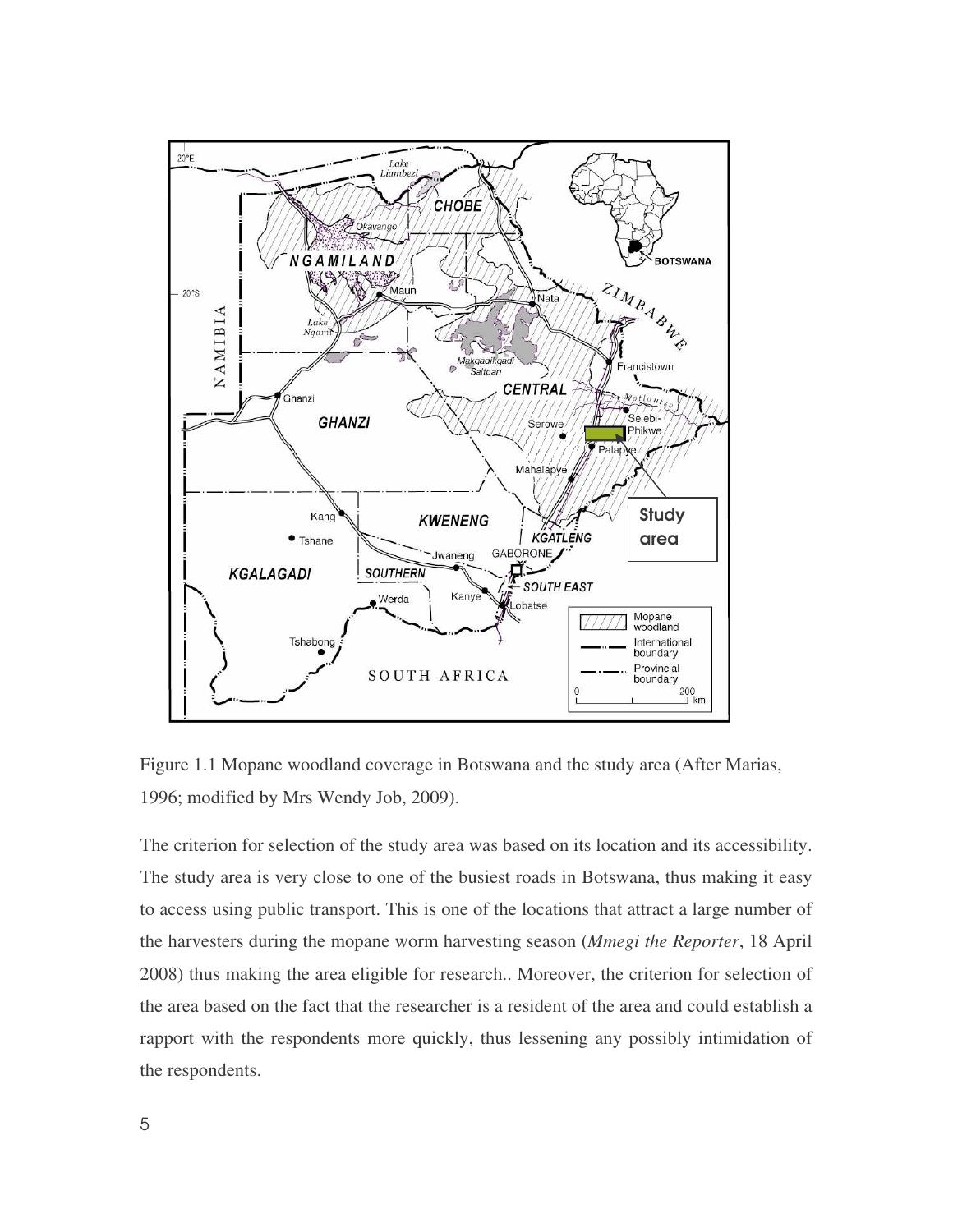#### **2. Literature Review**

## **2.1 Introduction**

The literature review presents the socioeconomic and environmental impacts of natural resource use in developing countries and specifically in regards to non-timber forest products (NTFPs) and mopane worms. The purpose of this literature review is also to highlight and analyse what is known about the harvesting of mopane worms, in terms of harvesting practices, their evolution, and the impacts they have on the mopane worms and their habitat in southern Africa. The review is organised thematically, discussing the rural livelihood strategies both in developing countries and in Southern Africa in particular. The review is then narrowed to look at the importance of mopane worms, the harvesting practices, the commercialization of mopane worms, as well as the environmental impacts of the harvesting of mopane worms. This is to reveal the ideas and the relationship between these aspects and the gaps that exist in relation to this study.

#### **2.2 Rural Livelihood Strategies in Developing Countries**

Sustaining livelihoods has always been at the core of human activities. Various strategies and activities have been put in place to better the well-being of people. According to Prescott-Allen (2001), human well-being is the ability of all people to determine and meet their needs, and have a wide range of choices and opportunities to fulfil their potential. Sustainable livelihoods however, are not only about meeting household food security, but also about having opportunities for investment and business, and national economic stability (Africa Environment Outlook 2, 2006).

Various strategies and activities have been utilised overtime to sustain the well-being of people in developing countries. As Ellis (2000) describes, livelihood activities can be divided into two main categories: natural resource, and non-natural resource-based activities. The natural resource-based activities include collection and gathering from forests and woodlands, agriculture, brick making, fishing, weaving and thatching. The non-natural based activities are activities such as rural trade, rural services, and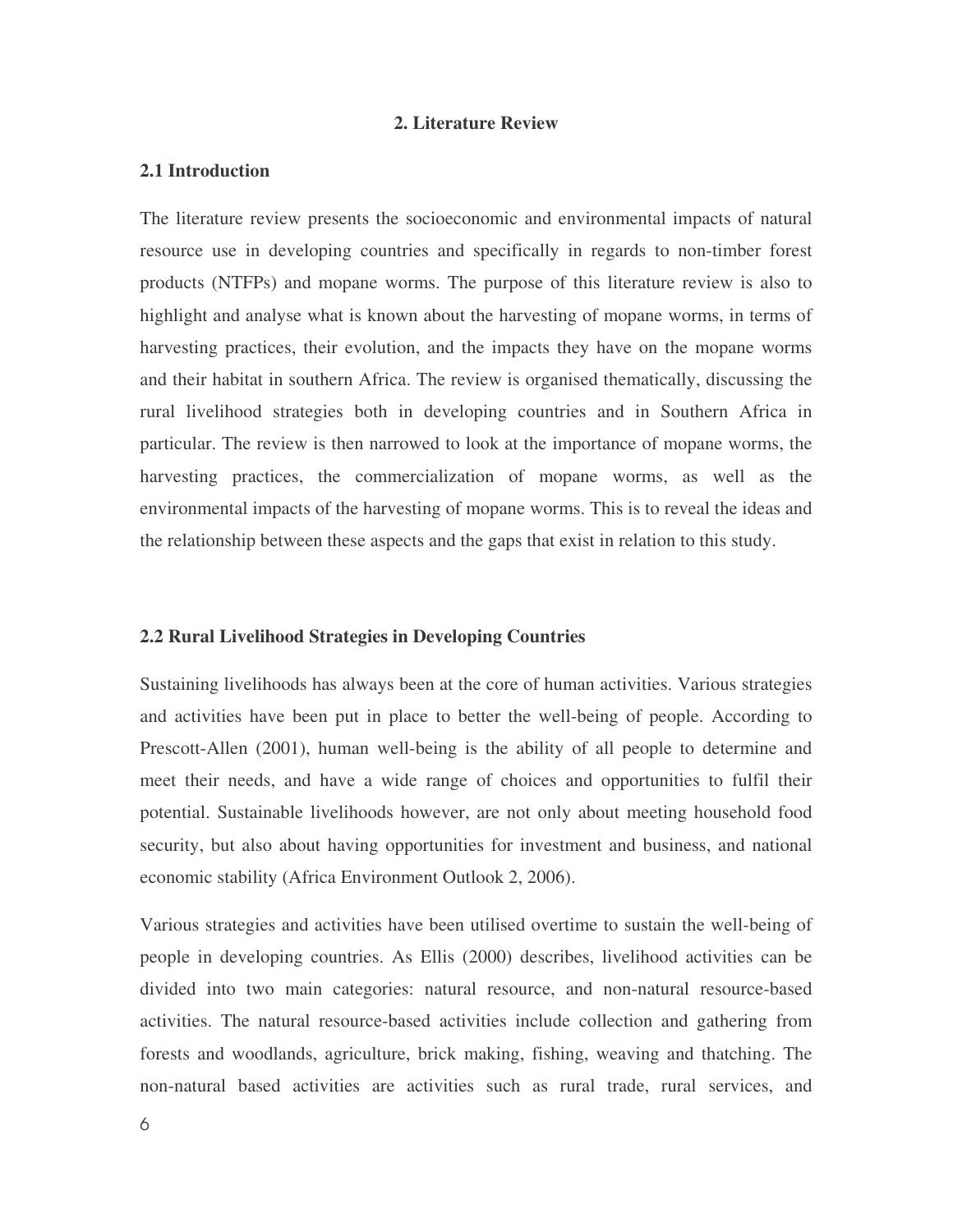remittances and pension from former formal sector employment (Ellis, 2000). Livelihood strategies and activities vary from area to area, depending on what is available, the knowhow the community possesses and other influencing factors. These strategies can include farm and non-farm income earning opportunities. In the case of most, if not all developing countries, income and services derived from natural resources that include land, forests and woodlands, non-timber forest products (NTFPs), freshwater and wetlands, coastal and marine resources, and wildlife (flora and fauna) are central to the livelihoods of many rural people and to countries' economies (UNEP-Africa Environment Outlook 2, 2006).

While there are benefits that are being drawn from utilising the natural resources such as sustaining livelihoods, there are cases of overexploitation which are of serious concern across the globe (Miller Jr., 2002). Many communities in developing countries are poor, so with limited or no alternative livelihood strategies, they tend to overuse the available natural resources. For instance, UNDP (2004) shows that more than 220 million hectares of tropical forests were destroyed during 1975-1990 mainly for food production, while about 20% of the world's pasture and rangelands have been damaged with the most severe losses in Africa and Asia. However, Lambin *et al.* (2001) warn of simplifications and myths of cause-consequence relations where in most cases issues such as population growth and poverty are blamed for land-cover change and environmental degradation. He and co-researchers highlight that the cases they have reviewed support the conclusion that neither population nor poverty alone constitutes the sole and major underlying causes of land-cover change worldwide. Rather, peoples' responses to economic opportunities, as mediated by institutional factors, drive land-cover changes (Lambin *et al.*, 2001). This is important in understanding the complexities surrounding natural resource use, in this case mopane worm harvesting and harvest practices, thus providing an opportunity for thorough investigation of all issues involved.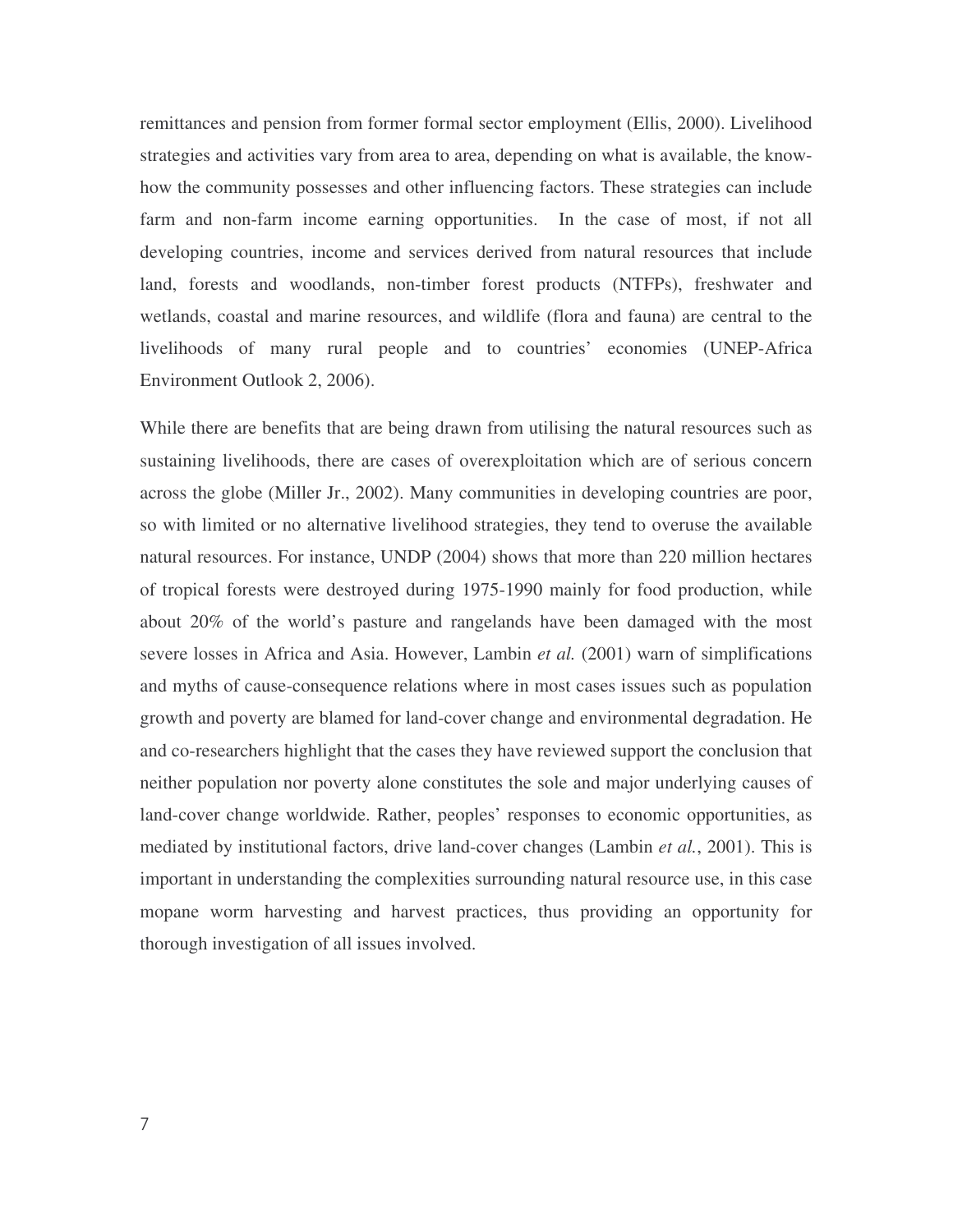## 2.2.1 Rural Livelihood Strategies in Southern Africa

Communal rural communities of southern Africa are no different from other areas of the developing world that exploit a wide variety of natural resources for home consumption and/or sale (Bradley and Dewees, 1993; McGregor, 1995; Ainslie *et al.*, 1996; Clarke *et al.*, 1996; Campbell *et al.*, 1997; Cunningham, 1997; Shackleton and Shackleton, 2000). In southern Africa, approximately 80% of the poor live in rural areas and are dependent on agriculture for their livelihoods. Many residents of communal areas in Southern Africa still consider farming as the most important rural livelihood strategy although there are other non-agricultural strategies and activities that they employ to increase and stabilize their incomes (Bryceson, 2000; Chapman and Tripp, 2004; Babulo *et al.*, 2009).

The use of non-timber forest products (NTFPs) for household consumption and for sale is prevalent among rural communities in Southern Africa (Angelsen and Wunder, 2003; Belcher *et al*., 2005). In recent years with an increasing focus on poverty alleviation, NTFPs have been considered for their role in minimizing the impact of crises on rural households and as a possible means to assist households to move out of poverty (Angelsen and Wunder, 2003; Belcher *et al*., 2005). According to Wunder (2001) there is increasing evidence of natural resources serving as "the poor man's overcoat", enabling poor households to be food secure. NTFPs are used to meet basic needs such as food and shelter, as well as economic needs. At times they serve as safety-nets (Chopra, 1997; Khare *et al.,* 2000; Angelsen and Wunder, 2003). Some studies have shown that with the prevalence of HIV/AIDS, some urban families have now shifted to relying on NTFPs to alleviate poverty as it is cheaper compared to other strategies. A study done by Hunter *et al.* (2007) further reveals that the loss of a productive household member (bread winner) to HIV/AIDS has resulted in families in southern Africa solely relying on natural resources, especially NTFPs for food security. Significantly, this study brings in the link between food security, HIV/AIDS and 'natural capital', thus providing very useful insight in the quest to understand the evolution of the harvesting practices of mopane worms. Furthermore, studies such as this assist in understanding the complexities underlying the use and overuse of natural resources, instead of the parochial focus on the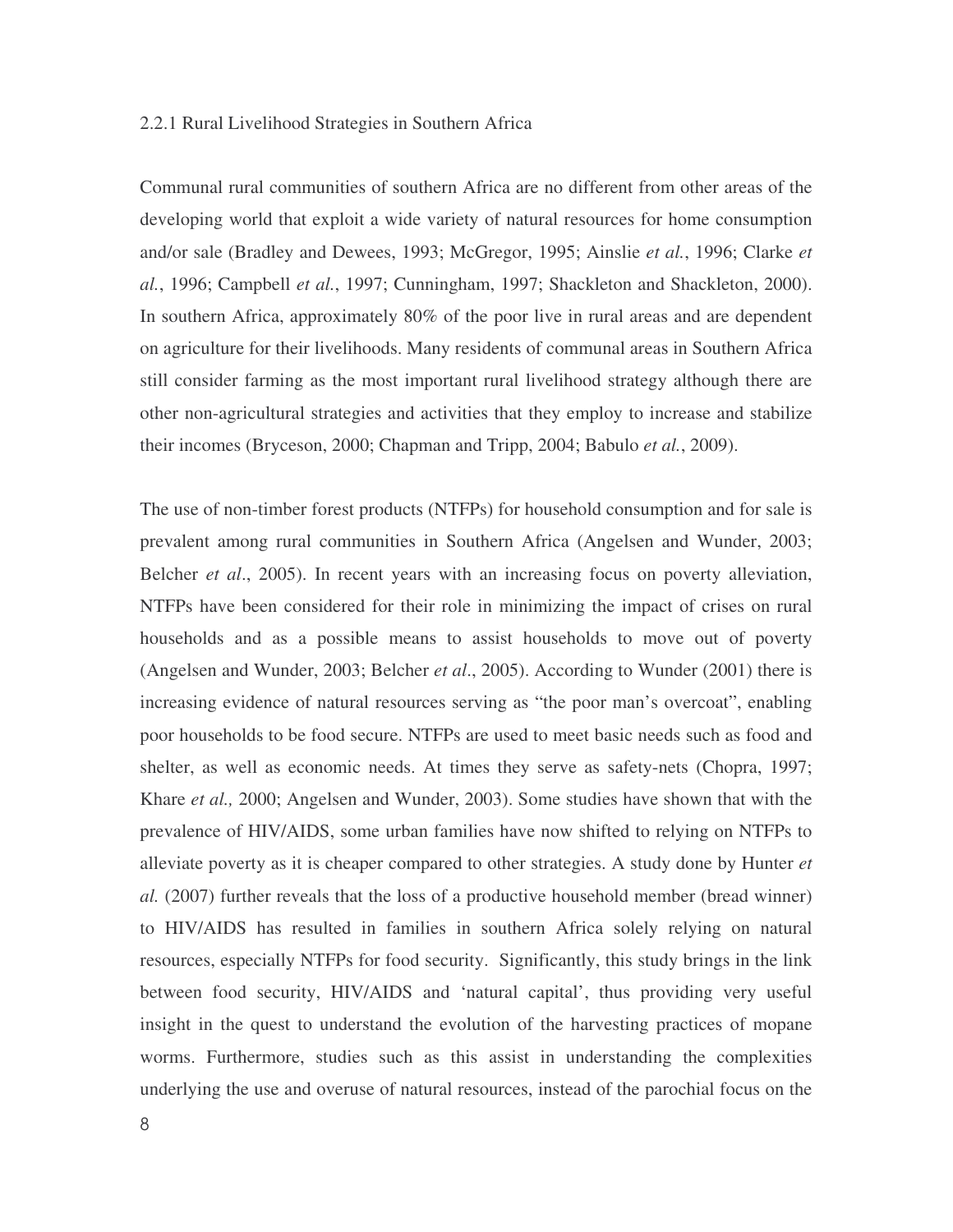cause and effect most studies use, as already highlighted by Lambin *et al.* (2001). Within its methods, this study provides a step towards participatory decision-making by providing a baseline of perceptions held by NTFP users in Botswana.

Of the wide range of NTFPs, entomophagy, (the eating of insects by humans) is common and has been going on for decades in different parts of the world. Research by DeFoliart (1995) has established that about 1000 insect species have been used as traditional foods by humans and they still form an important part of the nutritional intake and economy of many societies. Insects have always been part of the diet for rural communities in Africa (Illgner and Nel, 2000). "Insects provide a good source of proteins, minerals, vitamins and energy, they can cost less than animal protein for poor rural communities and their consumption has averted many cases of malnutrition"(Teffo *et al.,* 2007, 434).

Some of the insects consumed in Africa are grasshoppers, termites, bees, caterpillars, stink-bugs, jewel beetles and white grubs (Agbidye *et al*., 2009). The edible stink bug *encosternum* (*Haplosterna*) *delegorguei* Spinola (*Heteroptera, Hemiptera*) or *thongolifha* in Venda is a delicacy to Venda people living in Limpopo province in South Africa (Teffo *et al.*, 2007). According to Teffo *et al.* (2007) the consumption and selling of *thongolifha* is common in Limpopo Province. The bugs are eaten raw, dried or with stiff porridge. It contains reasonable levels of protein, vitamins, some amino acids and minerals.

In the State of Benue in Nigeria the consumption of more than ten insects is common while in Zambia the consumption of caterpillars of eight saturniidae moth species have been reported among the Bisa people (Agbidye *et al.,* 2009; Mbata and Chidumayo, 2003). Because of the widespread consumption of insects as a cultural and food security practice and increasing commercialization of insect crops, there is a likelihood of unsustainable harvesting (Teffo *et al.,* 2007). It should be noted that the degradation of natural resources presents a real threat to the food security and cultural wealth of rural people as reported for mopane worm harvesting in southern Africa (Agbidye *et al.,* 2009).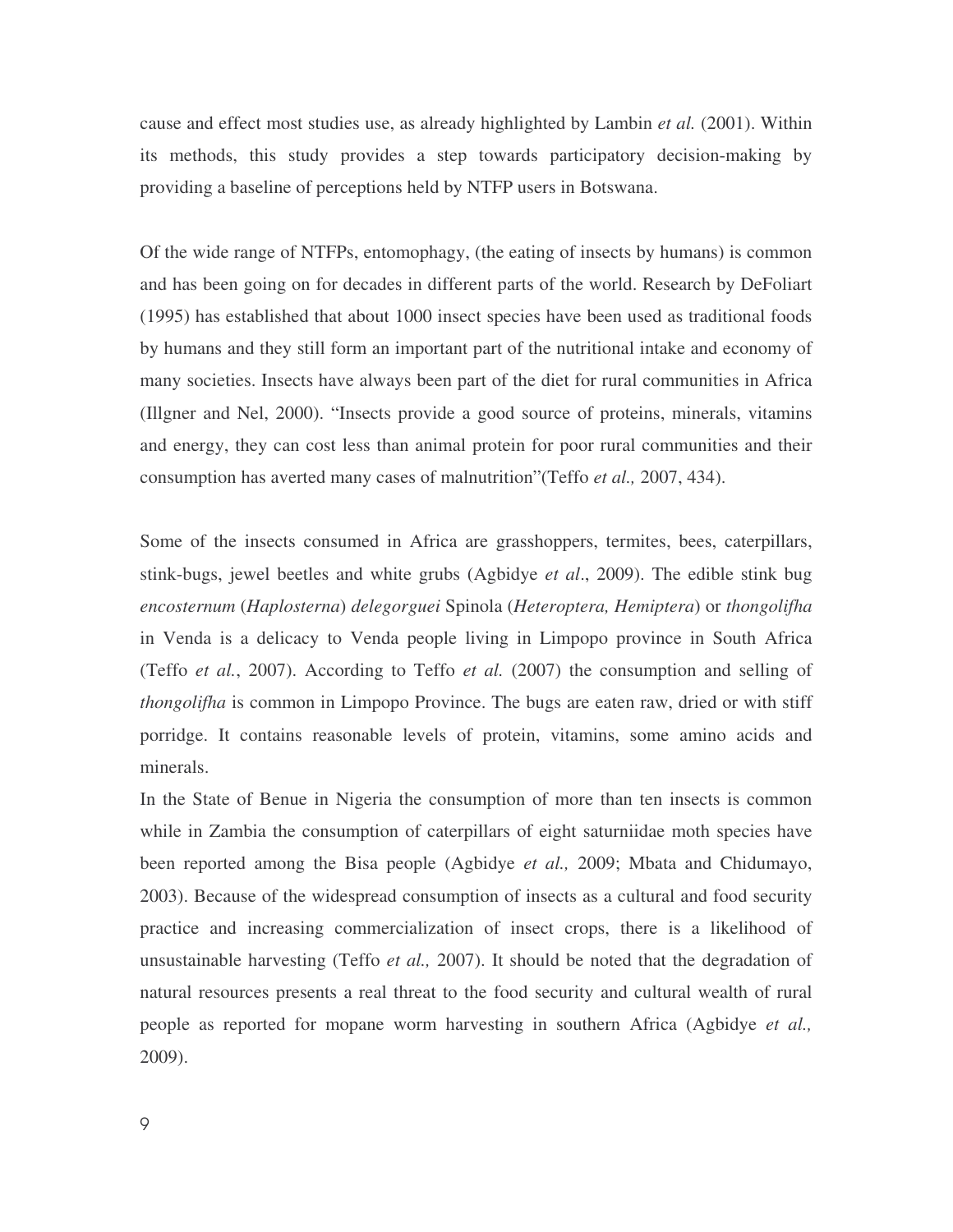#### **2.3 The Importance of Mopane Worms**

Mopane worms are a valuable NTFP resource that contributes substantially to rural economies and nutrition in mopane forest areas. Several studies reveal that mopane worms are best known and most economically important non-timber resource products of the mopane woodland in Mozambique, Malawi, Southern Zimbabwe, Northern South Africa and North, East and Central Botswana (Dreyer and Wehmeyer, 1982; Bradley and Dewes, 1993; Timberlake, 1996; Moruakgomo 1996; Gashe and Mpuchane, 1996; Styles, 1996; Onigbinde and Adamolekun, 1998). Traditionally, the mopane worm used to be an important food source for the rural communities within the range of mopane woodland, but "it is now widely eaten across Southern Africa where it has become an important trading commodity" (Stack *et al.*, 2003, 1). These worms still remain a delicacy to many people in southern Africa, despite the dominance of Western cuisine (Illgner and Nel, 2000).

In southern Africa the harvest of mopane worms is one of the ways through which local communities diversify their livelihoods. Whereas harvesting of mopane worms was traditionally undertaken for subsistence and nutritional purposes, commercialization of the resource has become common in recent years. Marketing chains of mopane worms extend between countries in southern Africa (Ashipala *et al.*, 1996; Marias 1996; Rebe 1999; Stack *et al.*, 2003).

Rural communities in Botswana pursue a diverse portfolio of farm and non-farm activities to sustain their livelihoods. Mopane worm harvesting is one of the ways through which rural communities boost their household economies and nutrition (Allotey *et al.,* 1996; Moruakgomo 1996; Ghazoul, 2006). Mopane worms are harvested for both subsistence and commercial purposes, including bartering (Stack *et al.*, 2003). The harvesting of mopane worms is a business that provides seasonal employment to many rural people in Botswana (Mphuchane *et al.,* 2000). The income is normally used for different purposes such as purchasing grain, foodstuffs, paying school fees, buying kitchen utensils, paying medical bills, travel, although mopane income on its own is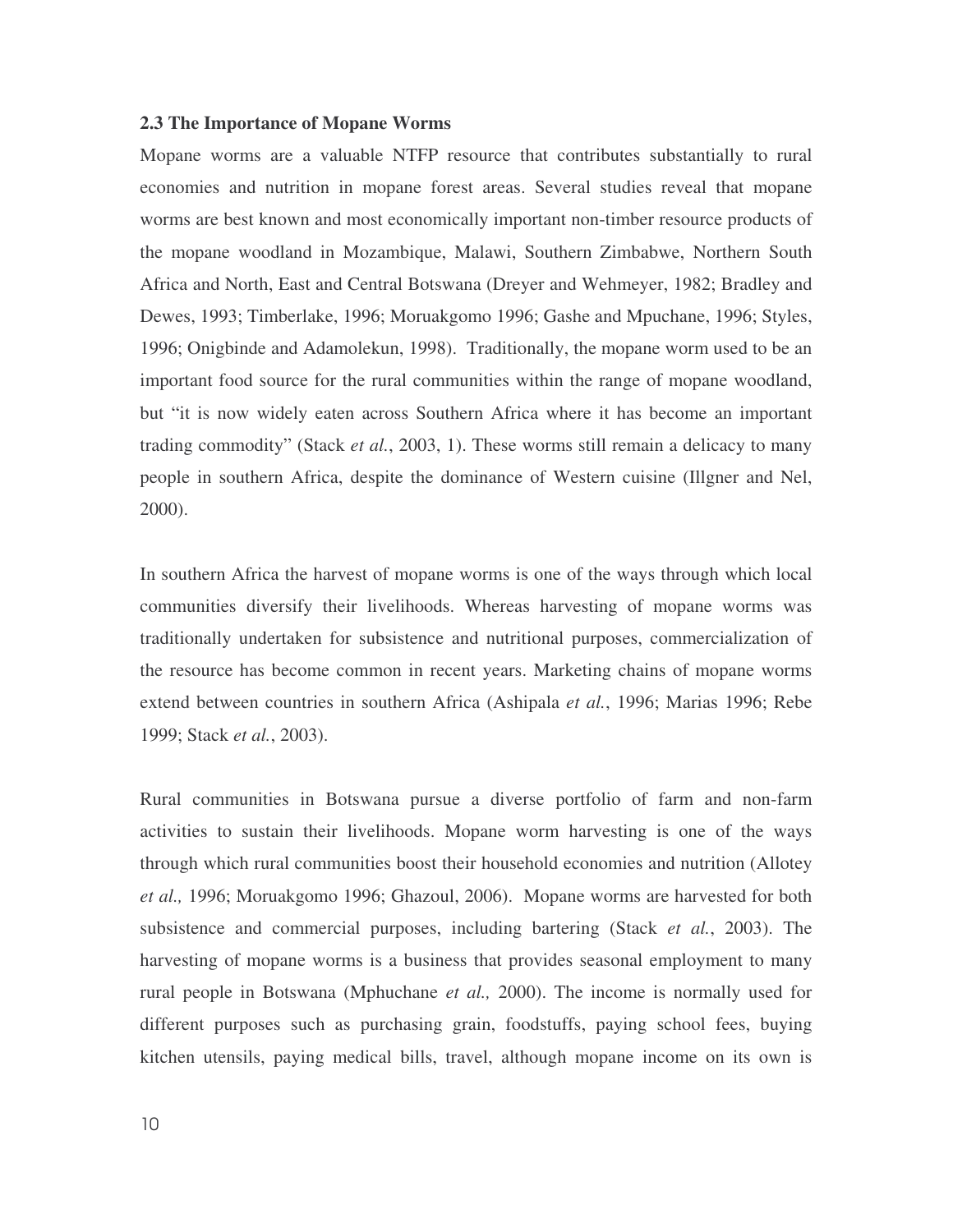insufficient to cover all these expenditures (Stack *et al.*, 2003).

Studies conducted on the nutritional value of mopane worms reveal that mopane worms contain high levels of crude protein (van Voorthuizen, 1976; Sekhwela, 1989; Ohiokpehai *et a.l*, 1996; Madibela *et al.*, 2008), high concentrations of calcium and phosphorus, amino acids, and crude fat (Sekhwela, 1989; Zinzombe and George 1994; Ohiokpehai *et al.*, 1996; Motshegwe *et al.*, 1998). It has been discovered that mopane worms compare favourably with meat and fish in terms of protein, fat, vitamin and caloric content. Mopane worms have also been recommended as a supplement for high cereal diets and infant foods (Ohiokpehai *et al.*, 1996). The worms are also a valuable source of nutrition for rural communities, especially for vulnerable groups such as pregnant women, lactating mothers and children (Moruakgomo, 1996).

Mopane worms are consumed as both a relish and a snack. They are generally fried, roasted, or cooked in a stew with vegetables and other foods or served as relish with maize meal porridge (van Voorthuizen, 1976; Menzel and D'Aluisio, 1998). Therefore increased supplies of mopane worm in both rural and urban areas have the potential to address food security problems both by increasing incomes for poor mopane harvesters and by increasing the availability of a high-protein food.

Mopane worms represent a potential source of protein in diets of livestock. There is evidence that mopane worms exported out of Botswana to South Africa are used predominantly for stock feed though it is not known how the animals fed on the worms are performing (Mpuchane *et al.*, 2000). However, amino acids in mopane worms are vital for supporting the immunity system in parasitized animals, and for foetal growth, and milk production (Hoskin *et al.*, 2002; and Madibela *et al.*, 2008).

# 2.3.1 Commercialization of Mopane worms

*"Most of the agricultural officers and social workers agree that the phane (mopane) trade is the largest veldt product commercial activity in Botswana ... (and) may be second only to agri- culture as the source of livelihood for the rural communities in*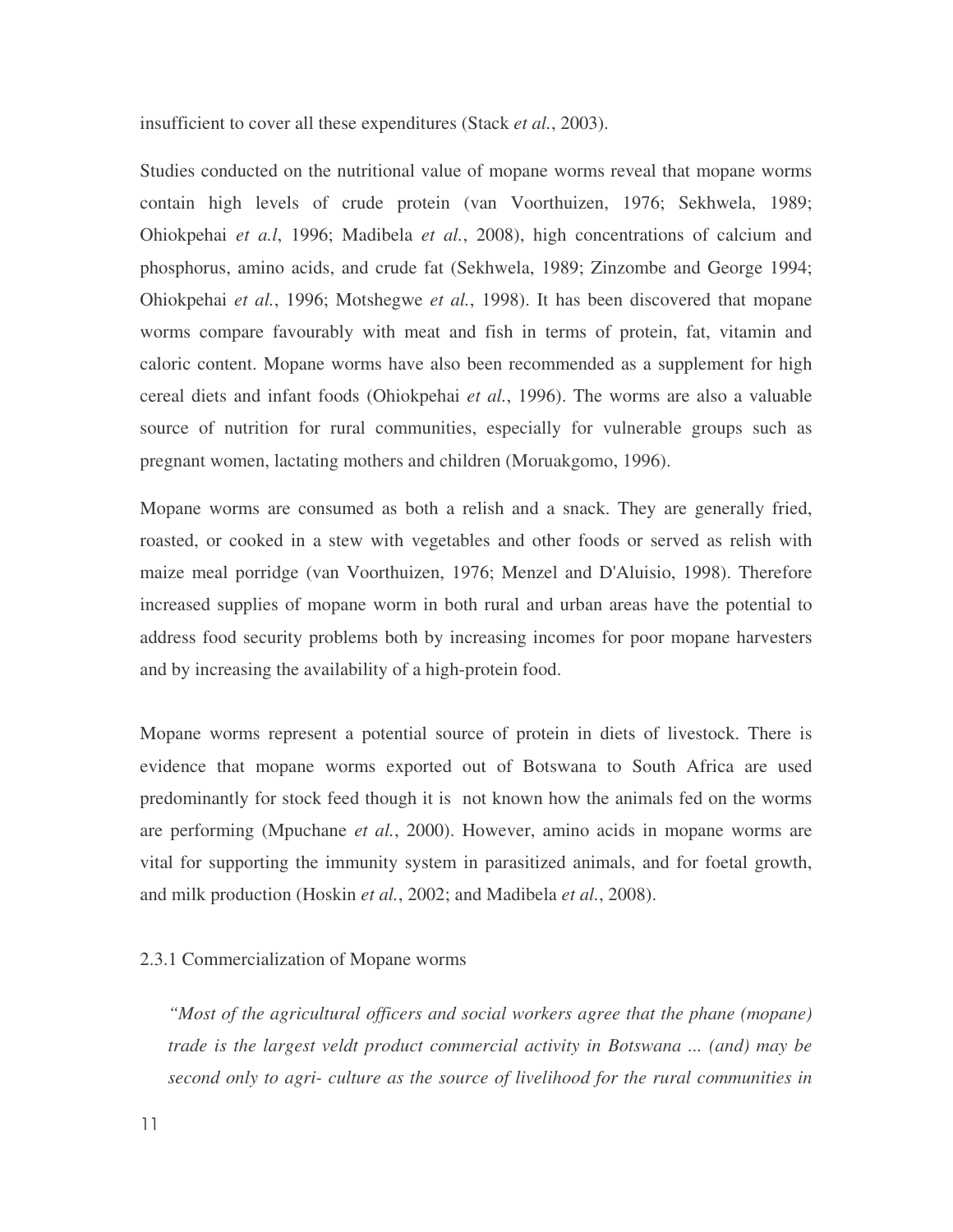*the mop(h)ane woodland"* (Moruakgomo, 1996, 34).

Commercialization of mopane worms has become quite common in southern Africa (Hobane, 1994; 1995; Marias, 1996; Kozanayi and Frost, 2002). The shift from subsistence to commercial use resulted from increased demand due to changing diets and economic pressures in urban centres, as well as from cultural interactions. There is evidence of marketing chains extending from southern Zimbabwe and eastern Botswana to South Africa, Zambia and the Democratic Republic of the Congo, as well as nationally within the main producing countries: Botswana; Namibia; South Africa; and Zimbabwe (Kozanayi and Frost, 2002). According to a research study by Kozanayi and Frost (2002) on mopane worm marketing chains, it is not only the rural poor who engage in harvesting and trading mopane worms, but a whole range of people who are interested in the gains brought about by the trading of mopane worms. It is not surprising that "large scale organised harvesting has entered the scene, accompanied by………unsustainable overcollection" (Gullan, *et al.,* 2005, 19).

Botswana is seen as the largest producer of mopane worms for the open market (Allotey *et al.,* 1996) and exports to South Africa which is the main buyer (*Mmegi the Reporter*, 2008) and has a potential market for tens of thousands of tonnes (Molose, 1997). According to Styles (1995), in Botswana the mopane worm harvest in good years is estimated to be worth US\$3.3 million, providing employment to 10 000 people. However it is not known whether these figures account for the situation in every year or just the situation at the time of study. Also, there has been little research on the nature and dynamics of the marketing chains, markets or traders involved in Botswana. Therefore it is not known how much this business is contributing to improvement of rural livelihoods, and to the Gross Domestic Product. Further study is needed on this area as this is outside the scope of this study.

Commercialisation of the mopane worm trade in southern Africa has led to overharvesting with harvesters now collecting largely more than a single person would have traditionally harvested for family consumption alone(Ghazoul, 2006). Coupled with reports of over-harvesting there is also a severe lack in basic knowledge needed to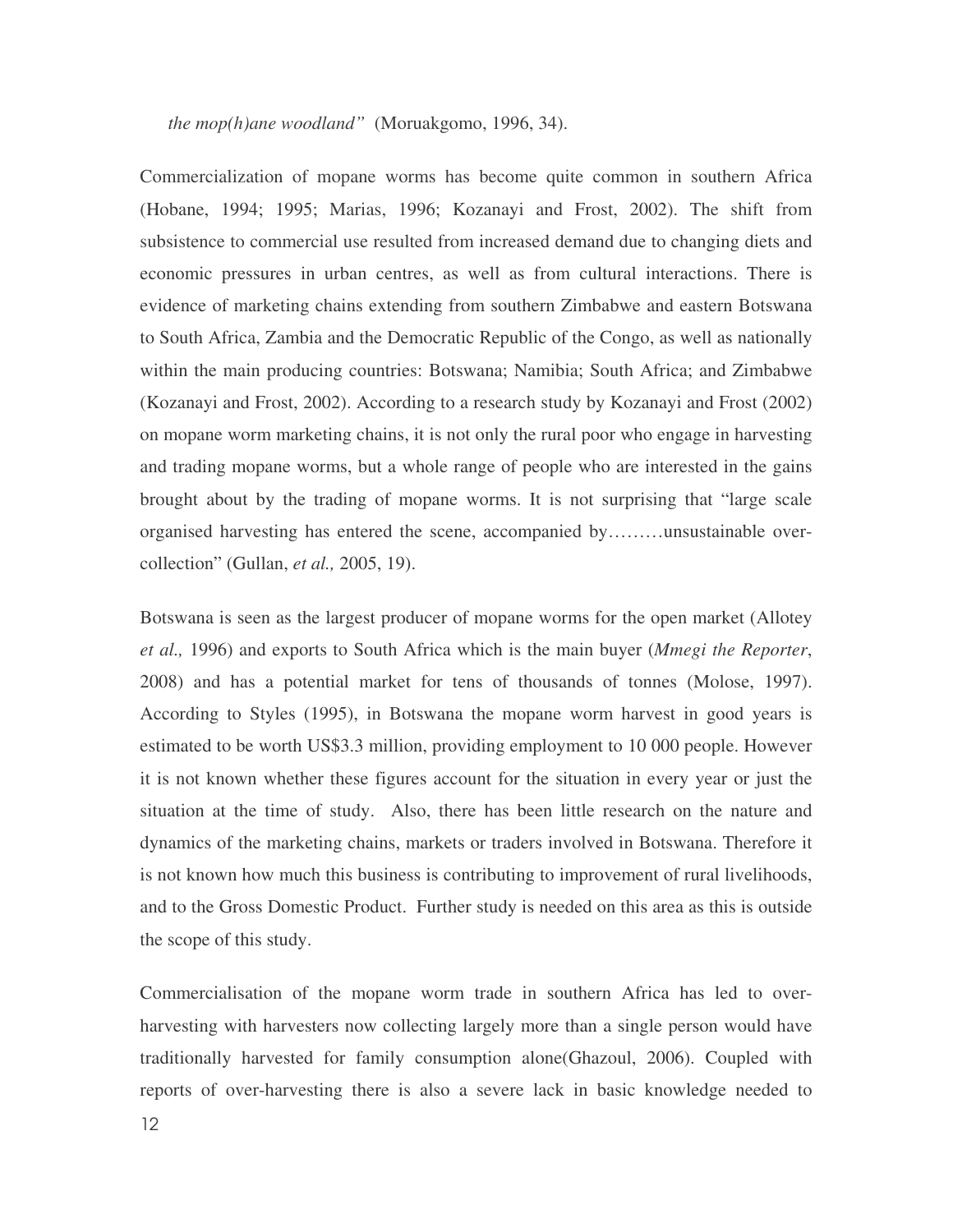manage mopane woodlands in the face of increasing and multiple resource demands. The need for the broader management of mopane woodland stems from the use of woodlands as sources of building material, firewood, charcoal production, rope and medicine (Ghazoul, 2006). Mopane woodland studies are therefore necessary to meet the demands of multiple resource management.

Mopane worms are generally harvested from communal woodlands. As a consequence of the good returns associated with mopane worm trading, and the fact that outbreaks occur in different areas from year to year, it is now common to find people using motorised transport to harvest mopane worms for commercial purposes and far from their local communities (Ashipala *et al.,* 1996). This increased harvesting pressure may be causing social and ecological problems. Outsiders are less likely to ask for permission to collect and more likely to strip the resource. In return, local communities are attempting to impose rules on worm collection, but in the context of a management system where these have never existed before, and where little is known about scientific management of mopane generally, this is bound to fail (Timberlake, 1996). Problems of resource access, resource supply and community conflict appear to be emerging in response to mopane worm commercialisation (Ashipala *et al.,* 1996). Although this lay outside the scope of this research study, it enhances understanding of the complexities that underlie the harvesting of mopane worms, including the harvesting practices harvesters engage in.

# 2.3.2 The Harvesting and Harvesting Practices of Mopane worms

The collection and processing of mopane worms involves all genders. Traditionally it was considered as the women's task (Stack *et al*, 2003). Although the number of women (constituting 96% of harvesters) and children still predominate, participation of men and youth has increased extensively due to various reasons such as the collapse of some livelihood strategies, and the lucrative business of mopane worms (Stack *et al*, 2003).

The harvesting of mopane worms depends on the host plant, culture and tradition of particular tribes (Gashe and Mpuchane, 1996). For instance, in Zimbabwe the harvesting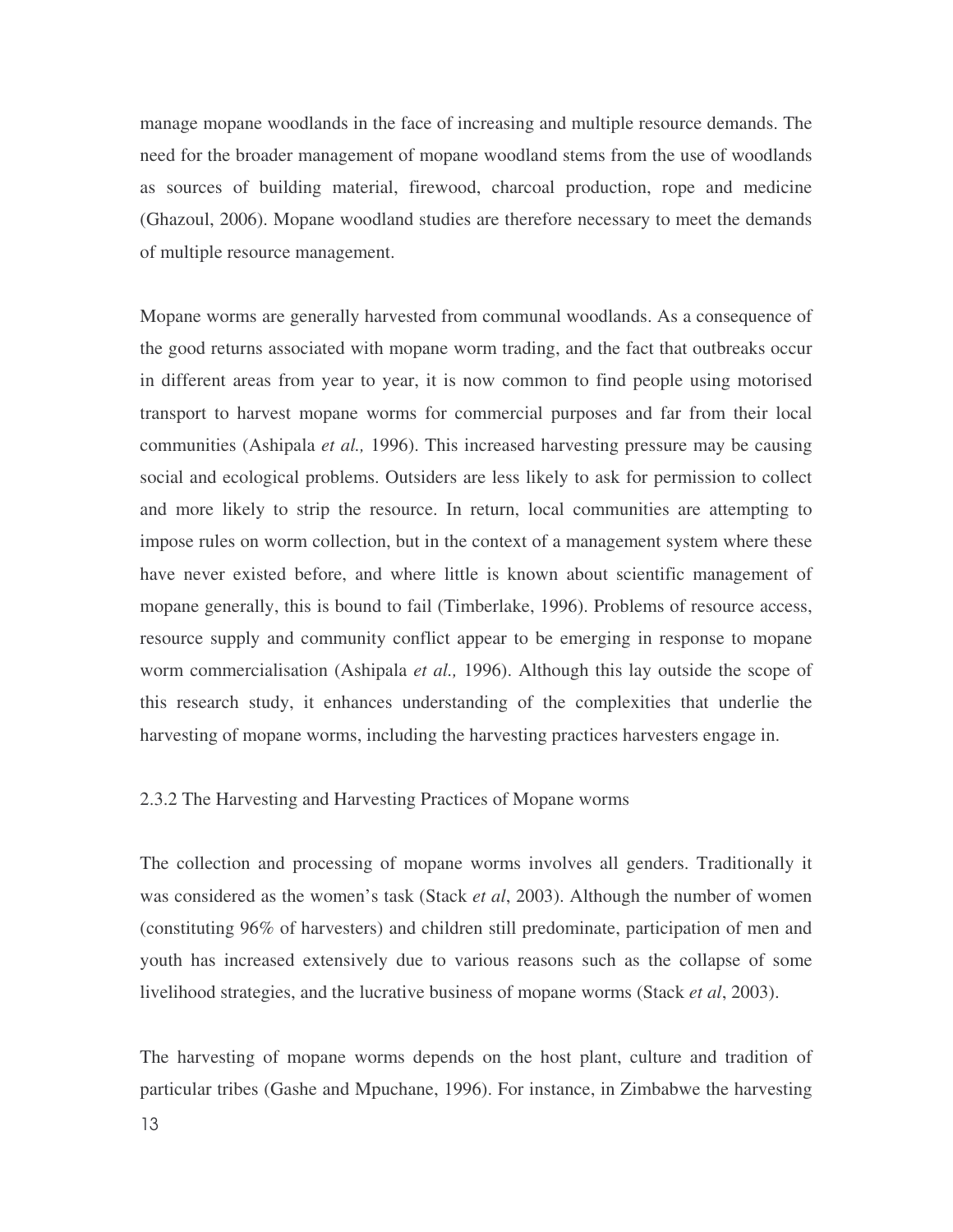takes place around homesteads where mopane trees are found, in communal grazing areas, on large scale commercial farms and on state farms, with commercial farms being a very important source of the product (Stack *et al.*, 2003). On the other hand in Botswana, much of the mopane belt is located in communal areas where customary law allows anyone to harvest (Stack *et al.*, 2003).

Every year there may be two harvests of mopane worms depending on the amount of rainfall received during that season (Ellgner and Nel, 2000). In 2000, Mphuchane reported that the harvest of mopane worms in Botswana was during the months of December-January and April-May, while in 2005, Toms and Thangwana reported that the first harvest of mopane worms was between November and January and March-May. These findings indicate a possible extension of harvesting seasons in recent years.

According to Stack *et al.* (2003) the harvesting of mopane worms entails their collection from both the ground and from trees, usually at the 5th instar stage and the last stage before pupation. Stack *et al.* (2003) further explains that mopane worms collected from the ground (about to pupate) generally have little digested food in their guts and are easier to process. However, most mopane worms are collected from the trees while still feeding and so they have to be thoroughly processed to remove all undigested material from their gut (Toms and Thangwana, 2005). Worms are collected by shaking the tree or by direct collecting from foliage (Gullan *et al.*, 2005).

The harvesting and processing of mopane worms throughout the mopane belt is still traditional in nature but extensive destruction of trees in order to speed up the collection process is increasingly identified as a problem (Stack *et al*., 2003). There are no modern technologies or equipment used during the harvest, except the occasional use of gloves to protect hands from the sharp spines during collection and degutting (Stack *et al.*, 2003). Gashe and Mpuchane (1996) confirm that the harvesting practices are similar in most southern Africa countries like Zimbabwe, Botswana and South Africa.

The harvesting of mopane worms has increasingly become a common phenomenon not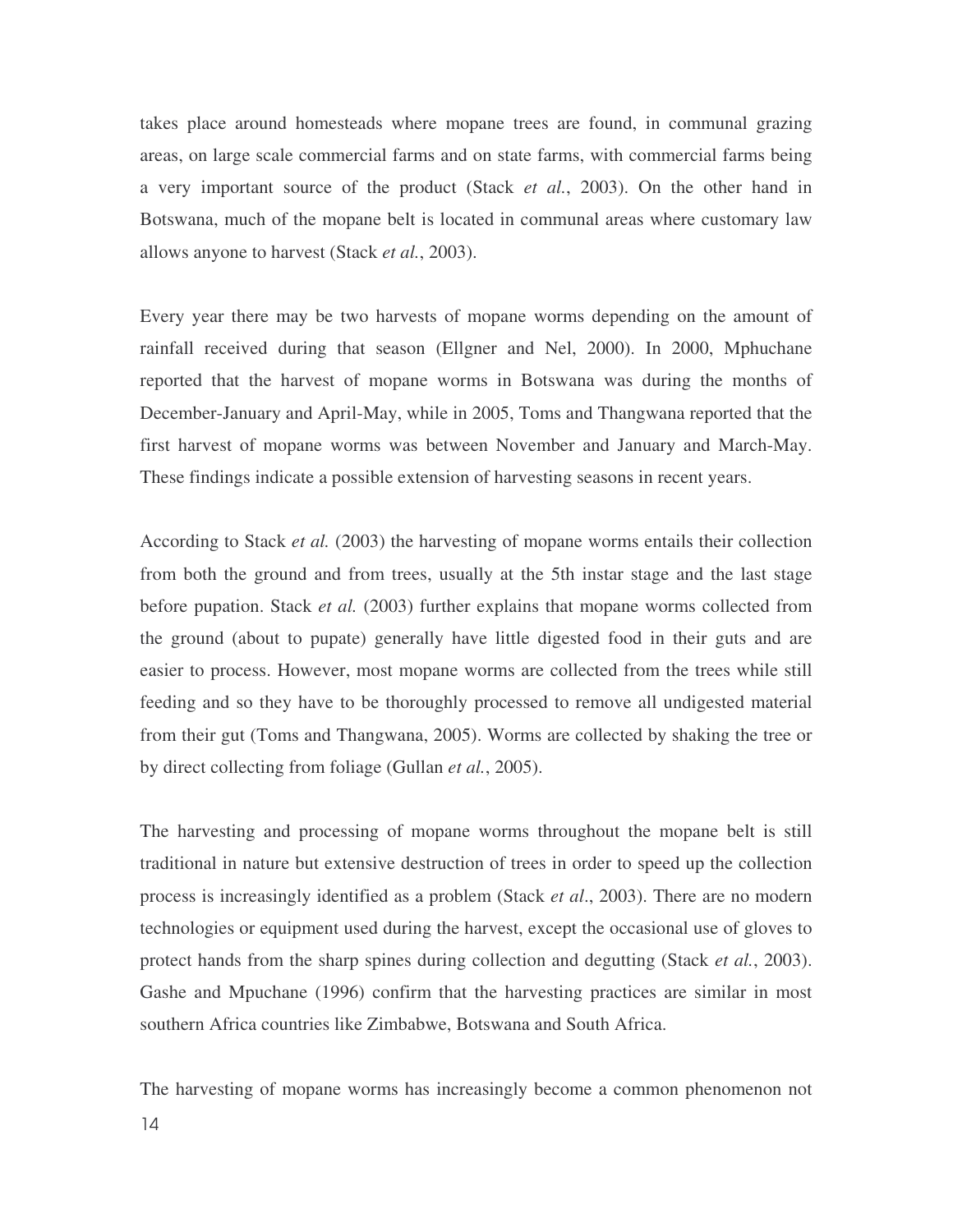limited to the rural poor people but it is an activity undertaken by all social categories of people (Stack *et al.,* 2003). It is revealed that "limited income earning opportunities and low income levels throughout these communities encourage almost all households to take advantage of a 'free forest resource', particularly one that is available at a time of year when stored supplies of staples are finished and the new crop is only just planted" (Stack *et al.*, 2003,5). However, research reveals that the abundance of mopane worms is declining due to a number of factors: such as increased exploitation, and decrease in selective harvesting, as well as pressure on mopane woodlands due to some other uses. For instance in Botswana it has been observed that mopane moths have disappeared in some areas due to heavy harvesting (Hobane, 1994; Bartlett, 1996; Roberts, 1998).). Other factors include soil type, rainfall, predators, browse quality, and the decline of mopane woodlands (Styles, 1996; Marias, 1996).

Over-exploitation is a looming problem due to increasing demand for mopane worms which its management is wholly based on traditional knowledge and experience. This is because "with no quantifiable database, monitoring system, or sound biological knowledge, traditional knowledge may not be able to support a sustainable harvesting regime" (Maviya and Gumbo, 2005, 96). It is also not known whether the practices of harvesting mopane worms vary between subsistence and commercial harvesters, whether there are any new practices introduced, and how they impact on the host environment.

The outbreak of mopane worms can be sporadic, causing people to travel considerable distances to outbreak sites and often camp for several days in the collection area while harvesting. Hence there has been an emergence of informal settlements at breakout sites in recent years (Stack *et al.*, 2003). However, the impacts of informal settlements on the environment during the harvest of mopane worms are not known since no study has been conducted on them. Moreover, there is very little research on the harvesting practices, the evolution of the harvest practices and the resultant impacts on the resource and its host, despite several studies that have been conducted on mopane worms. This is the gap which this study seeks to close.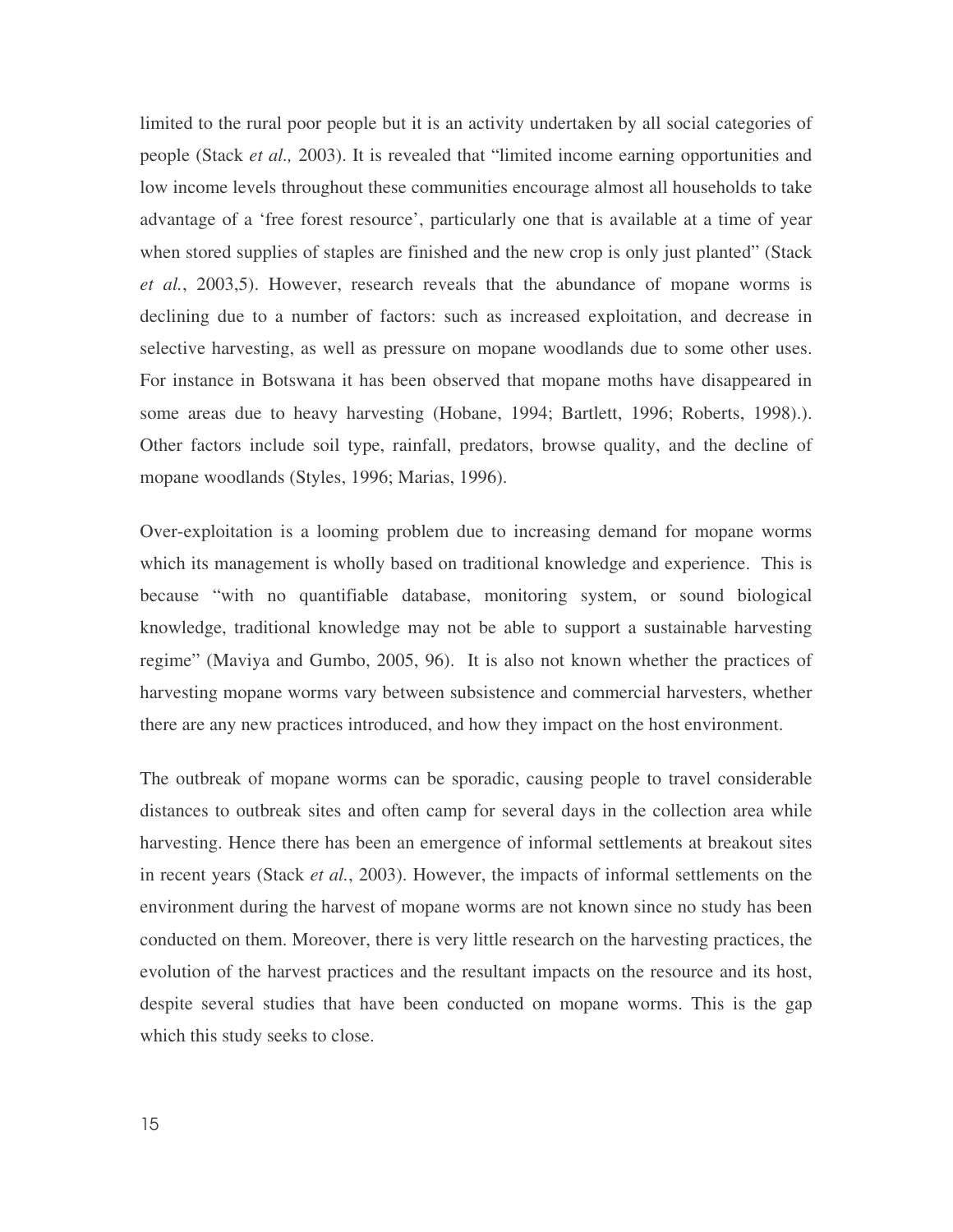The decline in the abundance of mopane worms is said to result from both increasing exploitation and reduction in mopane woodlands. Decline in selective harvesting (where the harvesters wait until the caterpillars are at a certain stage) due to increased commercialization is claimed to have reduced moth numbers (Hobane 1994; Bartlett 1996; Gullan *et al.,* 2005). Some harvesting practices such as the felling or branchlopping to enable caterpillars in the canopy to be brought within reach, pose serious threats to the abundance of the worms. Also, debarking and the collection of branches and trunks for firewood and construction purposes have led to the removal of many mopane trees, threatening the availability of the worms (Illgner and Nel, 2000). Studies reveal that the decline in mopane woodlands will ultimately affect the abundance of mopane worms. On the contrary, Gullan *et al.* (2005) argue that the years of reduced mopane worm harvest are associated with climate-induced drought than with unsustainable harvesting of the resource. Although this may be the case, the findings are unable to provide convincing evidence in the case of Botswana since they are regionalbased (southern Africa). Evidently further study and careful data interpretation is needed, hence this study.

## **2.4 Conclusion**

The literature review has examined the mainstream ideas, findings and discoveries on the socioeconomic and environmental impacts of mopane worm harvesting to show that they are not new concepts. As it is the case with most NTFPs in southern Africa, there is increasing pressure on mopane worms. Several studies carried out in southern Africa on mopane worms have shown that the demand for mopane worms is increasing due to commercialization of the product which has a wide market in countries like South Africa (Hobane 1994; Bartlet 1996; Stack *et al*., 2003; Gullan *et al.,* 2005). This has resulted in overexploitation of the resource in some areas. However, the impacts brought by overexploitation of mopane worms on the environment, especially on the mopane woodlands, due to increased commercialization have not been researched in depth. These studies strengthen a case for research in assessing the change in harvesting practices of mopane worms, the causes of change as well as the perceptions that harvesters have about the impacts of current harvesting practices.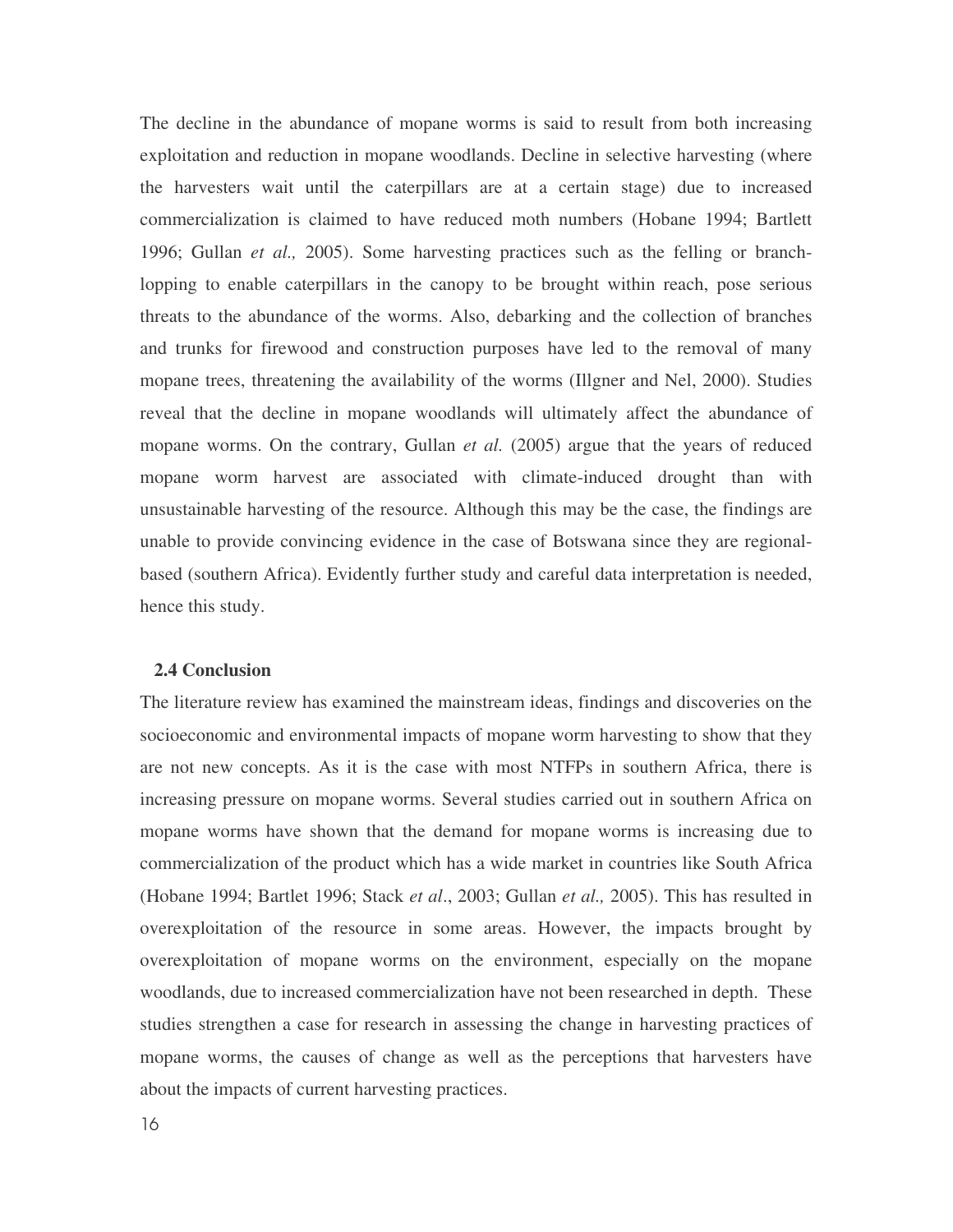# **3. Methodology**

## **3.1 Introduction**

This chapter examines the subjective approach used in this study to illuminate its central questions about the evolution of harvesting practices of mopane worms, motivations for harvesting mopane worms, and perceptions of the harvesters regarding the impacts of current mopane worm harvesting practices in central Botswana. It discusses the method of research used, the respondents of the study, the sampling technique, the data collection techniques used, the validation of the techniques, the administration of the techniques and the statistical treatment of the data that has been gathered.

# **3.2 Method of Research**

To achieve the aim of this research, a subjective approach was used, not least because of the possibilities it presented for innovation and for answering the research questions using a case study. There are two basic styles of research; *objective* and *subjective*. Objective approaches are concerned with the physical characteristics and the external world, universally applicable rules and laws, tested through hypothesis, experiment and survey. Subjective approaches deal with the created social lives of groups and individuals through observation and explanation (Swetnam, 2000). That is where this study found its place.

Subjective approaches are normally case-study based, that is, they solely rely on primary data. The primary data in this study were collected using both observation and descriptive practices of research (core components of case studies). The observational approach was used to gather data on the harvest practices and strategies that the harvesters employed, as well as the impacts of the harvest practices. Field notes were made during the observations. A descriptive method on the other hand was used to obtain information concerning the current status of the phenomena to describe "what exists" with respect to variables or conditions in a situation (Creswell, 1994). This method (through semi-structured interviews) was used to collect data on the harvesters' motivations for harvesting mopane worms, harvesting practices, the way they have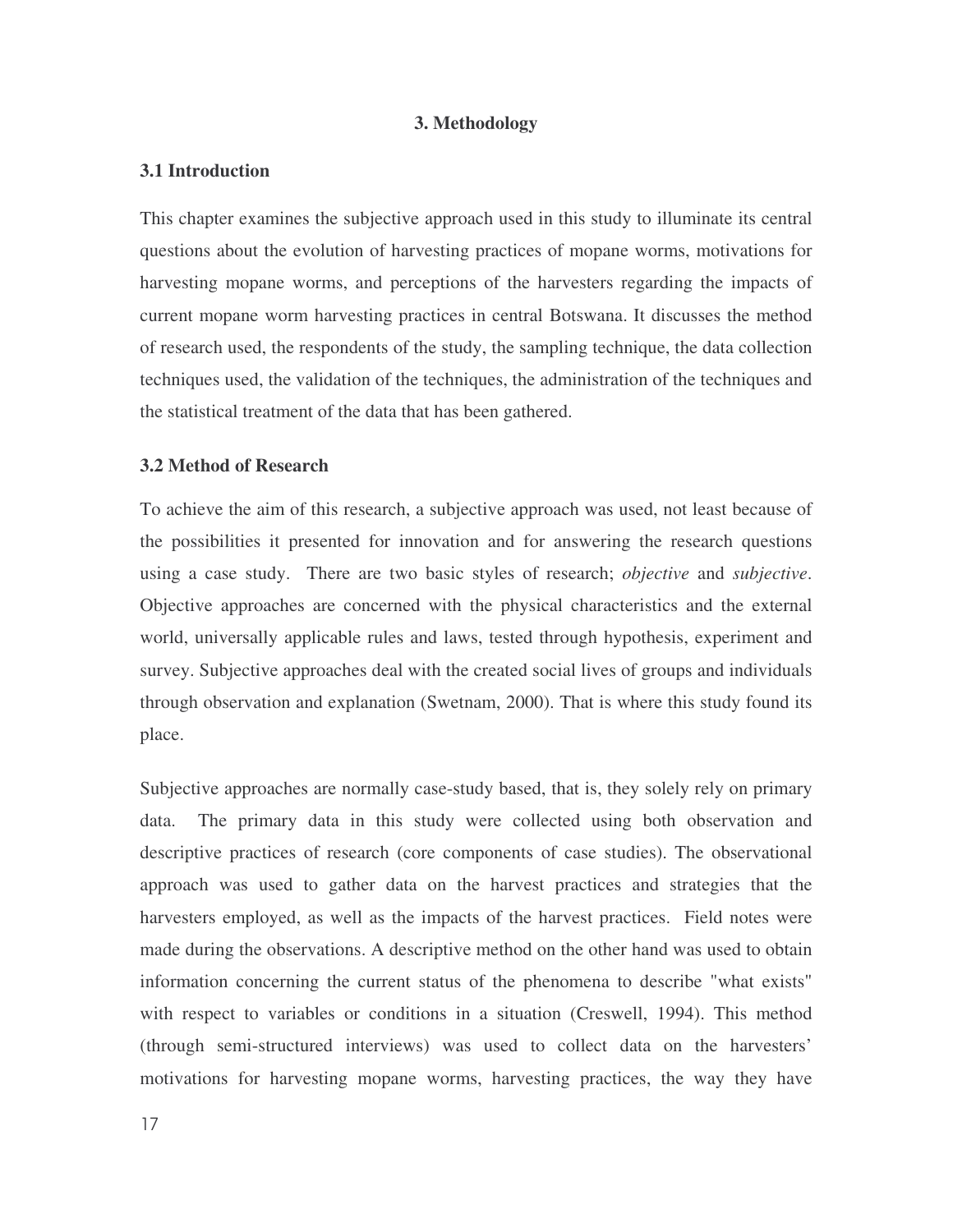changed over the years, and the causes of change.

The study was solely dependent on primary data. The researcher depended on data observed and collected directly from first hand experience. Questions were tailored in such a way that only the needed information was collected, yet were left open ended.

#### **3.3 Sampling**

When acquiring information about a relatively small part of a larger group or population, it is vital that a sample is as representative as it can be, so that useful generalizations can be made (Rice, 2003). Although there are many sampling practices such as random, simple random, systematic and stratified sampling (Cochran, 1977; Kalton, 1983; Ardilly and Tille, 2006) which are probability-based, this study opted to use a non-probability method namely *purposive sampling*. This method is not statistically rigorous in terms of representation (Rice, 2003) but the units that are selected are 'information-rich' (Patton, 1990). This sampling technique was preferred above other techniques because studying information-rich cases yields insights and in-depth understanding rather than empirical generalizations as it is the case with other strategies (Burns and Grove, 2005). Interviewing mopane worm harvesters only, resulted in the accurate representation of the population.

Harvesters from three informal settlements and two villages were interviewed. *Snowball sampling* was used, whereby someone who met the criteria for inclusion in the study was included and this person then recommended another person who also met the criteria (http://www.statpac.com/). Harvesters led the researcher to other harvesters, thus rendering the whole process easy, and time and cost effective.

The study interviewed 10 people per village. About fifty percent of the harvesters in the selected three informal settlements were interviewed. Each informal settlement had on average a population size of 10 to 20 harvesters, including children who normally accompany their parents to help in the process of harvesting. However, only adults from the age of 18 years were interviewed. In addition, the harvesters who had been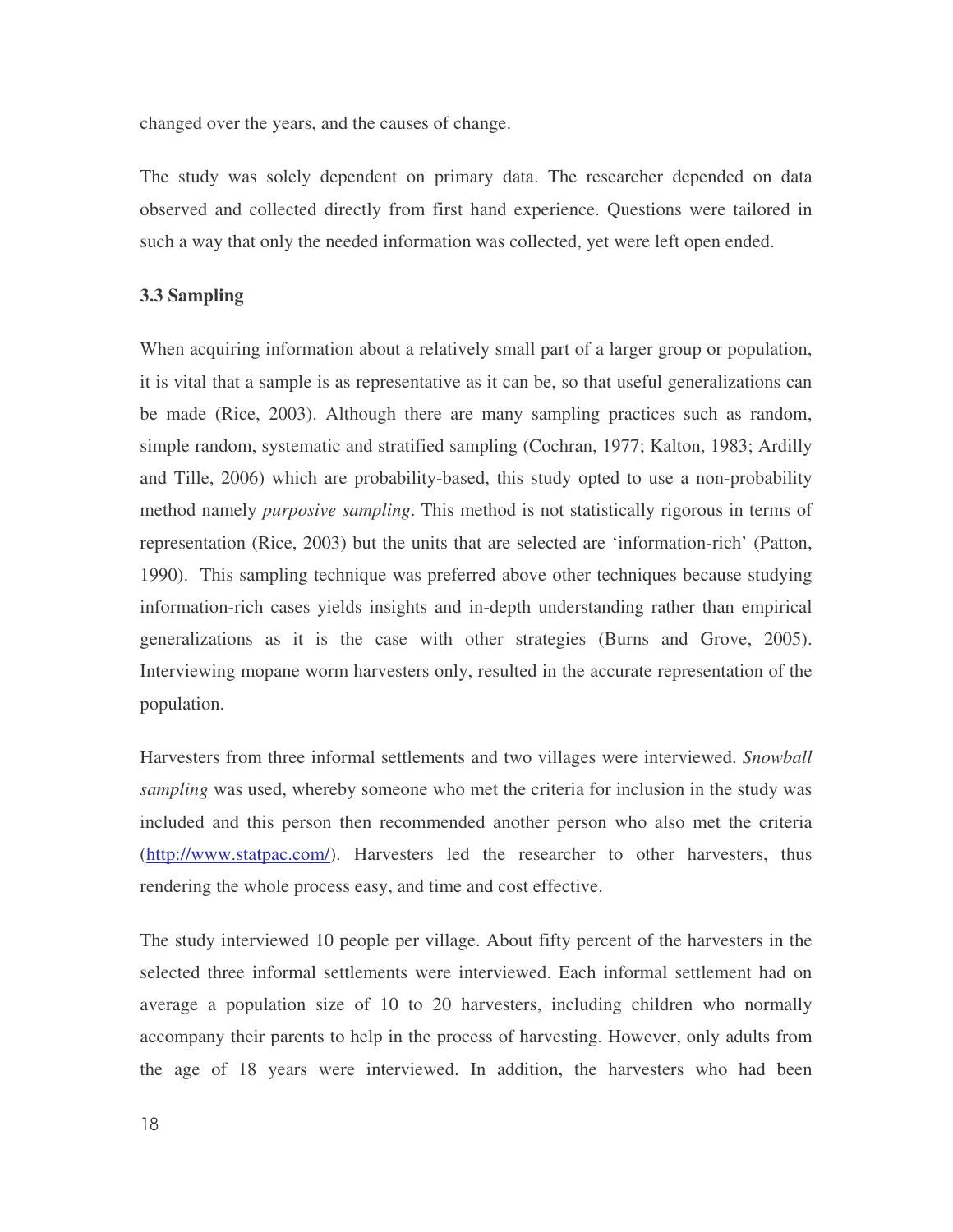participating in harvesting for quite a long time (preferably two decades) were purposefully selected for interview so that historical information on harvesting could be gathered. Total of 50 people were interviewed.

# **3.4 Data Collection Techniques**

The data collection in this research study relied on qualitative methods since the study was based on researching patterns and behaviors of respondents. The techniques that were used to gather the data were semi-structured interviews and participant observations.

## 3.4.1 Semi-structured Interviews

A semi-structured interview is a verbal interchange where one person, the interviewer, attempts to elicit information from another person by asking questions (Longhurst, 2003). Semi structured interviews were conducted with a fairly open framework which allowed for focused, conversational, two-way communication. As is it the case, semi-structured interviews are normally flexible, allowing new questions to be brought up during the interview as a result of what the interviewee says; hence they are sometimes referred to as informal, conversational or 'soft' interviews (Longhurst, 2003). Though they are flexible as already stated, it is generally beneficial for interviewers to have an interview guide prepared, which is an informal "grouping of topics and questions that the interviewer can ask in different ways for different participants" (Lindlof and Taylor, 2002, 195).

Semi-structured interviews were used to collect data on the harvesting practices and their evolution and harvesters motivations for harvesting mopane worms.The researcher prepared interview guides to help her to focus an interview on the topics at hand at the same time not constraining herself to a particular format (Appendices A, B and C). This freedom helped the interviewer to tailor questions to the interview situation, and to the people she was interviewing (Lindlof and Taylor, 2002). Semi structured interviews were also seen as the most adequate tool to capture how interviewee perceived a particular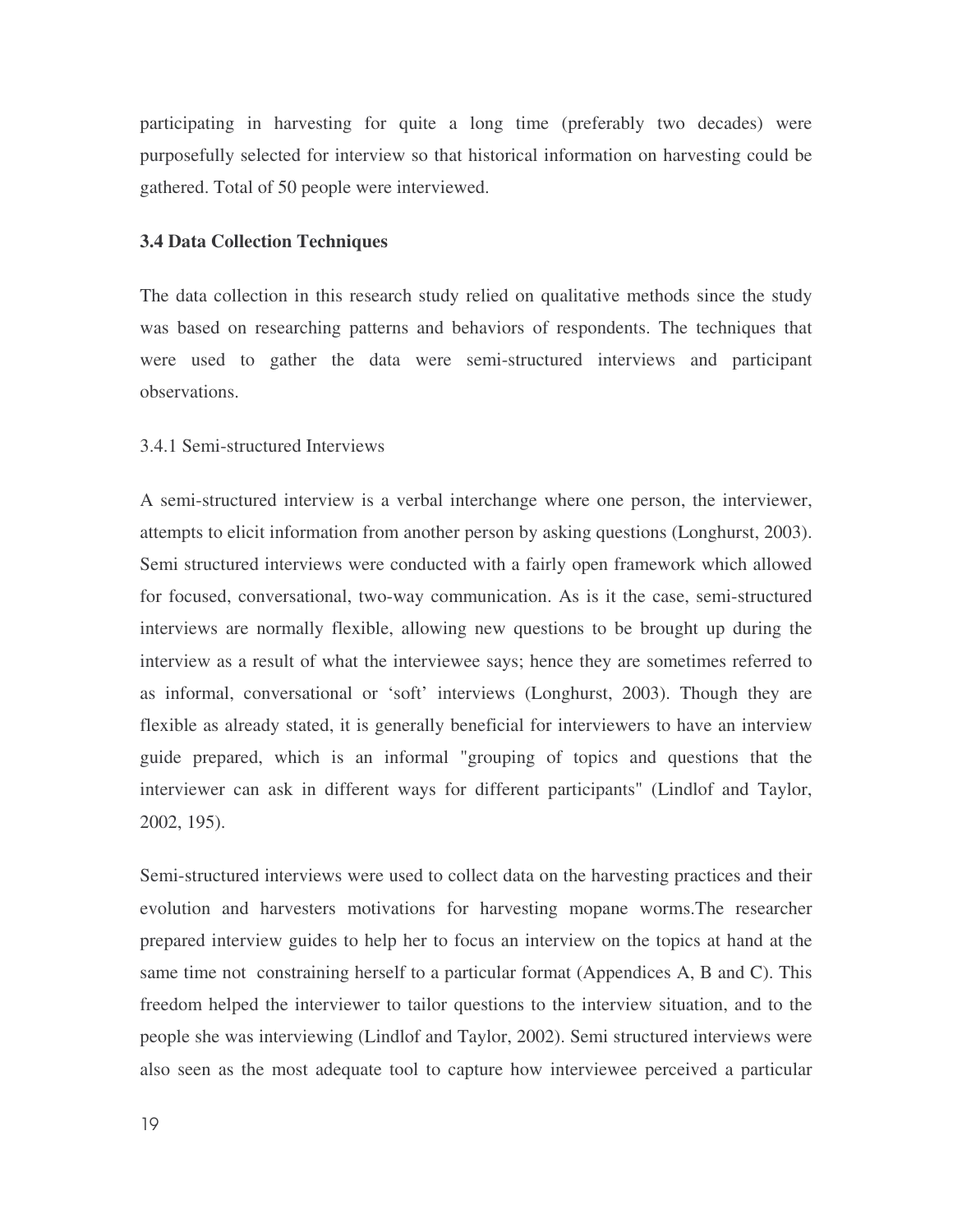domain; hence the technique was preferred over other practices.

Semi-structured interviews require interviewing skills, and they are time-consuming and resource intensive. To address these challenges, questions were short, straight forward and open-ended. A face-to-face method was preferred in conducting semi-structured interviews as it is cost effective. Interviews were conducted in the native language; Setswana. Some of the informal settlements harvesters were interviewed in their campsites while some were followed into the bush. In the villages interviews were conducted in people's homes. Twenty harvesters from the villages were interviewed while thirty harvesters from informal settlements were interviewed.

## 3.4.2 Participant Observation

Participant observation involves spending time being, living or working with people or communities in order to understand them (Laurier, 2003). This method involves the researcher "getting to know" the people they are studying by entering their world and participating - either openly or secretly - in that world. The advantages of this method are: flexibility; and high probability of generating highly detailed, high-quality information about people's behaviour. The researcher's understanding of the phenomenon under study is also deepened. The disadvantages on the other hand are that it is time consuming; documenting data is difficult; and it is an inherently subjective exercise, whereas the research requires objectivity (Johnson, 1990). Participant observation data consists mainly of the detailed field notes that the researcher records in a field notebook. Although typically textual, such data may also include maps and other diagrams, such as organizational charts (Johnson, 1990).

Participant observations were used to gather data on the informal settlements and harvesting practices (Table 3.1). These were done during the harvesting season. The observations however were done without the harvesters' knowledge that they were being observed. This technique is called *unobtrusive observation* (Powell and Steele, 1996). Unobtrusive observation seemed appealing since people behave differently when they know that they are being observed. The observation process was used to supplement data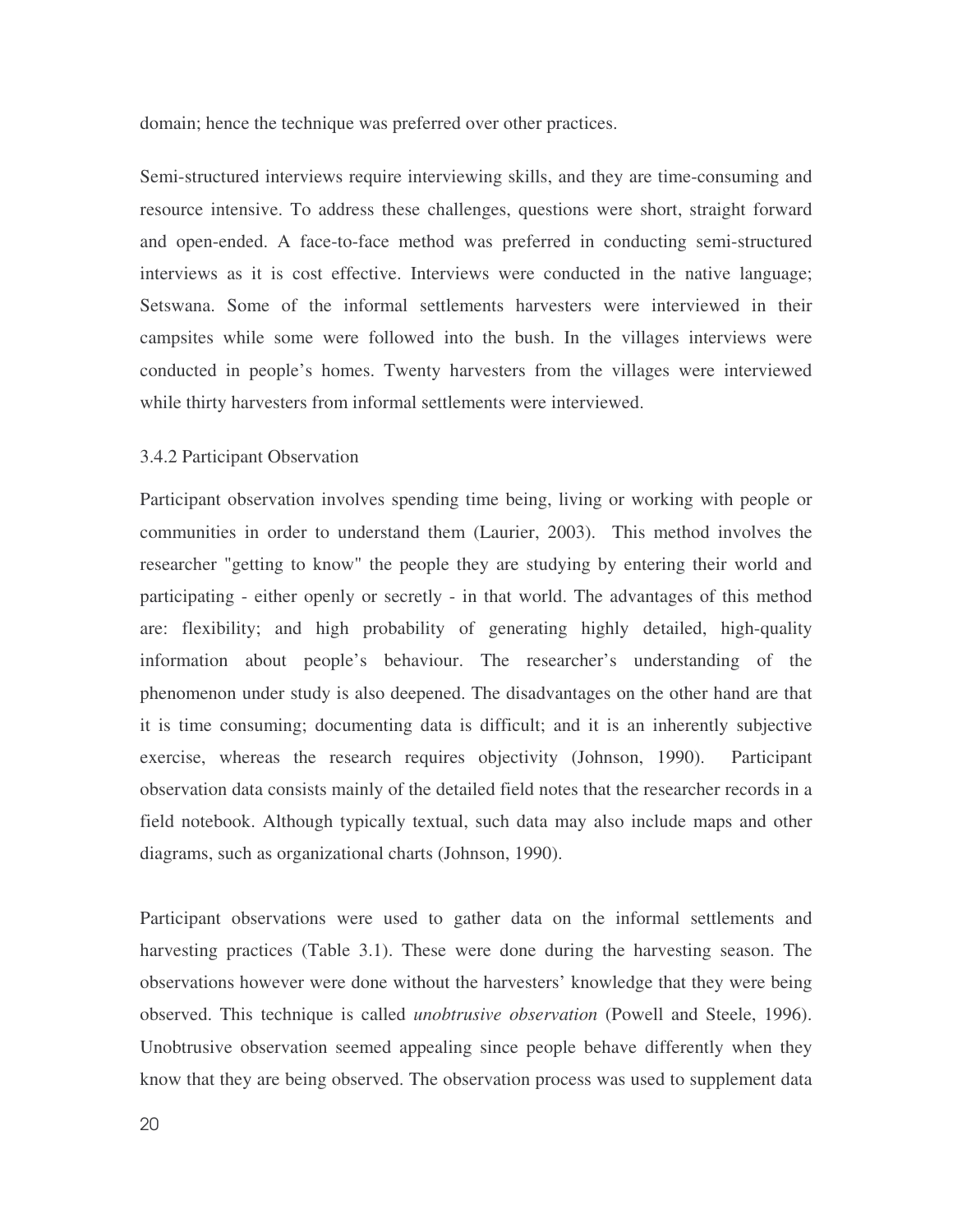on harvest practices that was collected through the administration of semi structured interviews. Observations were done concurrently with the semi structured interviews.

The presence of the researcher in the field could not be overlooked as it may have influenced the outcomes of data collection process. As Patton (2002) highlights, the presence of an observer/investigator can distort the findings of a study due to the biases of the researcher. Furthermore, the observed may behave when they are aware that they are observed, and may be intimidated by the presence of the observer/researcher. In attempt to minimize these effects, the observer began by establishing a rapport with the harvesters. It helped that the researcher is a resident of this area. However the period of establishing rapport was rather short due to time constraints and there is likelihood that this affected the findings in some way.

| Category                           | <b>Includes</b>                                                                                            | <b>Researcher should note</b>                                                                                    |
|------------------------------------|------------------------------------------------------------------------------------------------------------|------------------------------------------------------------------------------------------------------------------|
| Cooperation between the harvesters | -How close are the harvesters to one<br>another?<br>-Cooperation and interaction between<br>the harvesters | -What<br>individuals'<br>preferences<br>concerning personal space suggest<br>about their relationships           |
| Harvesting practices               | -What practices do harvesters use;<br>any equipment used to speed up<br>harvesting?                        | of<br>-Any<br>evidence<br>broken<br>tree<br>branches; equipment; do harvesters<br>shake or cut trees; and so on. |
| Informal settlements               | -what are they made of?<br>-space between them?<br>-population size<br>-environmental issues               |                                                                                                                  |

Table 3.1 A sample of what was observed during participant observation.

This process of data collection was complicated by the potential risks, dangers and hazards that naturally exist in the harvest areas that were consistent with any forest environment. Field notes were taken during the observation period to document certain participant observation activities, such as informal or spontaneous interviews,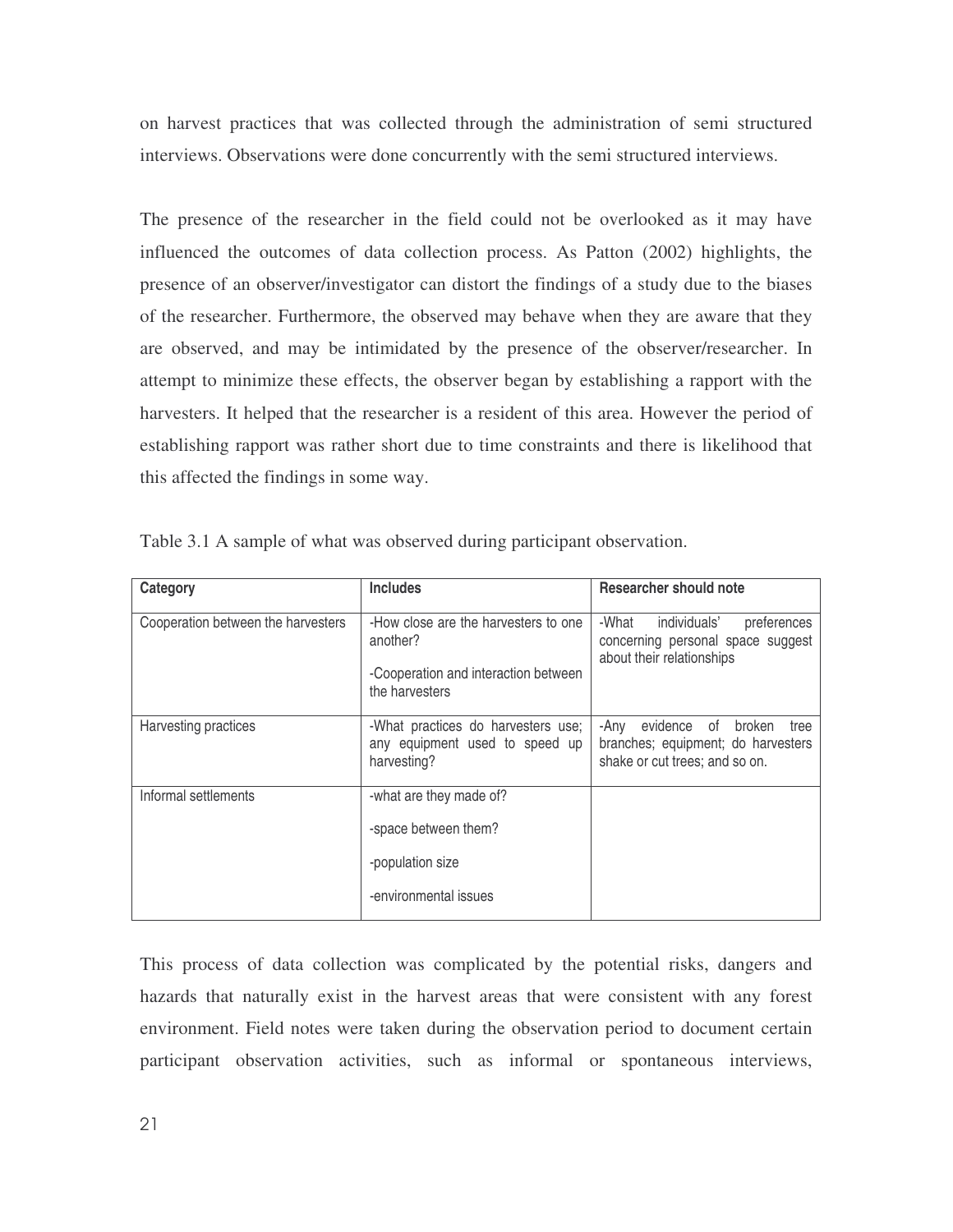observation, and generally moving about in the field. These handwritten notes were later expanded and converted into computer files.

# 3.5 Data Analysis

The data collected during field survey were coded and analysed, and recommendations were made accordingly. Coding is the development and use of a language that will be used to convert data into a form that is appropriate for data analysis and reporting results. It can also be seen as a process combing the data for themes, ideas and categories and then marking similar passages of text with a code label so that they can easily be retrieved at a later stage for further comparison and analysis (Auerbach and Silverstein, 2003). Coding the data made it easier to search the data, to make comparisons and to identify any patterns that required further investigation. Coding was based on themes, topics, phrases and keywords found in the data. Field notes, data/transcripts from interviews, and field survey observations were analysed by indexing and sorting them out by theme or topic in question (classification).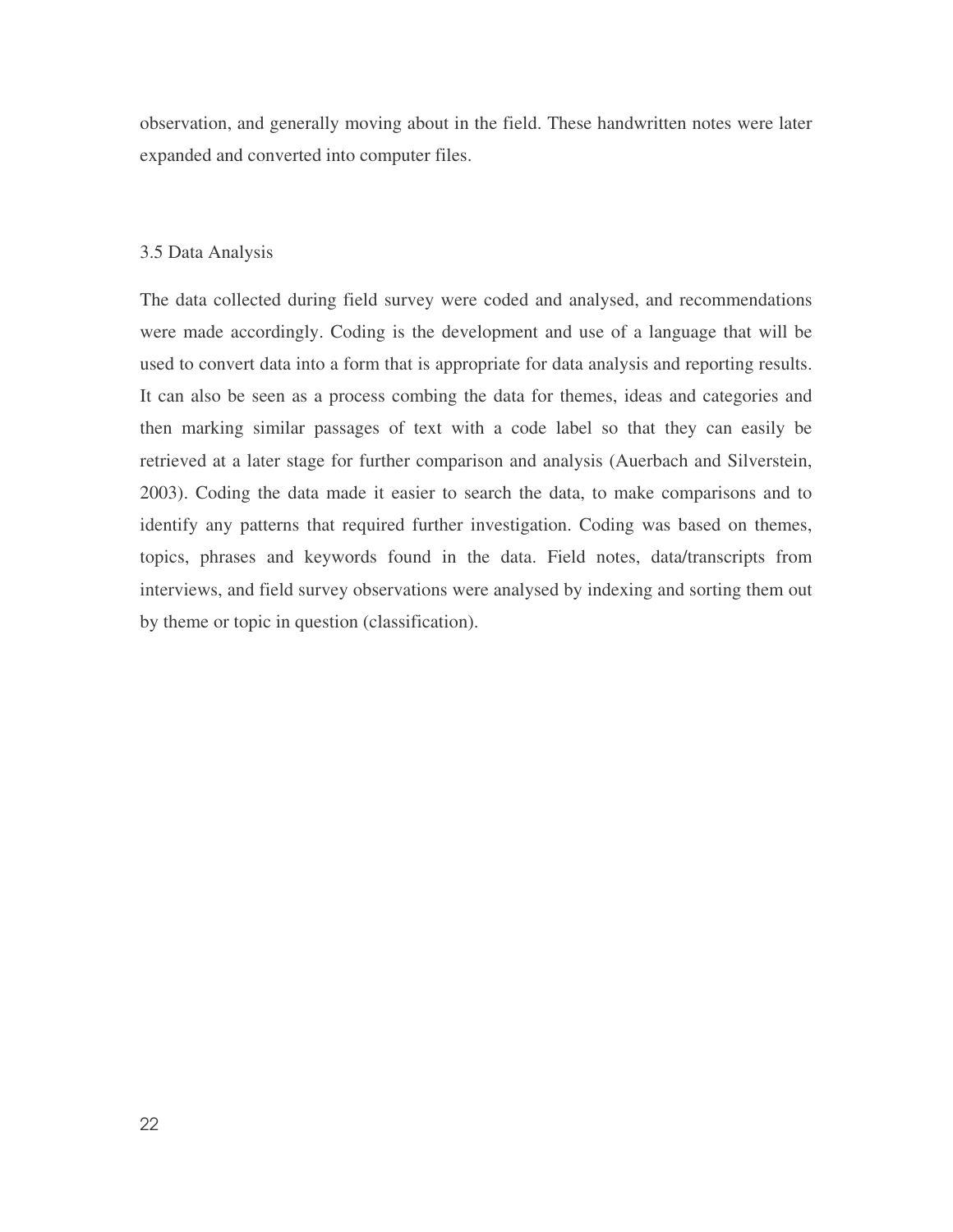#### **4. Results and Discussion**

#### 4.1 Introduction

The purpose of the research study was to find out how mopane worm harvesting practices have evolved, to expose motivations for harvesting mopane worms, and to investigate whether the change (if any) in harvesting practices has impacts on the mopane worms and the mopane woodlands. The study was based on the perceptions of the harvesters in the Tamasane-Kgagodi area. This was done through conducting semi-structured interviews and field observations in the identified breakout areas. This section presents the findings from the data gathered between November and December 2009, in the Tamasane-Kgagodi area in Central District, Botswana.

This section will first describe data demographics of the mopane worm harvesters: their age, places of origin and their experience in harvesting mopane worms. Secondly an analytical discussion of the study's results organised thematically, will be presented. The three thematic topics include mopane worm harvesting trends, motivations for harvesting mopane worms and impacts of the current harvesting practices on mopane worms and their habitat. A summary of the findings is provided last.

# 4.2 Data demographics

Harvesters from two villages (Kgagodi and Tamasane) and three informal settlements around the Tamasane-Kgagodi area were interviewed. Purposive sampling technique, a non-probability method, was used to determine the sample. Out of 50 harvesters interviewed, 30 were from three informal settlements; 10 were from Tamasane village; and the other 10 from Kgagodi village. Only 16 (32%) of the informants were males while the majority (34) were females. The age of the harvesters spread across all age categories, with those over 45 years large in number (Table 4.1).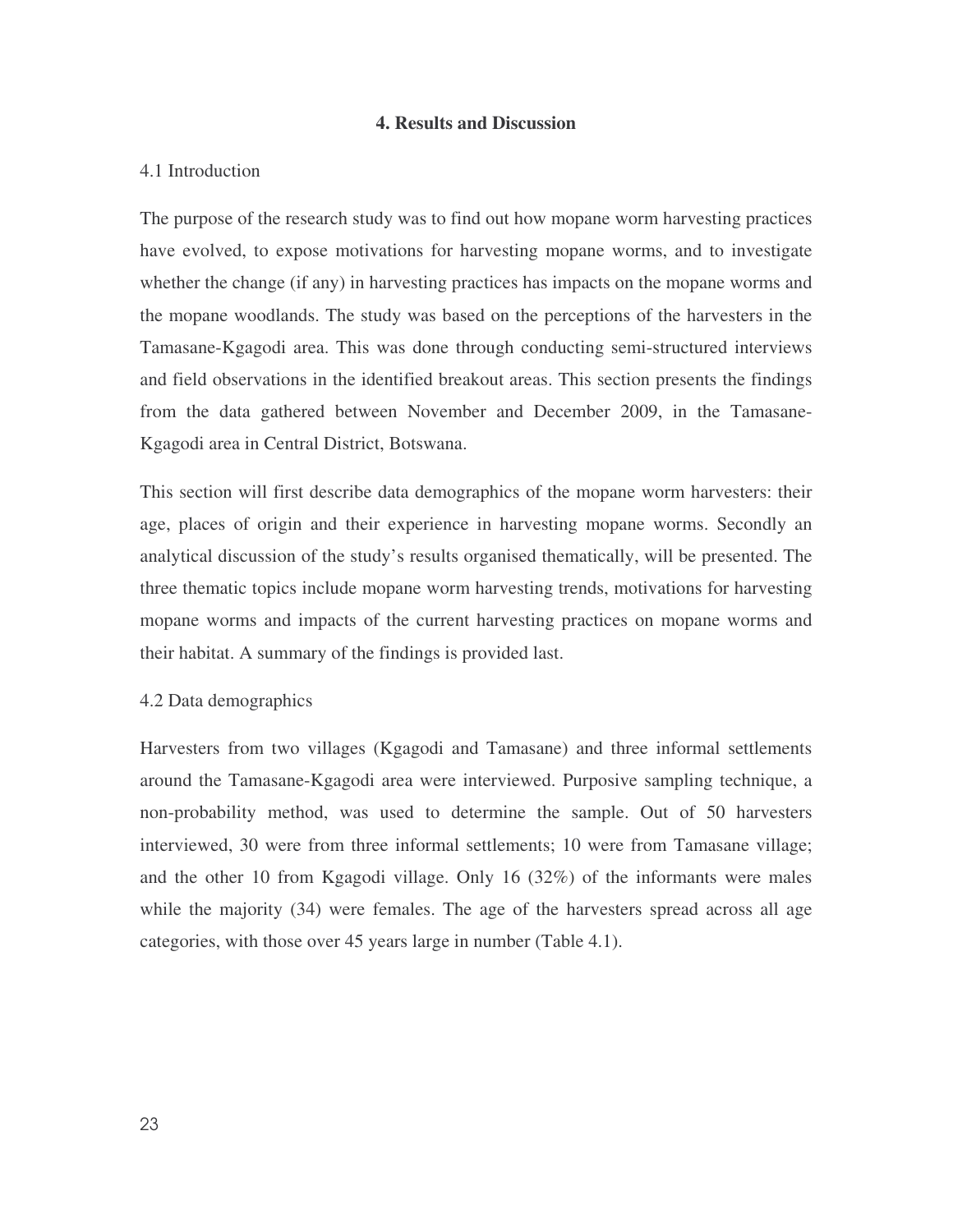| <b>Harvesters Age</b> | <b>Informal settlements</b> | <b>Tamasane</b> | Kgagodi   |
|-----------------------|-----------------------------|-----------------|-----------|
| 25-34                 | $\circ$                     |                 |           |
| 35-44                 | 13                          |                 | 6         |
| $45+$                 | 9                           | 10              | 4         |
| <b>TOTALS</b>         | 30                          | 10              | <b>10</b> |

Table 4.1 Demographics of the harvesters

Harvesters in the informal settlements originated from different places in the Central District (Figure 4.1). All harvesters were from within the Central district except the three from Gaborone city in the South East District. Most harvesters were from Mahalapye village, about 90 km from the harvest area (Table 4.2). This is the second closest area to the harvest area after Serowe which is 65 km away. Mopane worms in Botswana are generally harvested from communal woodlands. No limit is placed on collection as revealed by the Department of Forestry and Range Resources.



Figure 4.1 Places of origin and distance travelled by the mopane worm harvesters dwelling in informal settlements.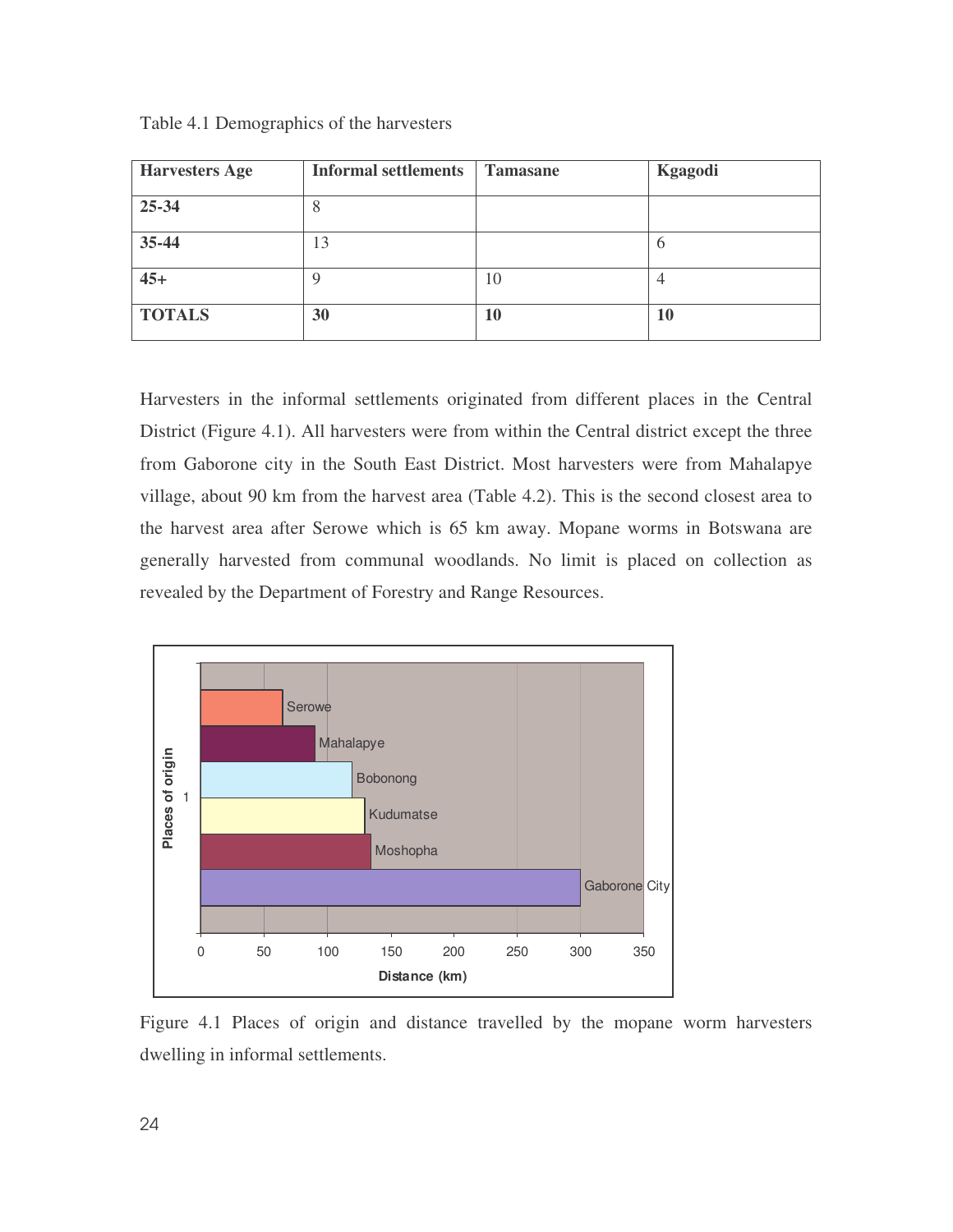| <b>Village</b> | No. |
|----------------|-----|
| Mahalapye      | 16  |
| Serowe         | 9   |
| Kudumatse      | 1   |
| Moshopha       | 1   |
| Gaborone city  | 3   |
| Bobonong       | 3   |

Table 4.2 Number of harvesters from each place of origin

The harvesters explained that they hired transport or alternatively used public transport to get to the harvest area. They further revealed that most of them do not own cars. In instances where the harvesters were hired to harvest the worms, the hirers transported them to and from the outbreak area. The harvesters' reasons for coming to Tamasane-Kgagodi area was that, although they had mopane trees in their places of origin, there were no mopane worms in their areas, that is, there was no outbreak in that particular year. General reasons given for no outbreak were: poor rainfall and extinction of mopane moths in certain areas. Although some places where the harvesters came from had mopane worms, they explained that they were inadequate hence the relocation. Some harvesters came from places that had no mopane trees at all such as Gaborone city. The harvesters in the informal settlements also stated that they preferred camping because it was expensive to commute.

The harvesters in Tamasane and Kgagodi villages on the other hand commuted to and from the harvest area. They explained that they harvest the worms on the periphery of their villages, about 1-5 kilometres from the villages. Only a few of them went as far as 10-15 kilometres using motorised transport. The harvesters in the two villages only resorted to camping in the bush when there were no worms in the vicinity. The two groups of harvesters revealed their experience (in terms of years) in harvesting mopane worms (Table 4.3).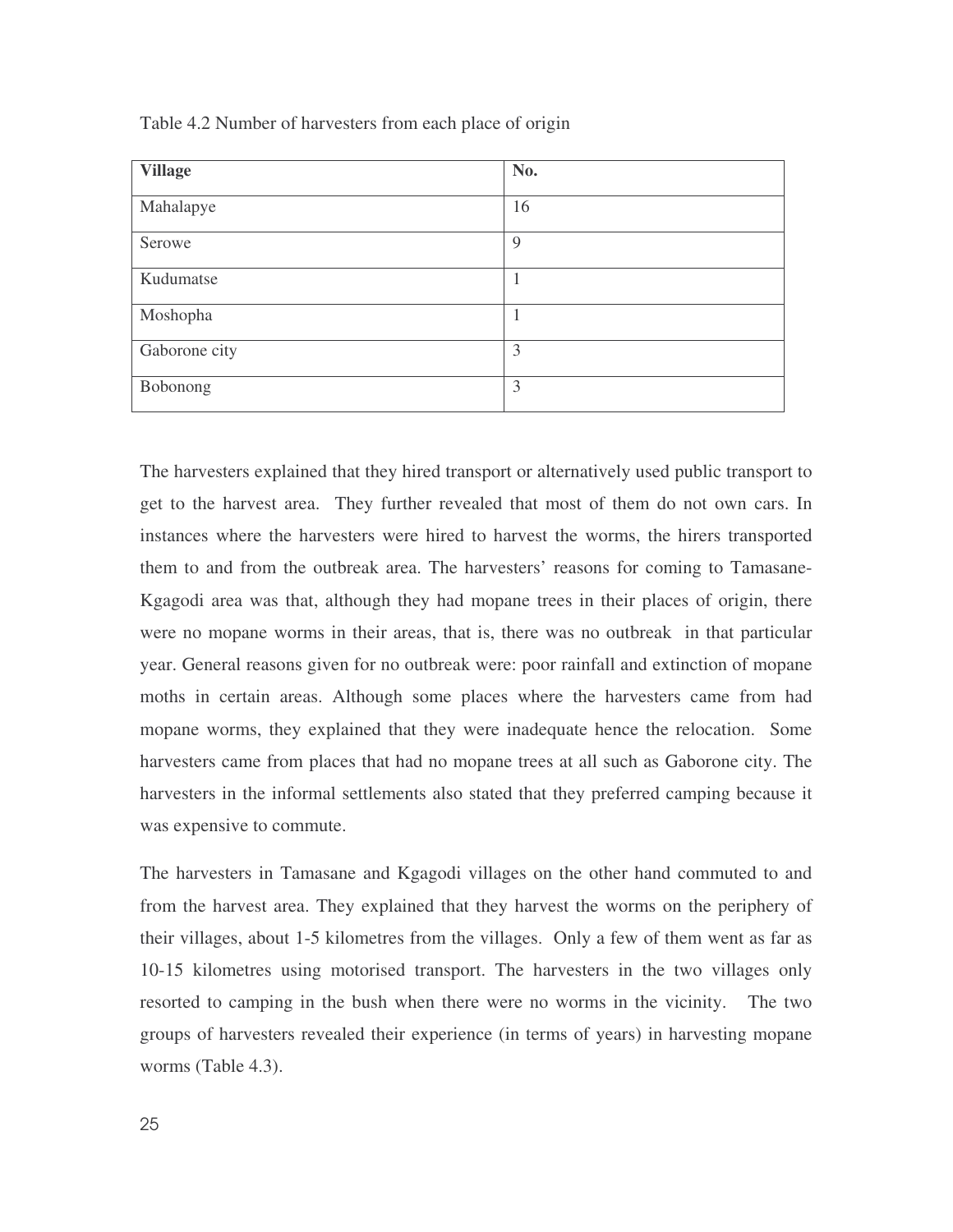|                   | <b>Informal</b><br>settlements | <b>Tamasane village</b> | <b>Kgagodi village</b> |
|-------------------|--------------------------------|-------------------------|------------------------|
| Less than 5 years | 14                             |                         |                        |
| $10-20$ years     | 11                             |                         |                        |
| $20+$ years       |                                | 10                      | 8                      |
| <b>Total</b>      | 30                             | 10                      | <b>10</b>              |

Table 4.3 Experience in harvesting mopane worms

Most harvesters in the informal settlements had less experience in the harvest field compared to the harvesters in Tamasane and Kgagodi villages. Most of them, about 47%, had less than five years of harvesting mopane worms whereas in the villages 90% of the harvesters had more than twenty years of harvesting mopane worms. This correlates with the age of the harvesters since the majority (70%) of the harvesters in the informal settlements were aged between 25-44 years while in the villages (70%) were more than 45 years of age (Table 4.1).

The majority of the harvesters were poor. Poverty can be defined as "deprivation from resources (physical, economic, social etc) which are needed to achieve a sustainable livelihood" (Botswana, 2002, 36). World Bank (2000) defines poverty on the basis of income, i.e. income of roughly \$1 per day is an indication of living in poverty. In Botswana the recent poverty estimates indicate a national level prevalence rate of 30.1%. That is, nearly one-third of the population lives below the poverty datum line (Southern African Regional Poverty Network, 2007). It is higher in rural areas (Government of Botswana, 2002). In this study poverty is viewed as inability to meet one's basic needs. Due to the prevalence of poverty among the harvesters, majority of them employed a number of rural livelihood strategies such as harvesting and selling of non-timber forest products (NTFPs) such thatching grass and wild berries, and small scale retailing such as running tuck shops and brewing traditional beer. Some depended on subsistence farming, while others relied on their family members, the government self-reliance programme (Ipelegeng), and the old age pension fund. Hence the conclusion that the poor form the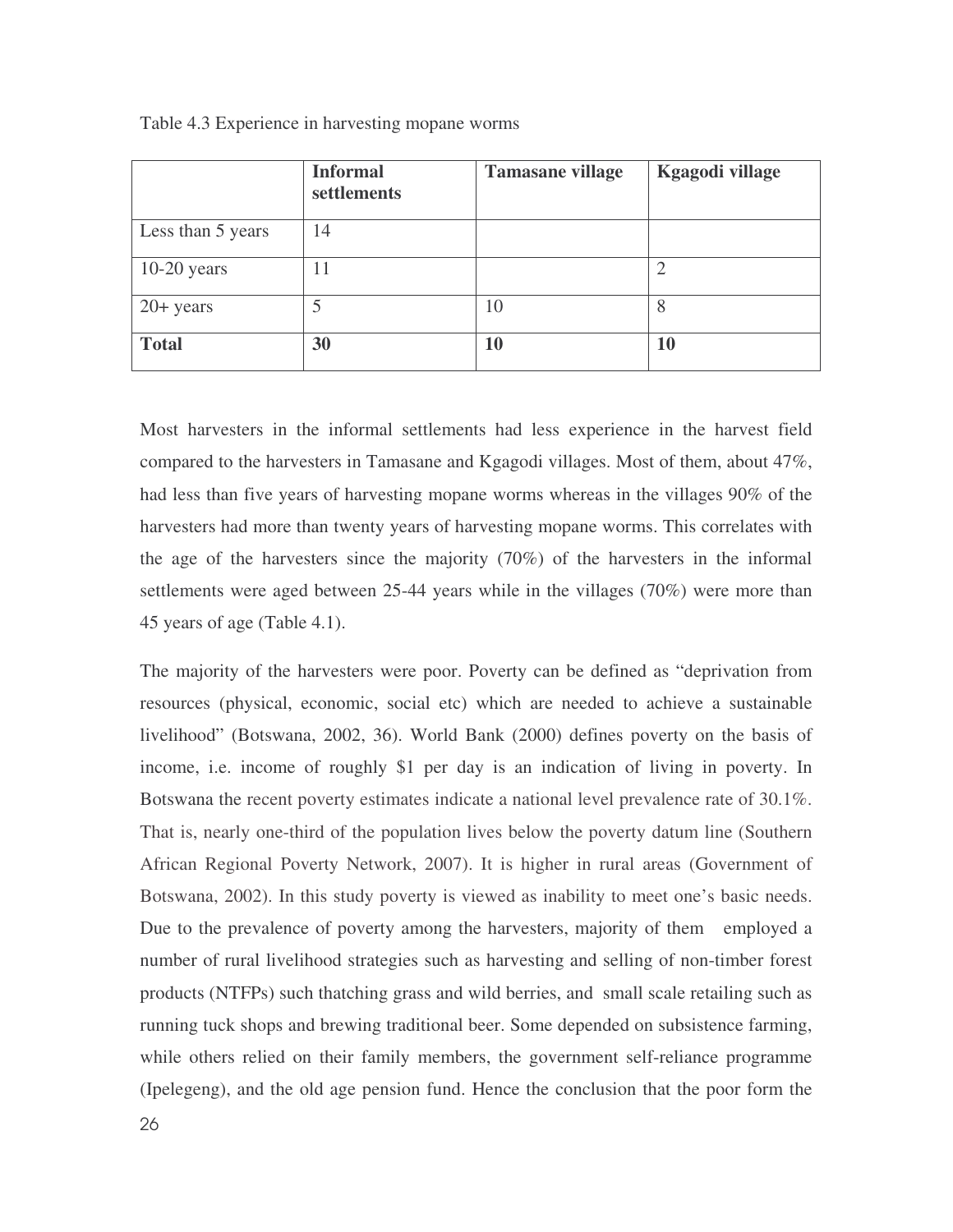largest group of mopane worms harvesters, as already established by Stack *et al.* (2003). However, the utilisation of this forestry resource is not only limited to the poorest households, but is an activity undertaken by all social classes.

The survey further revealed that 23 out of 50 harvesters had more than 20 years of experience in harvesting mopane worms; 13 had between 10-20 years experience, while 14 had less than five years of harvesting experience. No thorough study has been conducted on the experience of the harvesters and its implications on the sustainability of mopane worm harvesting. This, if looked into, is likely to enhance knowledge and understanding in multifaceted issues that surround the sustainability of mopane worms.

#### **4.3. Theme 1: Traditional and Current Mopane Worm Harvesting Trends**

In investigating the evolution of harvesting, the following practices emerged as important: traditional harvesting practices, current harvesting practices, and a comparison of the two. Current harvesting practices which include common worm picking practices, informal settlements, taboos and gender issues in harvesting mopane worms will be explained in detail.

The utilisation and harvesting of non-timber forest products (NTFPs) have had historical and current importance in local economies and cultures of indigenous people. Today, with increased commercialization, NTFPs have come to play an important role in income generation and employment in many parts of the world (Angelsen and Wunder, 2003; Belcher *et al*., 2005). However, increasing demand can lead people to disregard traditional harvesting practices in order to capture the value-added benefits (Sinha and Bawa, 2001). Mopane worm harvesters in Botswana identified practices used in the harvesting of mopane worms, and showed how they have evolved over the years as the main purpose for harvesting shifted from subsistence and nutritional to commercial(Table 4.4).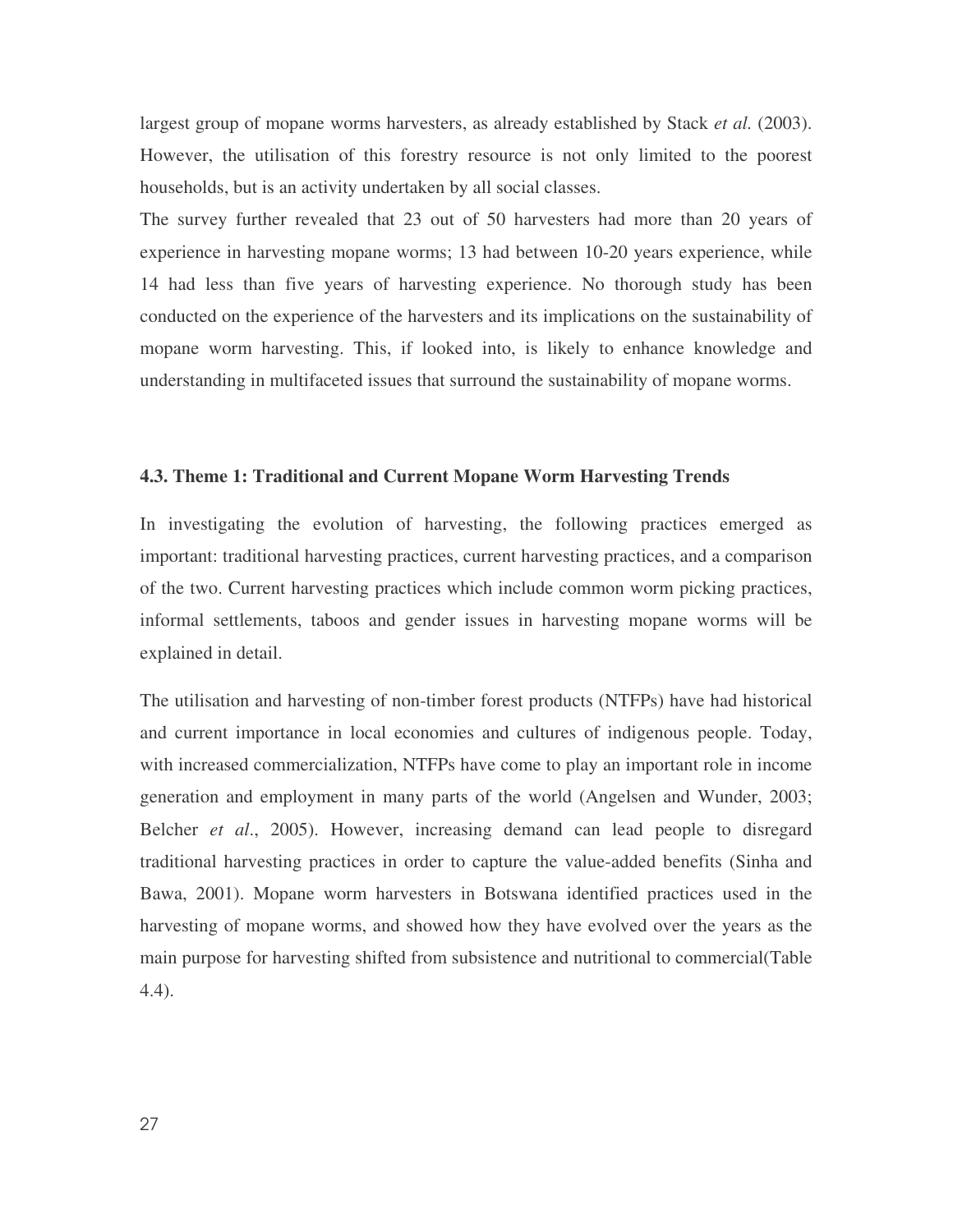| <b>Traditional practices</b>                                                                                                                                             | <b>Modern/current practices</b>                                                           |                                           |
|--------------------------------------------------------------------------------------------------------------------------------------------------------------------------|-------------------------------------------------------------------------------------------|-------------------------------------------|
| Bend tree branches                                                                                                                                                       | Bend tree branches + Climb<br>trees                                                       |                                           |
| Collect from shorter trees                                                                                                                                               | Collect from shorter trees                                                                |                                           |
| Shake trees                                                                                                                                                              | Shake trees                                                                               |                                           |
| Use sticks to pull the worms<br>down                                                                                                                                     | Use sticks to pull the worms<br>down                                                      | Practices in<br>picking                   |
| Collect worms crawling on the<br>ground                                                                                                                                  | Collect worms crawling on<br>the ground                                                   | mopane worms                              |
| No protection for hands during<br>degutting                                                                                                                              | Use of protective gloves for<br>catching and degutting                                    |                                           |
| Harvest mature worms                                                                                                                                                     | Inconsiderate:<br>harvest<br>can<br>immature worms                                        |                                           |
| Light harvesting                                                                                                                                                         | Heavy harvesting                                                                          | How much<br>to harvest                    |
| More women, less men                                                                                                                                                     | Increasing number of men<br>and of youth                                                  | Gender issues                             |
| Intense belief in and adherence<br>taboos                                                                                                                                | Aware of taboos but not<br>adhering to them.                                              | Taboos                                    |
| village<br>Strong<br>structures<br>of<br>authority: Price of mopane worms<br>determined by the village chief,<br>and the worms sold from Kgotla<br>(public meeting area) | Weak structures of authority:<br>Price is negotiated between<br>the buyer and the seller. | Traditional<br>structures of<br>authority |
| Camp in small groups                                                                                                                                                     | Camping in large groups                                                                   | Informal<br>settlements                   |
| Camping for few days(<1 week)                                                                                                                                            | Camping for a long period (2-<br>4 weeks)                                                 | during<br>harvesting                      |

Table 4.4 Traditional and current harvesting practices

\*light harvesting:  $\leq$  4 buckets (25 *l*) mainly for consumption

\*heavy harvesting: >4 buckets (25 *l*). for consumption & commercialisation

\*small group (<5 people) \*large group (>5 people)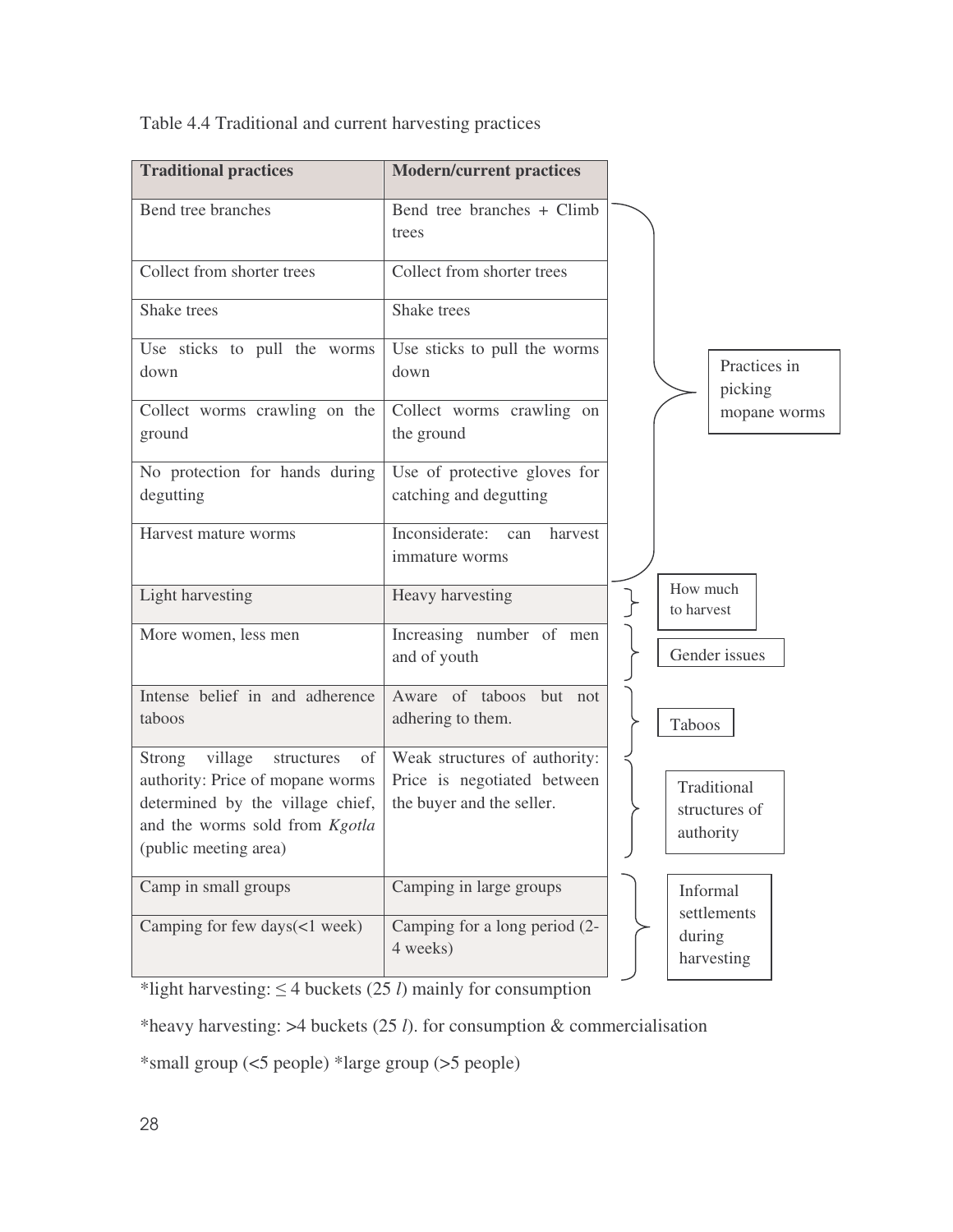### 4.3.1. Traditional harvesting practices

Traditionally, harvesting of mopane worms was particularly for subsistence and nutritional purposes. Rural women were active in the harvest of the worms while their male counterparts were involved in other rural household livelihood activities such as agricultural production and livestock rearing (Ghazoul, 2006). The long term harvesters (those who have been harvesting for more than 20 years) highlighted that rural women, often assisted by children, engaged in light harvesting of the worms. The period was usually shorter (less than a week). They collected worms from shorter trees, by bending tree branches, shaking trees and collecting worms crawling on the ground. The harvest of mopane worms was managed by an intense belief in the taboos that all the harvesters obeyed. Also, where selling was involved, traditional structures of authority played an important role in deciding the price of the worms. Where camping was involved, the harvesters camped for a short period, a week at most. It usually involved few people (2-5 people), and often related (Table 4.4). In some instances, instead of establishing informal settlements, the harvesters moved in with their relatives in the cattleposts near the breakout areas. The harvesters pointed out that the harvesters were few; therefore there was no pressure on the availability of the worms. Hence camping was not common. Shortage of the worms was only experienced during drought seasons when the rainfall was very low.

# 4.3.2. Current harvesting practices among the harvesters

Current harvesting practices will be discussed first by looking at the common practices in the picking of mopane worms, then the development of informal settlements will be reported on, thirdly taboos related to mopane worm harvesting and finally gender issues in the harvesting of mopane worms will be explained.

(a) Common Practices in the picking of mopane worms

Current practices in the picking of mopane worms in central Botswana do not differ significantly from traditional practices. The harvesters engage in practices such as shaking trees or climbing the trees, bending infested tree braches, 'plucking' the worms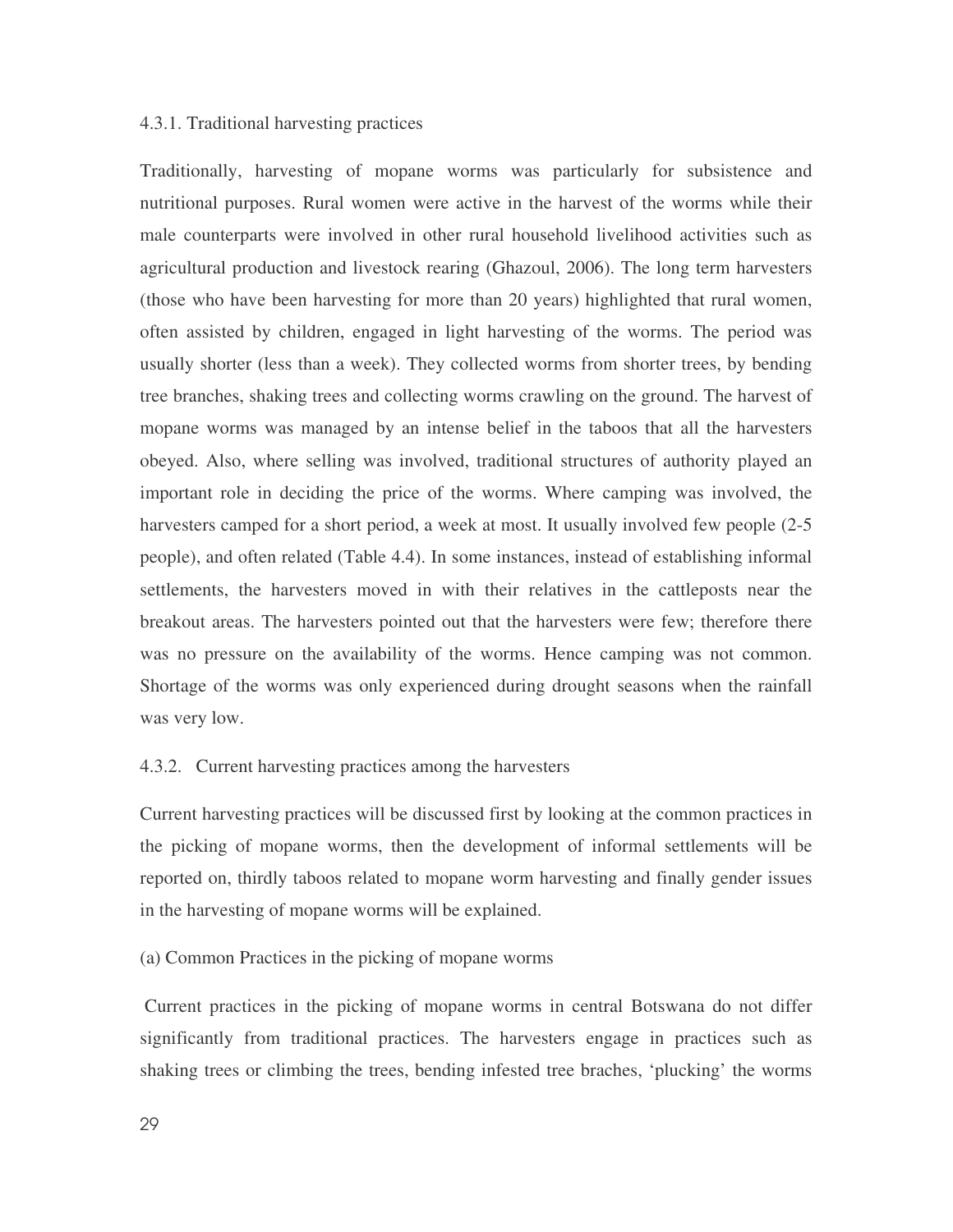from short trees, and collecting worms crawling on the ground; which were common among conventional harvesters (Table 4.4).

Harvesters employed more than one method of harvesting, with more than 80 percent of harvesters handpicking the worms by bending infested tree branches, collecting from short trees where the worms are easily accessible, and collecting from the ground the worms that are big enough and ready to pupate (Table 4.5). The harvesters highlighted that these were the easiest and quickest ways of harvesting the worms. Some of the harvesters caught the worms and degutted them in the bush while others took them to the campsite and degutted them there. The discovery that the harvesters did not break tree branches was intriguing because this practice is reported in other studies in response to increasing harvesters (Gullan *et al.*, 2005). Here the number of harvesters had increased but it has not resulted in those same "short cuts". Interestingly both the resident and the immigrant harvesters revealed that they did not break trees branches because they were aware of the subsequent adverse impacts such as the lessening or even disappearance of mopane worms.

| <b>ACTIVITY</b>                                                                             | STTL <sub>1</sub> | STTL <sub>2</sub> | STTL <sub>3</sub> | <b>TAMASANE</b> | <b>KGAGODI</b> |
|---------------------------------------------------------------------------------------------|-------------------|-------------------|-------------------|-----------------|----------------|
| А.<br>Bend tree<br>branches, collect<br>from short trees,<br>and collect from<br>the ground | 5                 | $\overline{7}$    | 12                | 9               | 8              |
| B. use sticks $+$ A                                                                         | $\overline{1}$    |                   | 1                 |                 |                |
| C. shake trees $+$<br>A                                                                     |                   |                   | 1                 | 1               | $\overline{2}$ |
| D. use sticks $+ C$<br>+ A                                                                  |                   | 1                 |                   |                 |                |
| E. climb trees $+$ A                                                                        | $\overline{1}$    |                   |                   |                 |                |
| <b>TOTAL</b><br>(HARVESTERS)                                                                | $\overline{7}$    | 9                 | 14                | 10              | 10             |

Table 4.5 Current harvesting practices-picking of the worms (number of respondents)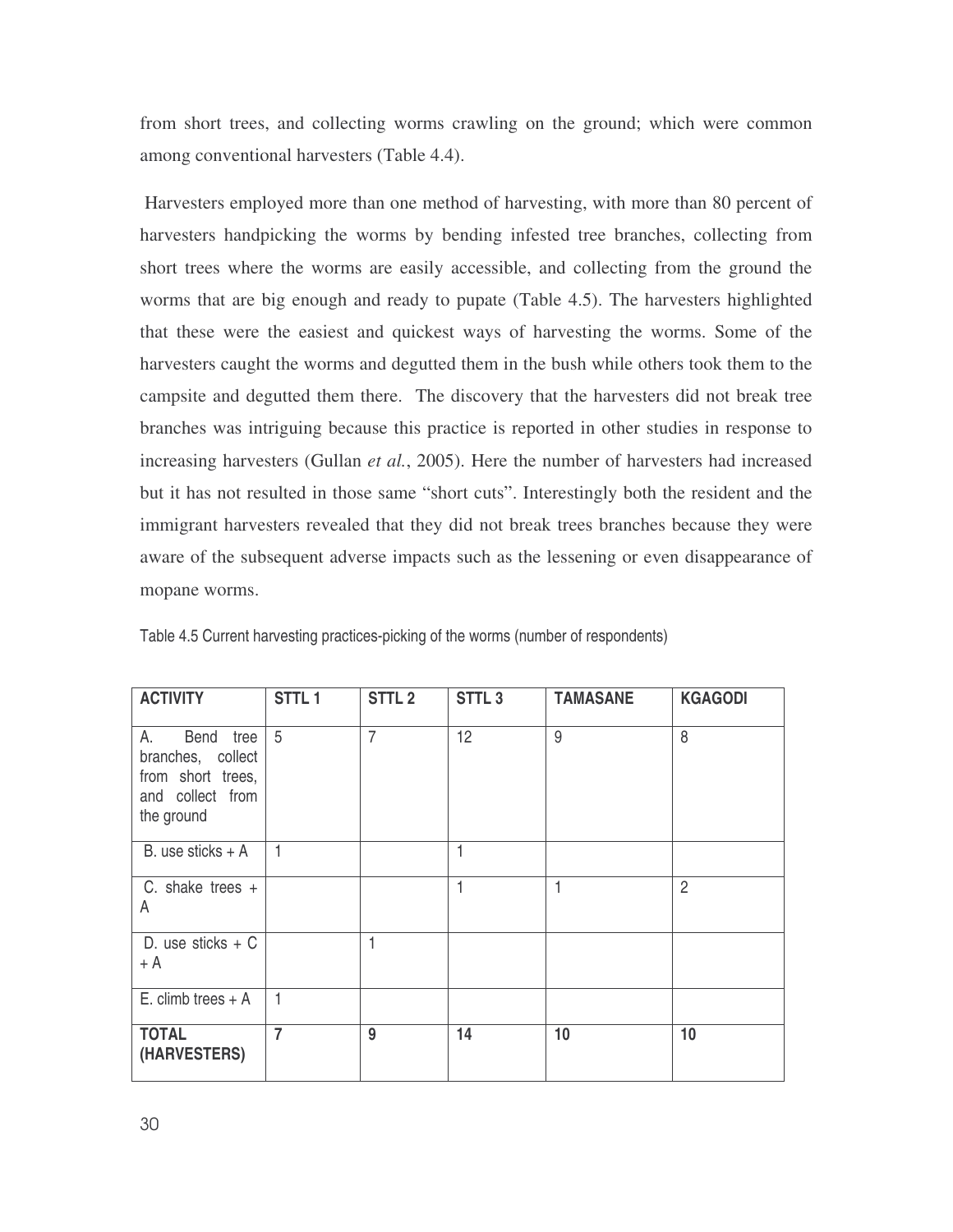Climbing trees and use of sticks as a way of harvesting were the least popular practices among the harvesters. Harvesters explained that they did not climb trees for fear of falling and because of snakes and monitor lizards. The harvesters who shook trees explained that mature worms do not hold firmly to the tree branches like immature ones, and thus are susceptible to falling when the tree is shaken. However, only few harvesters seemed to possess this knowledge, or rather, the fear of snakes and monitor lizards barred them from using this method of harvest.

(b) The development of informal settlements during mopane worm harvesting season

The practice of setting up informal settlements in the outbreak sites has been going on since 1970s but intensified in the 1990s due to what the harvesters identified as the financial benefits from trading in mopane worms. Back then the harvesters camped for not more than a week but this changed over time and today campers can stay in the bush for more than a month. The harvesters can move form one location to another, in search of the worms. Oftentimes the harvesters relocate when the worms are almost finished. Harvesters go back to their formal places only when satisfied with their harvest, or when there are no mopane worms to harvest.

The survey revealed that most harvesters were not novices in the setting up of informal settlements (Table 4.6). Statistics revealed that a high number of the harvesters were the second timers, followed by the third timers. From Table 4.6 conclusion tat can be drawn is that majority of the harvesters were not new to the phenomenon of camping in the bush. This is an indication that the harvest of mopane worms is a lucrative activity.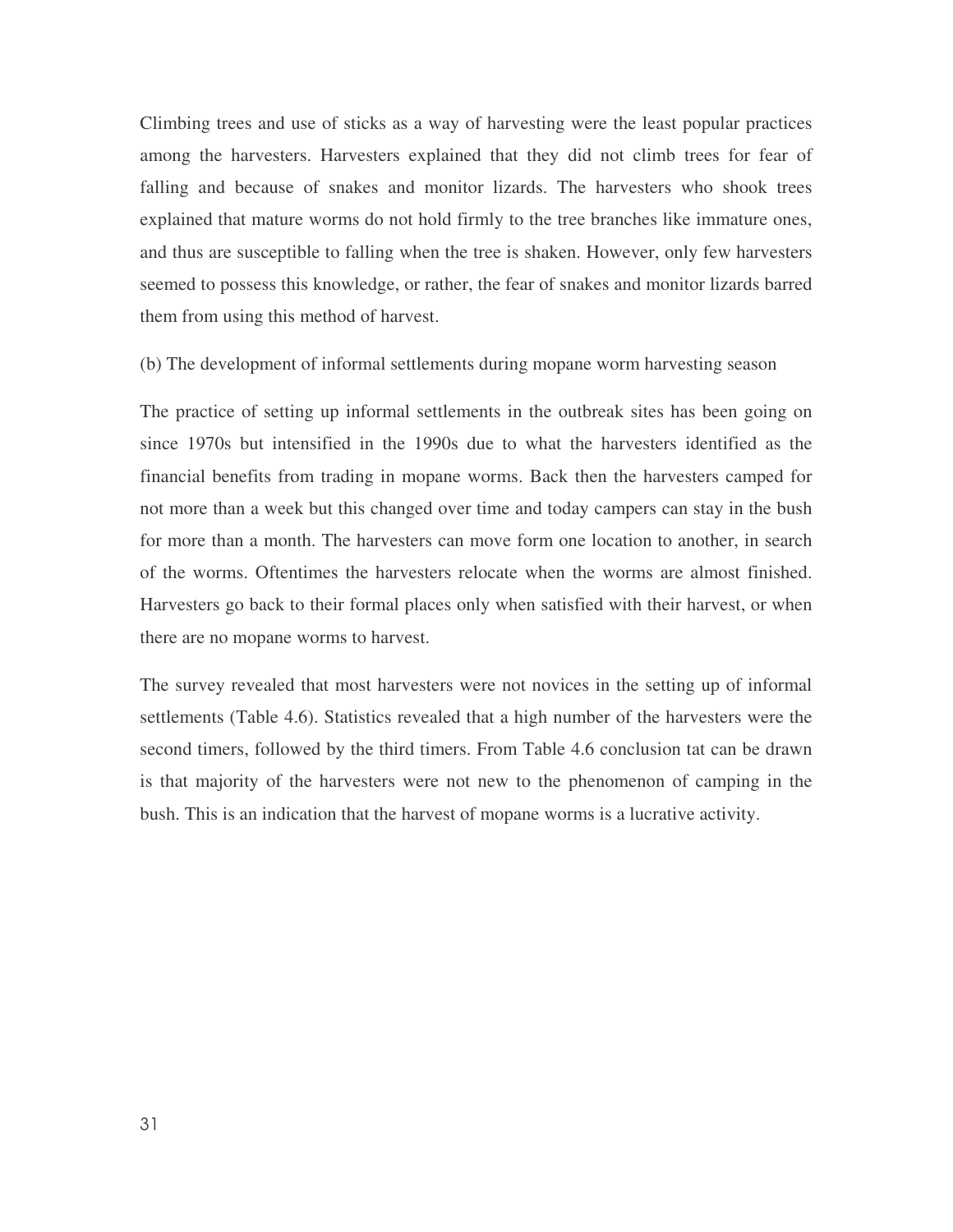|             |  |  |  |  | Table 4.6 Experience in the harvest of mopane worms through establishing informal |  |
|-------------|--|--|--|--|-----------------------------------------------------------------------------------|--|
| settlements |  |  |  |  |                                                                                   |  |

| How long have you been harvesting mopane worms through establishing informal<br>settlements in the breakout areas? |                         |            |            |            |            |                      |
|--------------------------------------------------------------------------------------------------------------------|-------------------------|------------|------------|------------|------------|----------------------|
|                                                                                                                    | 1 <sup>st</sup><br>time | $2nd$ time | $3rd$ time | $4th$ time | $5th$ time | More than<br>5 times |
|                                                                                                                    |                         |            |            |            |            |                      |
| <b>TOTAL</b>                                                                                                       | <b>30 HARVESTERS</b>    |            |            |            |            |                      |

The harvesters identified the advantages of staying in informal settlements: it is cost effective (they do not have enough resources to commute); they are closer to the outbreak area; the harvesting process is faster as the harvesters focus on harvesting only, and they can sell while harvesting as most settlements are established near the Botswana's busiest highway A1.

# (c) Perceptions of village harvesters regarding informal settlements

Improper harvesting practices such as harvesting immature worms have been reported as a common practice among the informal settlers. The village harvesters (most of them over 45 years of age) related the increase of informal settling to increased commercialisation of mopane worms. They blamed the campers for harvesting immature worms and for unearthing the worms that were about to pupate. They attributed the disappearance of mopane worms around their villages to the increasing number of the campers/informal settlers. Statements like '*basha ba baya phane botsetsi*' meaning 'young harvesters do not wait for the worms to reach maturity' were common among the harvesters in the villages. The village harvesters pointed out that most of the harvesters in the informal settlements are young and inexperienced, thus they cannot tell whether the worm is ready for harvest or not. Nonetheless the informal settlers argued that since most of their catch was for commercial purposes, they could not afford to collect small worms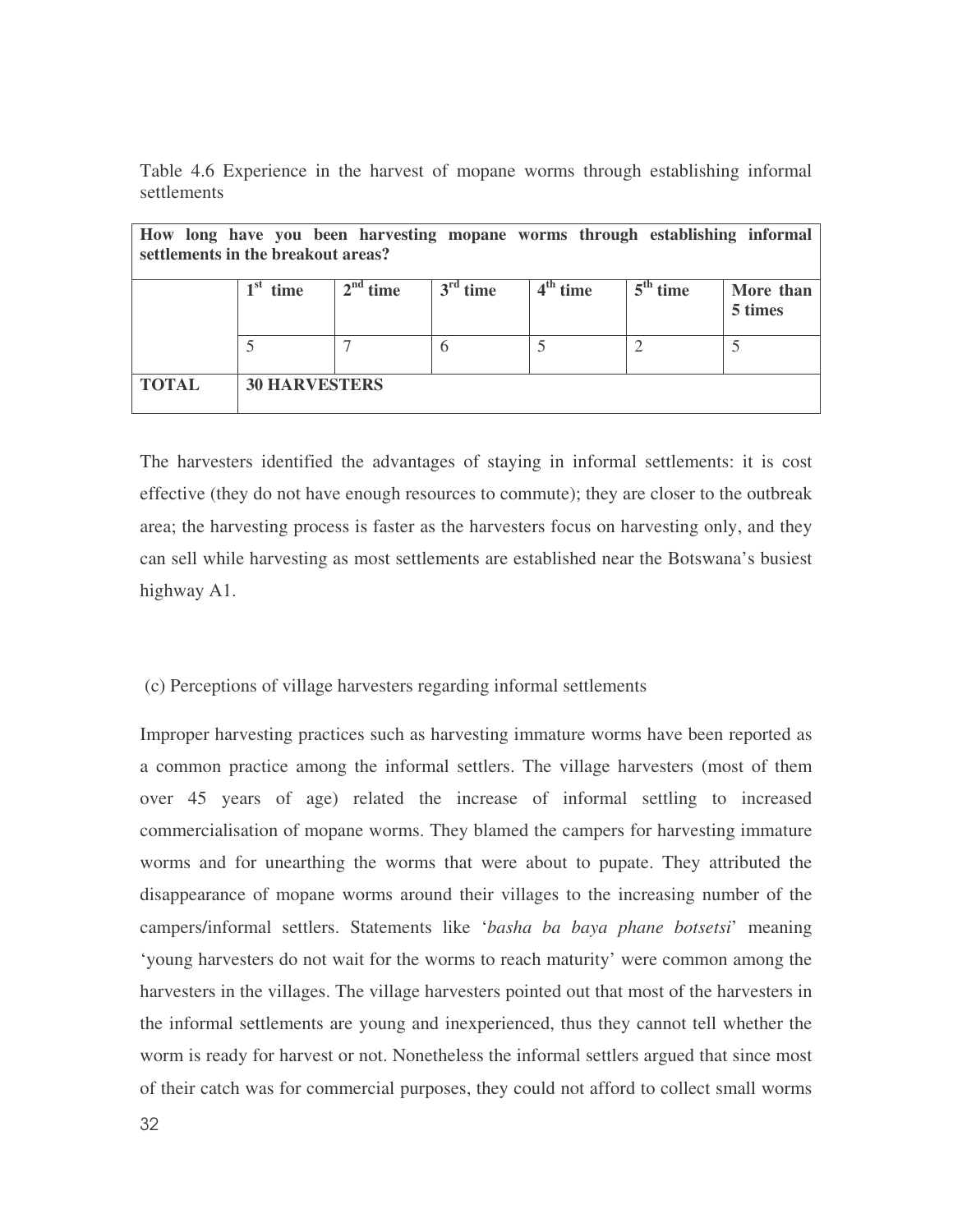as most buyers were picky, so the practice is not common. Only four out of the twenty harvesters interviewed from Tamasane and Kgagodi villages confessed to often establishing informal settlements to harvest the worms.

The village harvesters claimed that they know that the worm is ready for harvest if it has shiny pricks, and when touched it does not spill green saliva like immature one, also, they have a yellowish substance at the anal opening, indicating that it is ready to pupate. They also pointed out that when the tree is shaken the mature worms do not resist falling off the tree like immature ones. In general the common yardstick of maturity is that the worms which are ready for harvesting should be human thumb finger size (about 2 cm diameter).

The number of mopane worm harvesters in Tamasane-Kgagodi area has been increasing annually due to economic benefits from trading in the resource. This has led to large scale harvesting, which was unheard of in the past. To meet the demand needs, harvesters have to catch as much worms as they can before the end of the harvest season, hence the proliferation of informal settlements in the break out areas. This is becoming a common phenomenon in Botswana.

Previous studies disclosed that the occurrence of outbreaks in different areas from year to year, resulted in people moving around by motorised transport to harvest mopane worms (Ashipala *et al.*, 1996). This behaviour changed over the years as people, instead of moving around in vehicles, established camps in the outbreak area (Stack *et al*, 2003). In their study conducted in Botswana in Lerala and Maunatlala villages in the Central District, Stack *et al.* (2003) revealed that the maximum distance that the harvesters travelled to outbreak sites was 120km. Comparing Stack's findings with the current study, which revealed that the maximum distance was more than 300km, it can be concluded that mopane worm harvesting is attracting more and more harvesters annually from further afield.

There are no previous studies on the impacts of informal settlements in relation to mopane worm harvesting. The field observations made in three informal settlements during the harvesting season in December 2009 revealed that informal shelters were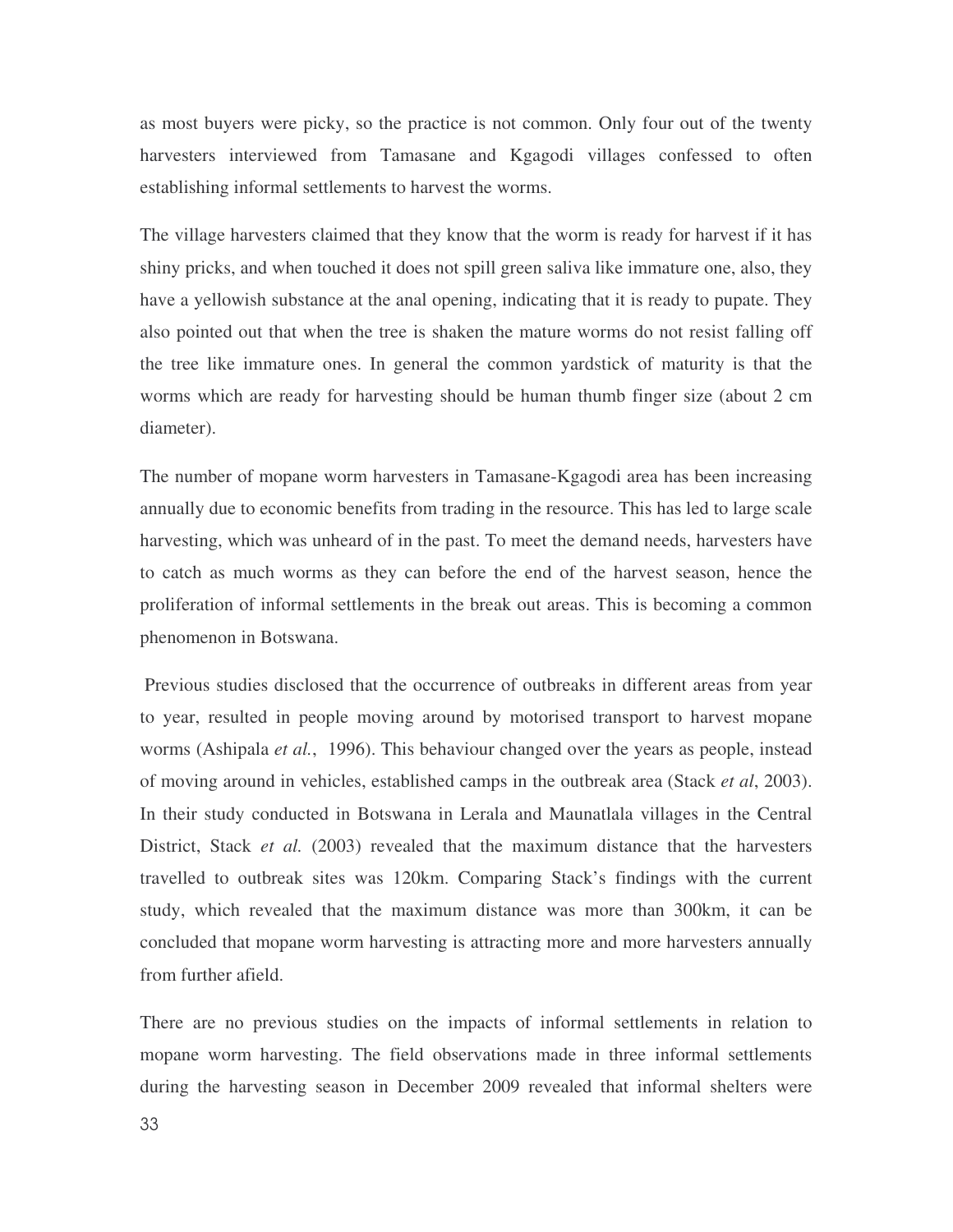made from mopane tree poles (taken from the surroundings, but usually reused every year) and strong plastic covers. However, some harvesters brought their own modern camping tents. Litter was well managed in the three sites. Such observations suggest that those informal settlements can have less of an impact than reported in other studies, but this required further investigation. As the number of harvesters and informal settlements continue to increase, there are likely to be significant adverse impacts on mopane woodlands and the worms, such as the destruction of mopane worm habitat and the lessening and ultimately the disappearance of mopane worms.

### (d) Taboos in the harvesting of mopane worms

The widespread deterioration in traditional values especially among the present generations has led to disregard of taboos in the management of NTFPs (Mutanga, 2009). Taboos are cultural customs that forbid people to do, touch, use or talk about a certain thing (Oxford Advance Learner's Dictionary, 1998). Taboos and norms largely entail a societal beliefs and norms and guard the behaviour of individuals within a society. Their implementation and functionality largely solely depends on an individual view of point and those who mostly enforce them are local community members as opposed to outsiders in an area. Punishment for not abiding is solely rested in the spiritual world rather than existing local governance structures (Mutanga, 2009). However, with the widespread deterioration in traditional values especially among present generations these norms and taboos have greatly suffered. It has been observed that mopane worm harvesters in Botswana no longer follow taboos due to the weakening of the traditional leadership structures. The harvesters held different taboos but did not fully believe in and/or follow them. The three common taboos identified during the survey were: *phane ga e bewe botsetsi*- do not camp in the bush unless and until the worms are mature enough; forbidding the digging of worms that have gone underground, and boiling of mopane worms instead of roasting them. Regarding the first taboo harvesters believed that the worms would disappear if camping was done too early. However, the harvesters in informal settlements claimed that they usually come early before the worms are ready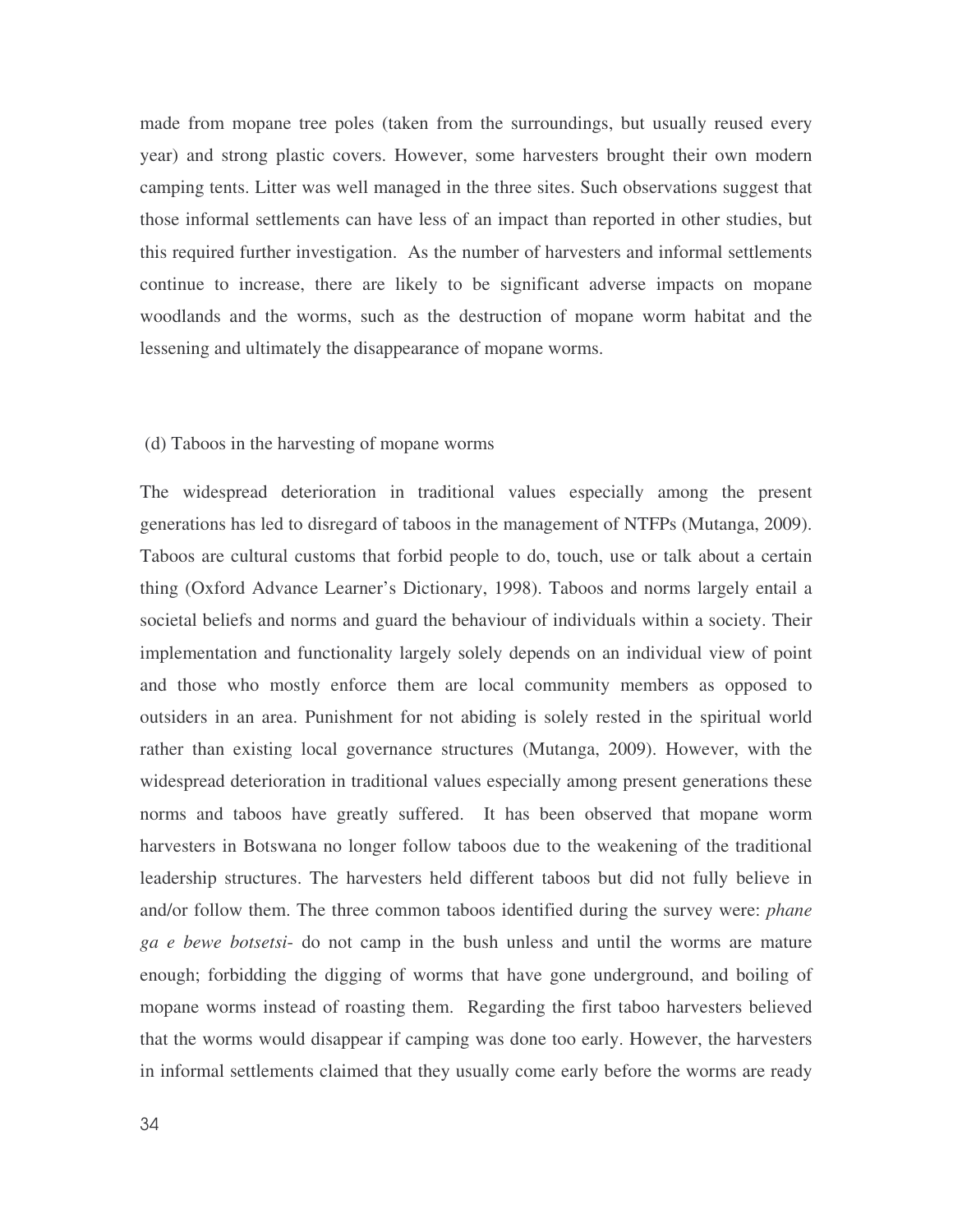for harvesting, not to harvest but to set up their temporary shelters. The harvesters in Tamasane and Kgagodi villages on the other hand accused the informal settlements harvesters for going early into the bush to harvest immature worms.

The second taboo was forbidding the digging of worms that have gone underground. The worms that burrow underground are those that have reached the final stage of growth and are ready to pupate, the stage at which they undergo complete transformation to become the adult moths (Atlhopheng *et al*., 1998). The digging of worms that have burrowed has been associated with the disappearance of the mopane worms in certain parts of southern Africa (Greyling *et al*., 2001). The harvesters asserted that this practice was detrimental to the lifecycle of mopane worms. They reported that they have never seen anyone harvesting the worms in this way.

The last taboo emphasized boiling instead of roasting of mopane worms. Apparently this was the most popular and most observed taboo as all the harvesters in the informal settlements boiled the worms (Figure 4.2). The harvesters associated the disappearance of the worms with the failure to observe this taboo. The harvesters highlighted that it was easier to observe this taboo since they preferred boiling the worms in salty water as they tend to be tasty and clean, as compared to roasting them on hot ash. They further revealed that the buyers prefer boiled worms to roasted ones.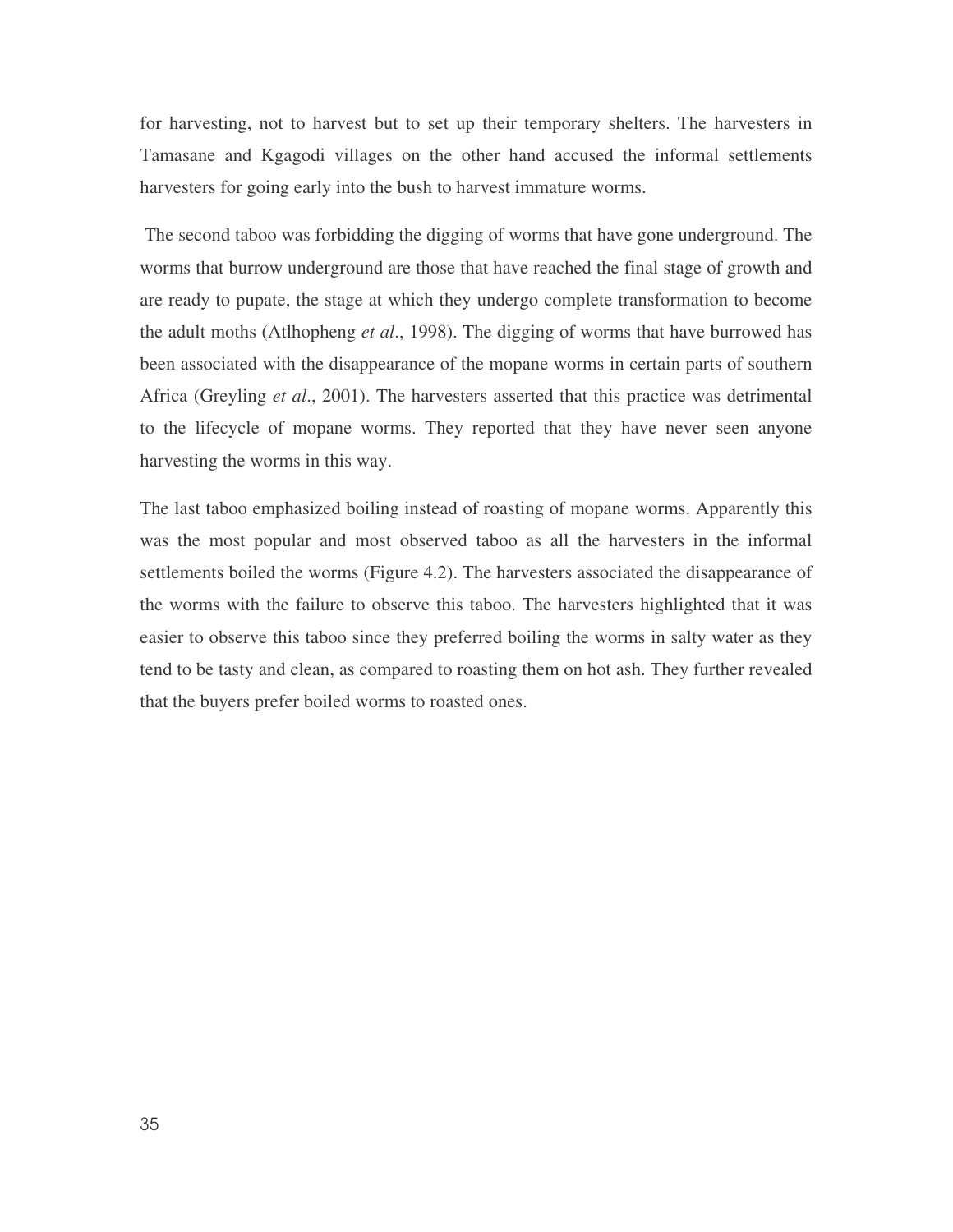

Figure  $\overline{4.2}$  The popularity of mopane worm harvesting taboos among the harvesters.

The harvesters asserted that many years back, traditional leaders such as *dikgosi* (chiefs) used to place an embargo on the harvesting of larvae before or after a certain date. An embargo at the beginning of the season should prevent the over-exploitation of small larvae, which is a wasteful practice. However this has changed due to the limited powers of the traditional leadership structures. The harvesters affirmed that the taboos are no longer respected and fully followed.

The first two taboos are inclined towards sustainable harvesting of mopane worms by guarding the behaviour of the harvesters. If harvesters were to adhere to them, the prospects for mopane worm sustainable utilisation would be enhanced.

(e) Gender and mopane worm harvesting

Traditionally gender roles in harvesting of mopane worms had always been pronounced. The collection and processing of mopane worms was regarded as women's tasks (Harcourt, 2009). However, as confirmed by Martin and Villareal (1997), gender roles can change over time and in response to changing circumstances. This has been observed in the harvest of mopane worms as the participation by men and particularly youth, attracted by economic gains, is growing extensively (Stack *et al*., 2003). Comparing 68% of women in Tamasane –Kgagodi harvesting area with 96% of the same gender group in Lerala-Maunatlala harvest area in 2003 in the same district (Stack *et al*, 2003) it is evident that the number of men is increasing. Nevertheless, women still predominate. Both men and women are benefiting from mopane worm sales. A claim by Salma *et al.* (2001) that the sustainable harvesting of NTFPs by women for subsistence use has shifted to an overuse of the resources by men for income generation is yet to be verified,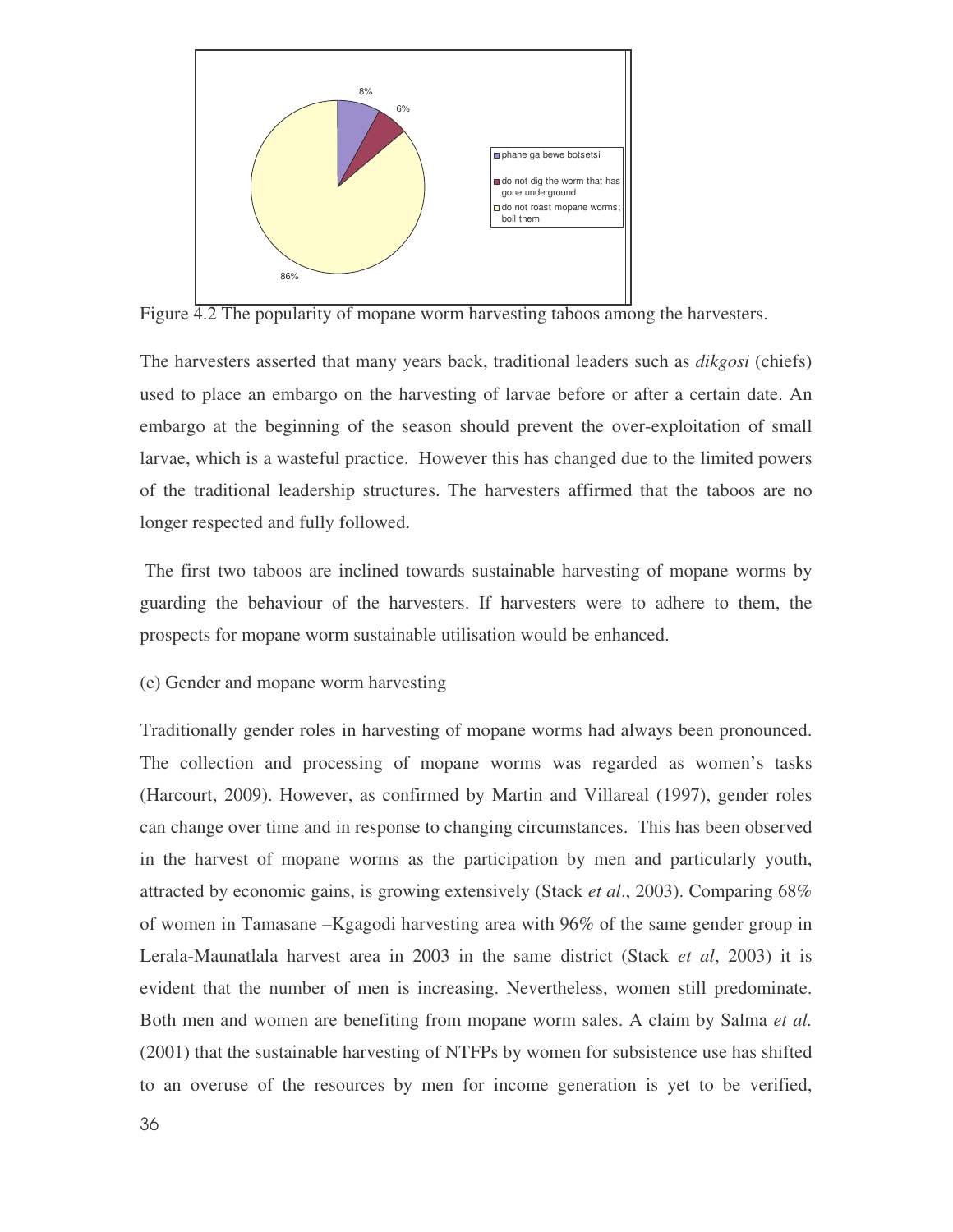especially in relation to mopane worms.

# 4.3.3. The relationship between traditional and current harvesting practices

Most traditional practices of harvesting mopane worms are still common today. The harvesters asserted that there has not been any significant change in the harvest practices over the years in terms of the picking of mopane worms from trees. As they asserted, most traditional practices remain unaltered, but there are some that have been 'perfected' with time to suit the era. The 'worm picking' practices of bending tree branches, shaking trees, browsing, and collecting worms from the ground, are still common and remain unaltered (Table 4.4). Contrary to the widespread destruction of trees in order to speed up collection process highlighted by Stack *et al.* (2003) survey, no destruction of trees was recorded in the Tamasane-Kgagodi area. Also, no improved technological devices were identified during fieldwork beside the use of gloves to protect hands from the sharp spines during collection and degutting. The harvesters explained that they could not use equipment such as step ladders as it would be cumbersome to carry them around.

According to the respondents the establishment of informal settlements in the outbreak sites is allegedly becoming common in Tamasane-Kgagodi area. This practice is probably promoted by the ever-escalating number of mopane worm harvesters in general. Also, the burgeoning market for mopane worms in the neighbouring countries such as South Africa has been associated with the changes in harvest practices of mopane worms. The expected increase cannot be taken lightly as it is likely to have serious implications on the sustainability of the mopane worms. However, the extent to which informal settlements may impact on mopane woodlands and mopane worms is not known due to the limitations of the study design, hence future studies in this area are necessary.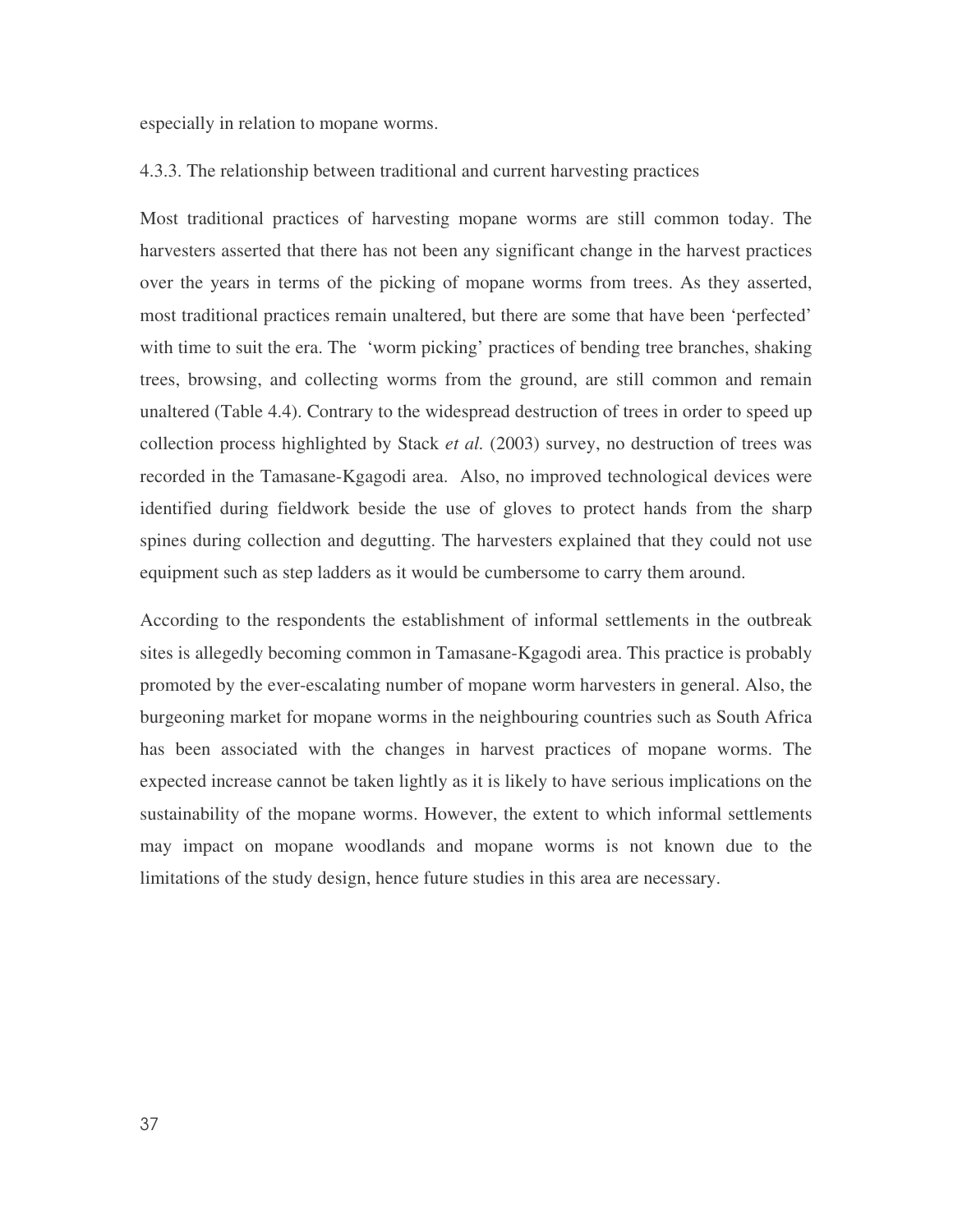### **4.4. Theme 2: Motivations for Harvesting Mopane Worms in Central Botswana**

Two primary reasons stand out which motivate people to harvest mopane worms: harvesting for commercial purposes and for household consumption.

People harvest mopane worms for different reasons. While harvesting for household consumption is still one of the reasons, the predominant motivation for harvesters is the quest for income generation (Akpalu *et al*., 2009). The harvesters identified consumption, bartering, and commercial purposes as the main motivations for harvesting mopane worms (Figures 4.3 and 4.4).



Figure 4.3 Reasons for harvesting mopane worms-informal settlements



Figure 4.4 Reasons for harvesting mopane worms: Tamasane & Kgagodi villages.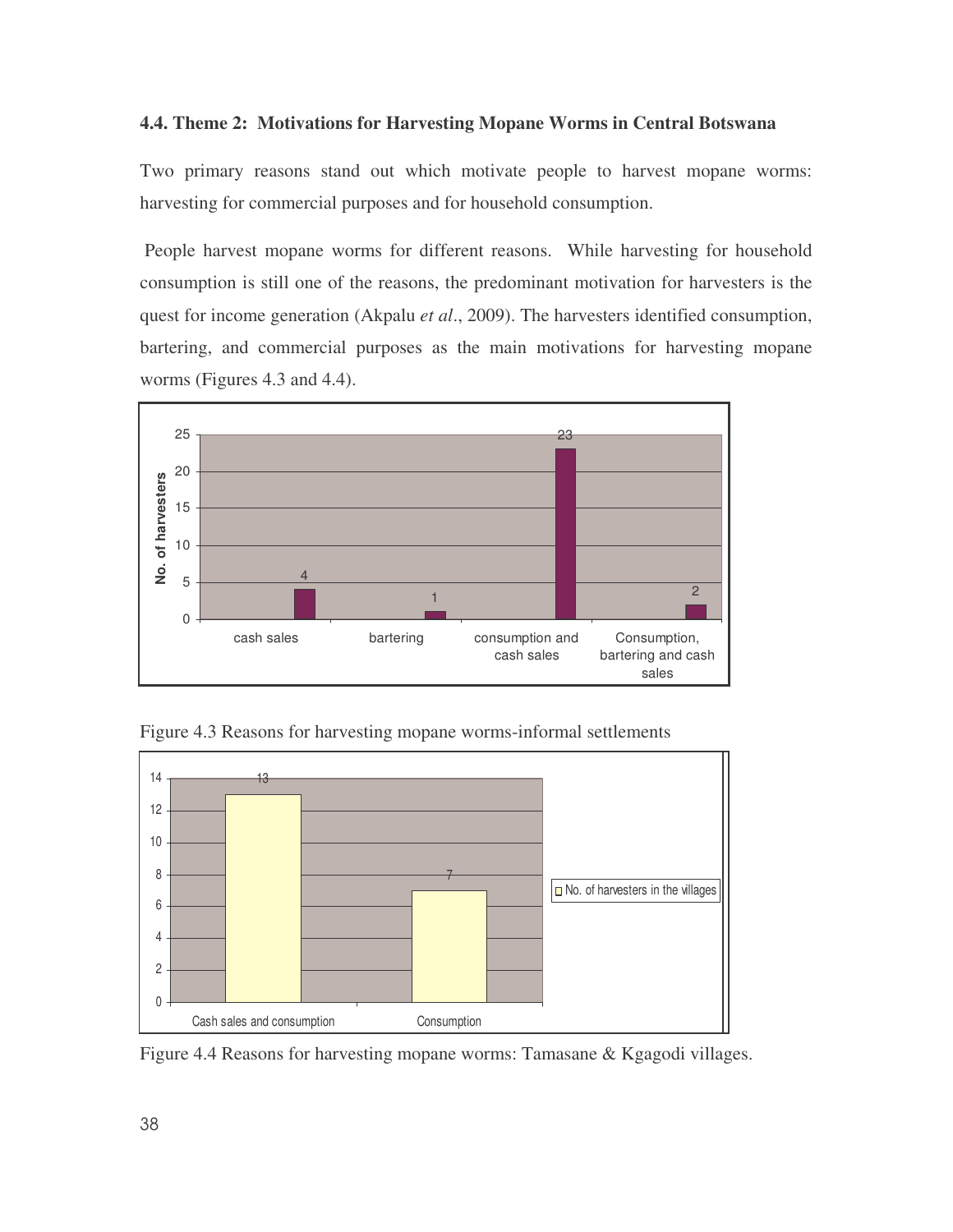## 4.4.1. Harvesting for Commercial Purposes

While mopane worm harvesting was traditionally for subsistence purposes, undertaken mainly for nutritional purposes, increasing commercialisation of the resource has been taking place throughout the mopane area in southern Africa in recent years (Hobane, 1994, and Kozaniya and Frost, 2002). More than 75% of the harvesters in informal settlements in Tamsane-Kgagodi area harvested the worms specifically for cash sales and consumption. 13% of informal settlers harvested strictly for monetary benefits while only 3% engaged in bartering. In the villages (Figure 4.4), 65% of harvesters, compared to 75% of harvesters in informal settlements, harvested for consumption and commercial purposes. Trading in mopane worms accounts for a large proportion in both groups of the harvesters (Table 4.7). 80-90% of mopane worms collected by informal settlements harvesters are used for commercial purposes. The conclusion that can be reached from these findings is that harvesters in informal settlements are more profit-minded than those in the villages.

|                                                                                        | <b>Informal settlements</b> | <b>Harvesters in Tamsane</b><br>and Kgagodi Villages |
|----------------------------------------------------------------------------------------|-----------------------------|------------------------------------------------------|
| How much of mopane worms<br>stock goes into trading (cash<br>sales & barter exchange)? | $80 - 90\%$                 | 50-70%                                               |
| How much of mopane worms<br>stock is for consumption at<br>home?                       | $10 - 20\%$                 | $30 - 50\%$                                          |

Table 4.7 Utilisation of Mopane Worms

Bartering is one of the modes through which harvesters trade in mopane worms. Some harvesters revealed that they have used mopane worms for bartering, but this is infrequent. They exchanged the worms for household goods such as kitchen utensils, bedding, and food stuff. They bartered with both *Batswana* and foreigners. One harvester revealed that she once bartered a 20*l* container of the worms for a standard blanket.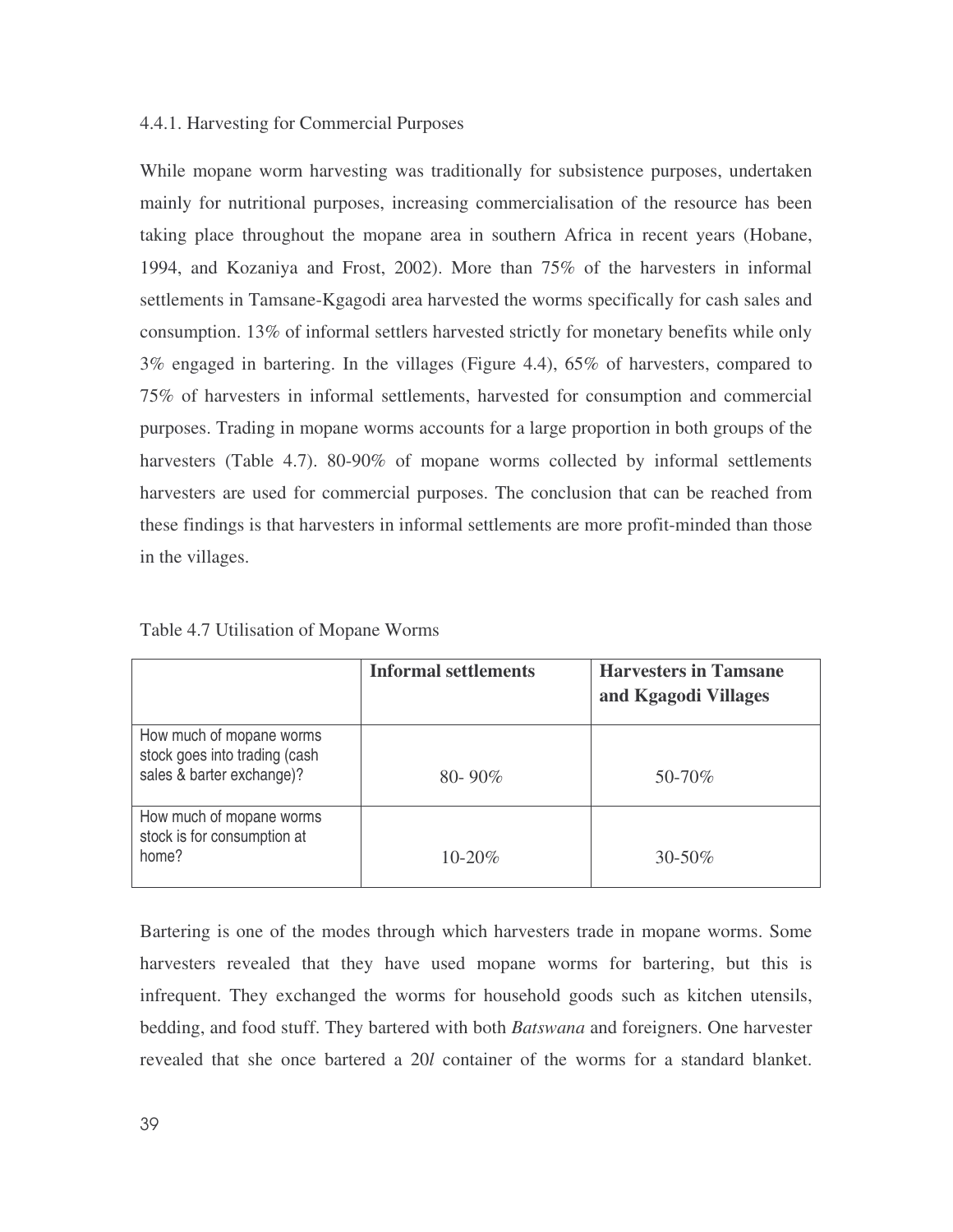However, the number of those who engage in bartering is very minimal, as only 3% of the harvesters in informal settlements engage solely in bartering. Normally bartering is seen as an extra trade avenue, over and above other existing trade modes.

As to why many people want to cash in on this resource, the harvesters divulged crucial information that mopane worms are a resource that generates quick cash for rural families. They upheld the importance of mopane worms in their day-to-day lives, likening its importance to that of cattle. The harvesters disclosed that the profit they make from selling the worms is used to pay school fees for their children, over and above other uses. To emphasize how important mopane worms are, harvesters said statements like '*phane ke kgomo ya basadi'* and '*phane e bogadi bo gaufi'*, meaning 'mopane worms are as important as cattle' and 'its easy to make quick cash with mopane worms'.

The harvesters revealed that a large number of mopane worm buyers come from both Botswana and South Africa. They further highlighted that most buyers in Botswana were middlemen who further sold the product to their South African fellow traders. A 25*l* container of mopane worms is sold for P100 (US\$ 16). The monetary benefits the harvesters get from selling mopane worms range between P500-P2500 per harvest season. But exactly how much one makes from their catch is based on the negotiations between harvesters and the buyers as there is no standard price.

Evidence of widespread utilization and exploitation of mopane worm resources across southern Africa for commercial purposes is growing (Hobane, 1995; Rebe, 1999; Gondo *et al.,* 2010). This is reported to have led to a decline in selective harvesting (Hobane, 1995). Rebe (1999) reported that commercialisation of mopane worms in southern Africa has led to over-harvesting with rural harvesters now collecting substantially more than a single person would have traditionally harvested for family consumption alone. Evident over-harvesting and increasing demands for mopane worms in South Africa has led to strong demands for imported worms from Botswana (Hobane, 1994, 1995; Moruakgomo, 1996; Kozaniya and Frost, 2002; Stack *et al.*, 2003). Hence the reports of the disappearance of the mopane moths and mopane worms from certain parts of Botswana after heavy harvesting (Bartlett, 1996; Illgner and Nel, 2000; Okezie *et al*., 2010).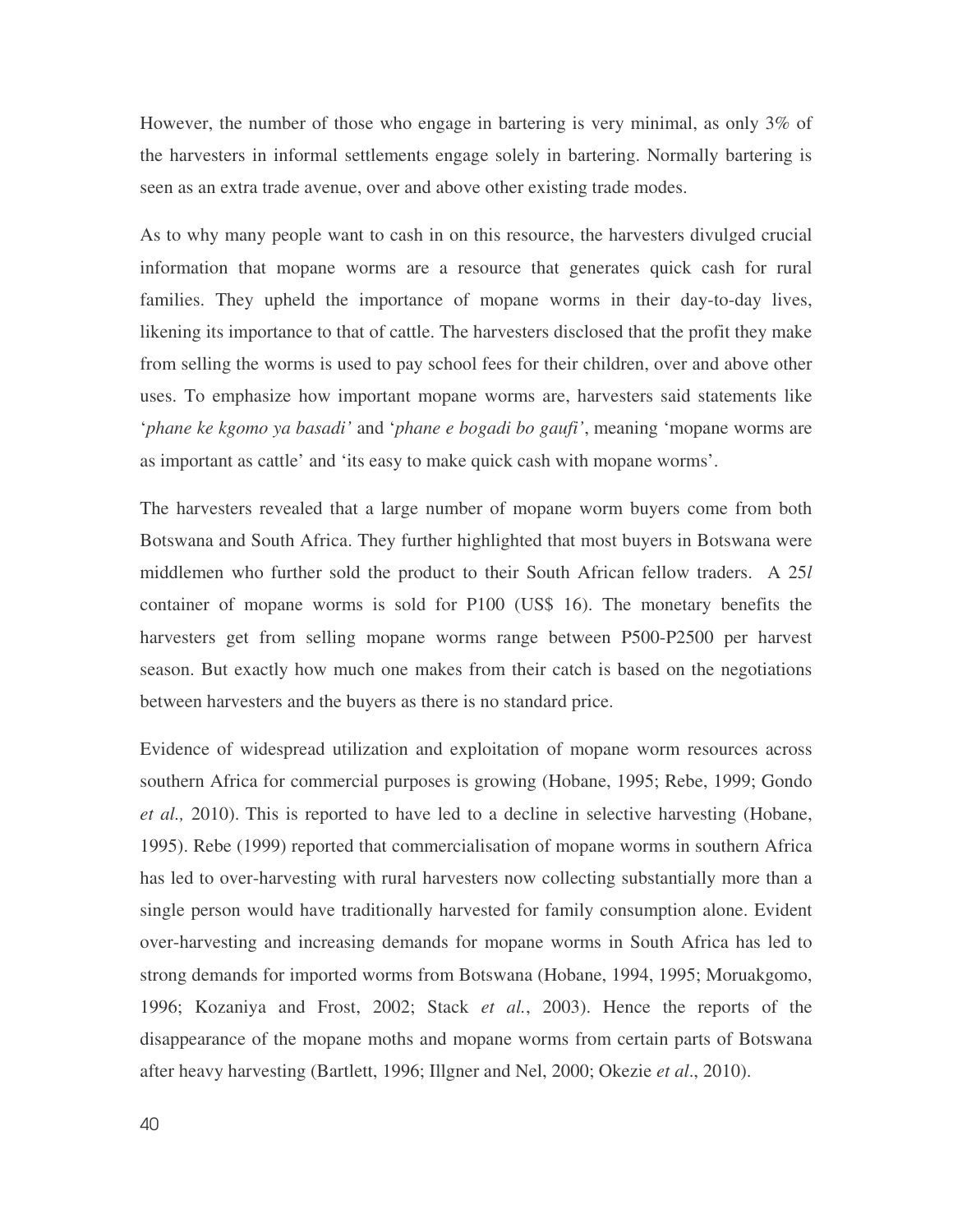### 4.4.2 Harvesting for Consumption only

Mopane worms are seen as vital protein supplements in the diet of many rural poor communities. Traditionally mopane worms were harvested for nothing but household consumption (Ashipala *et al*., 1996). However, this changed with the realisation that mopane worms were a resource that could yield economic benefits. Harvesting for consumption only is now history at least among the informal settlement harvesters in central Botswana (Figure 4.3). However it is not all doom and gloom as some harvesters in Tamasane and Kgagodi villages still harvest only for consumption. Generally harvesting for consumption is declining as many harvesters focus on drawing the economic and financial benefits from mopane worms.

# **4.5 Theme 3: Perceptions on the Impacts of Current Harvesting Practices on Mopane Worms and their Habitat**

Harvesters in central Botswana identified both positive and negative impacts of their harvesting practices on mopane worms and their habitat. Mopane worms were reported to be decreasing in the area, and the harvesters indentified two main possible causes: climatic factors and over-harvesting of the resource. This section discusses these aspects.

Human activities, especially harvesting practices, can influence prospects of sustainable use of NTFPs by impacting forests at various levels. Harvesting intensity and techniques may determine the magnitude of these impacts. For instance, if an NTFP becomes commercially valuable, levels of extraction can be determined and driven by market forces. Furthermore, increased demand for products can change the traditional lowimpact patterns and techniques of resource extractions (Sinha and Bawa, 2001).

.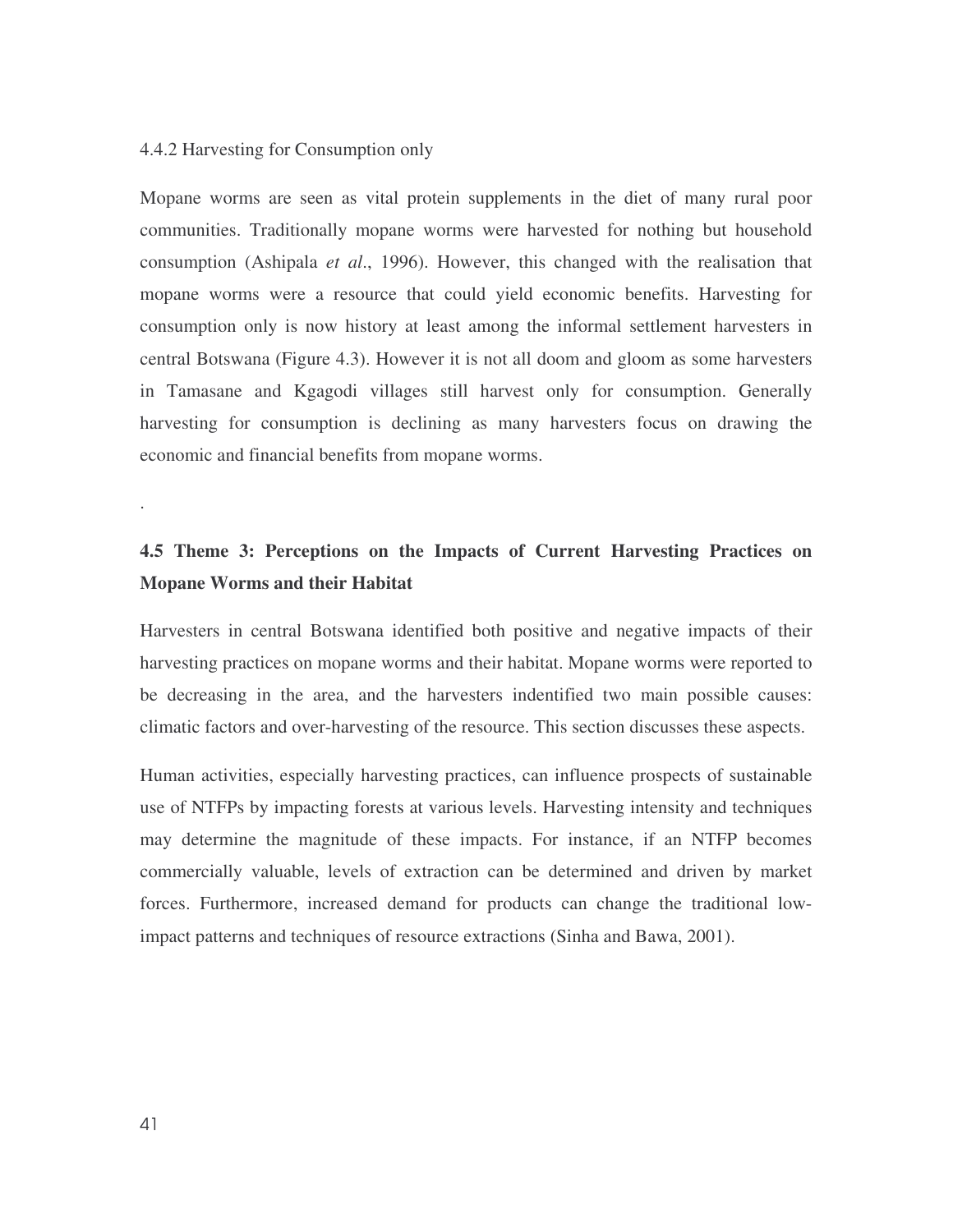4.5.1. Positive and negative impacts of current harvesting practices on mopane worms and their habitat

The harvesting of NTFPs is particularly important for most rural communities in ensuring food security, maintaining the nutritional balance in people's diets, and providing a source of income (Ndangalasi *et al.*, 2006). However, excessive extraction of forest products, in this case mopane worms, is likely to impact negatively on the population dynamics of the resource being exploited, leading to changes in their sustainability and availability.

The harvesters were asked to identify impacts, either positive or negative; of the current harvesting trends on the mopane worms and mopane woodlands. The harvesters claimed that their practices were sustainable as they adhered to sustainable measures of harvesting such as:

- Avoiding cutting down of trees and tree branches during harvesting
- Avoiding clearing of trees during establishment of informal settlements. Some have opted to reuse the same camp site every year to avoid destruction of the worms' habitat.
- Evading unearthing of the worms that have already gone underground to pupate
- Leaving "the seed" as they called it, for further regeneration.

Participant observations revealed that most harvesters harvested mopane worms from trees that were within reach. Bending tree branches and picking from the ground were common practices among the collectors. No broken or cut tree branches were seen on the area and neither was equipment to speed harvest process seen in the camp site. Only a few, about ¼ of the harvesters used protective rubber gloves during harvesting and processing of the worms. Waste was well managed as most harvesters buried mopane waste on the ground. They claimed to have been advised by the Department of Waste management and Pollution Control (through Green Scorpions) to do so. No litter was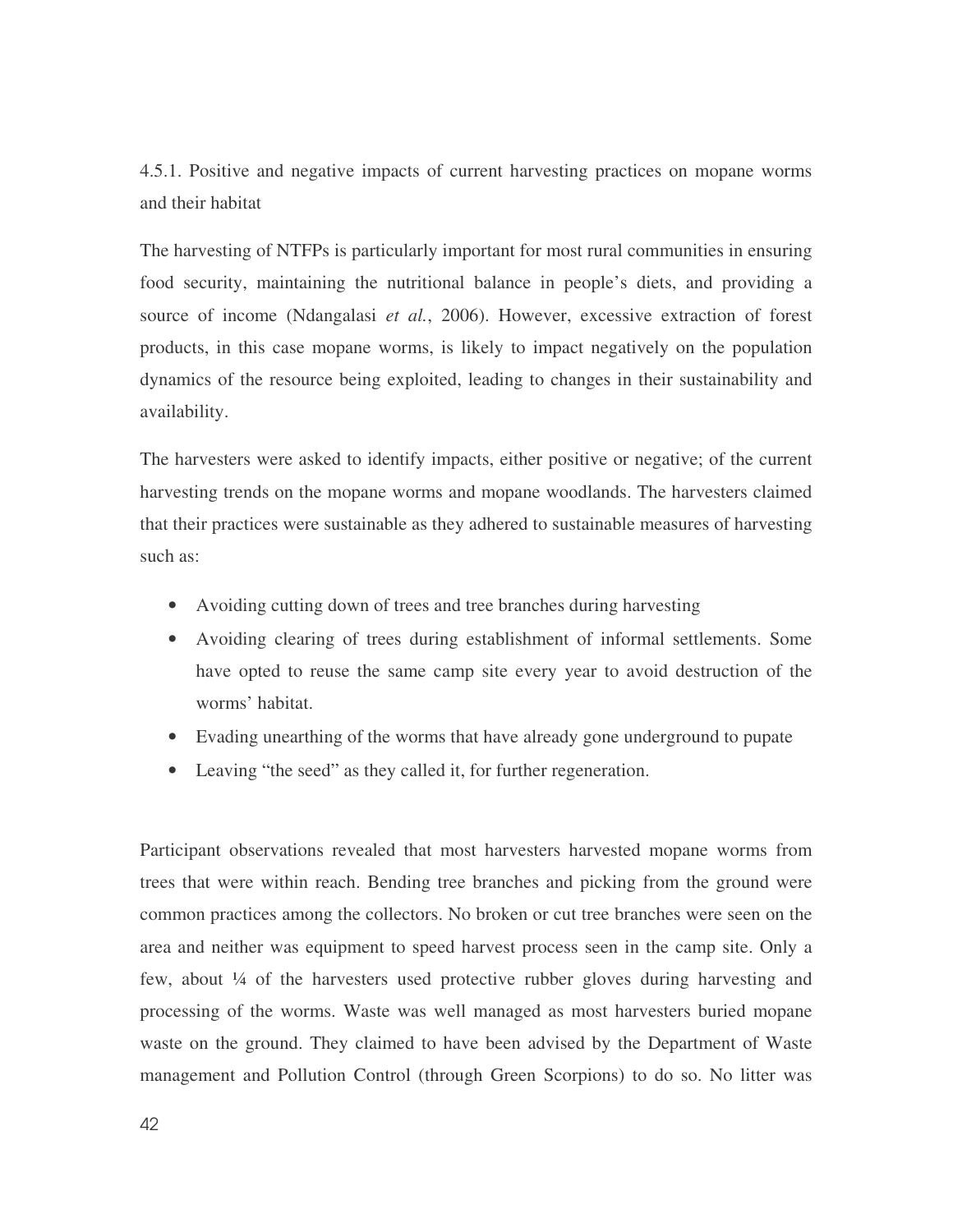seen lying around. Also, mopane woodlands around the informal settlements were in high densities and still intact.

However, parallel to the previous studies, decline of mopane worms was observed in the study area. 36 harvesters out of 50 pointed out that there was evidence of fewer worms in the field since 2000 (Table 4.8).

| <b>MW</b> status        | <b>Settlement</b> | Settlement     | Settlement | <b>Tamasane</b>             | Kgagodi        | <b>Total</b> |
|-------------------------|-------------------|----------------|------------|-----------------------------|----------------|--------------|
|                         |                   | 2              | 3          |                             |                |              |
| Less worms              | $\overline{4}$    | $\overline{4}$ | 12         | 8                           | 8              | 36           |
| More worms              |                   | $\overline{2}$ |            |                             |                | $\mathbf{2}$ |
| Same                    | $\overline{2}$    |                |            |                             |                |              |
| Don't<br>know/undecided |                   | $\overline{2}$ |            | $\mathcal{D}_{\mathcal{L}}$ | $\overline{2}$ | 8            |
| <b>Totals</b>           | 7                 | <b>Q</b>       | 14         | <b>10</b>                   | 10             | 50           |

Table 4.8 Evidence of less or more worms in the field since 2000?

The majority (72%) of the harvesters believed that the numbers of mopane worms were decreasing. Only 4% believed that mopane worms were increasing, while just 8% believed that there has not been any increase or decrease. 16% were undecided. The past three years were the worst in terms of the numbers of mopane worms in Tamasane-Kgagodi area in the past decade. Most harvesters highlighted that since 2007 until 2009, the outbreak and abundance of the mopane worms in the Tamsane-Kgagodi area has been very limited. They reported catching few worms in the first outbreak (i.e. December to January), and nothing in the second outbreak (April-May) during these years. Although the second outbreak of 2009 had not yet taken place, the harvesters anticipated a no worms-no harvest situation as the first outbreak was meagre.

4.5.2. Causes of the disappearance of mopane worms in the veldt.

The harvesters identified various causes for the decrease of mopane worms in the veldt which included climatic conditions and over-harvesting due to increased number of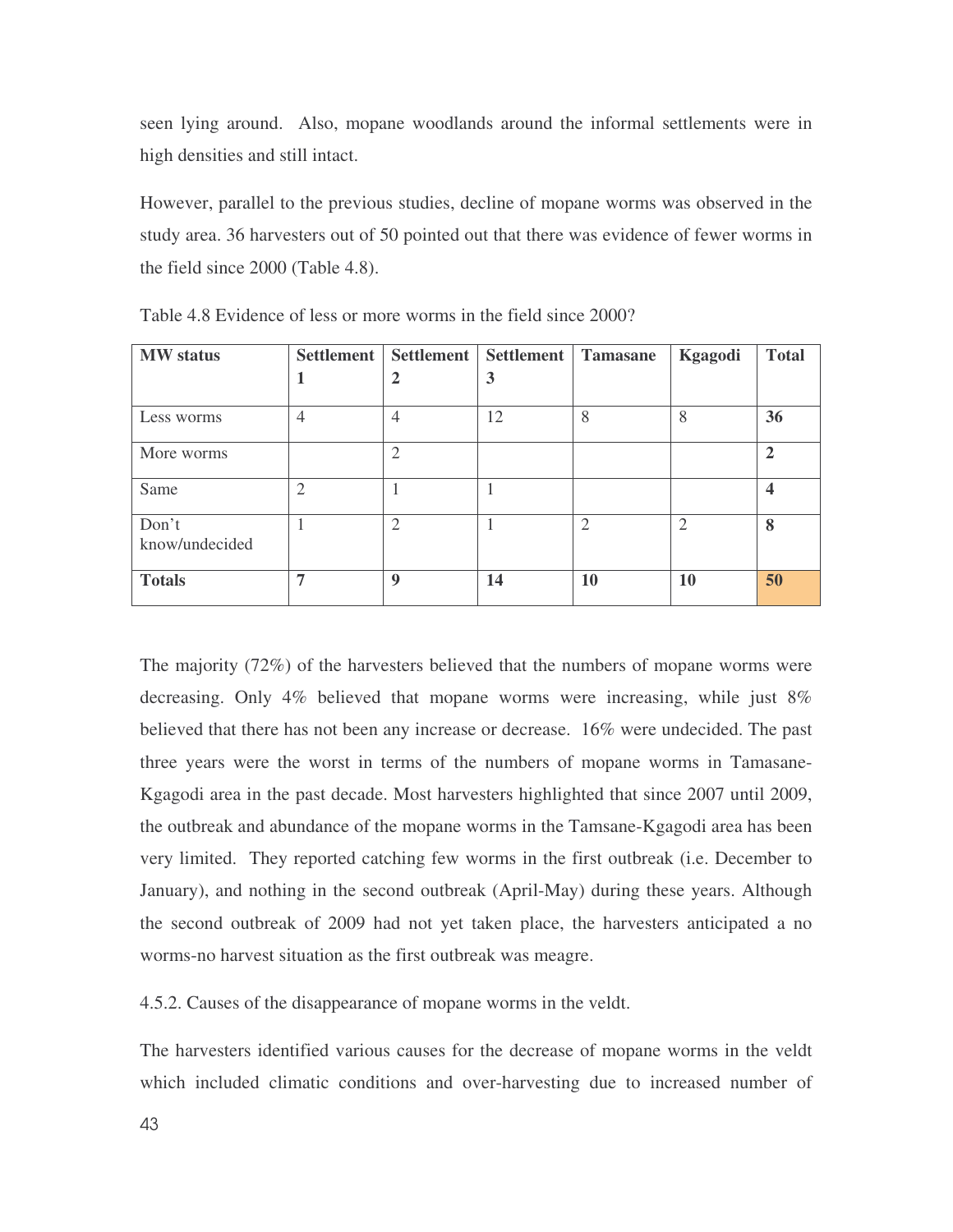harvesters (Table 4.9).

Table 4.9 Causes of the disappearance of mopane worms.

|              | <b>Cause</b>                                                                                                               | <b>No. of harvesters</b> |
|--------------|----------------------------------------------------------------------------------------------------------------------------|--------------------------|
| a            | Low, erratic and unreliable rainfall/Drought and<br>high temperatures (Eggs and worms killed by<br>very high temperatures) | 25                       |
| $\mathbf b$  | Over harvesting caused by increased number of   7<br>harvesters due to commercialisation of mopane<br>worms                |                          |
| $\mathbf{C}$ | Both lower rainfall/drought and over-harvesting                                                                            | 2                        |
| d            | Failure to obey the taboos 'MWs are supposed to<br>be boiled and not roasted on embers'                                    | $\overline{2}$           |

The harvesters highlighted that there was a decreasing number of mopane worms in the bush caused by poor and unreliable rainfall and drought. As they detailed, less and unreliable rainfall results in the sporadic outbreak of mopane worms, hence the congestion of people in these areas. This on its own way is unsustainable as people tend to 'glean' (collecting all the worms that are left behind) everything, likely to result in the decrease, or even the extinction of the worms in the concerned areas. This group of harvesters (group (a) in Table 4.9) totally de-linked the disappearance of the worms from human activities such unsustainable harvesting practices. The harvesters from Tamasane and Kgagodi revealed that in 2007, 2008 and 2009 mopane worms have been very few, to the extent that they did not have enough for household subsistence purposes. The harvesters blamed the shortage of rainfall as the cause of this situation. The harvesters also explained that ideally there may be two harvests in a year; the first harvest in December and the second harvest coincides with Easter at the end of March or beginning of April. However, while the December harvests yielded little, they have not had the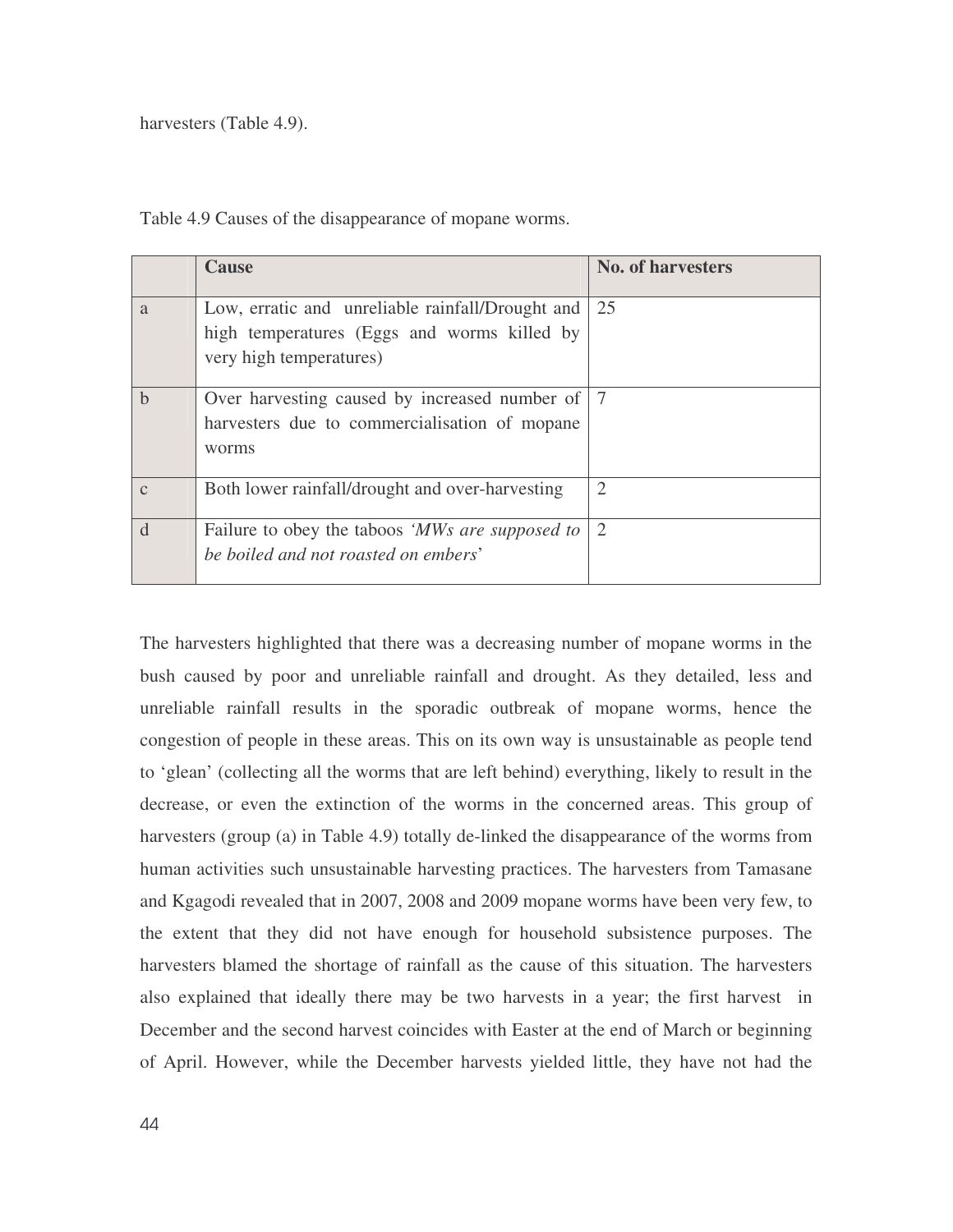second harvest (April/May) for the past few years.

Extremely high temperatures were also blamed for the lessening of mopane worms. The harvesters argued that although they may have good rainfalls that lead to the laying of eggs by mopane emperor moth, extremely high temperatures in the Kgagodi-Tamasane area killed the eggs before they could hatch into worms.

A quick survey driving through the Mopane veldt in the harvest area revealed that few trees have been defoliated. Most trees were green without worms while quite few trees were stripped of all their leaves. Defoliation indicates a thriving mopane worm population (Toms and Thangwana, 2005). The sun was blistering hot, with accompanying high day temperatures, as high as 34ºC. Only here and there were small pockets of fully developed worms observed. Small worms were observed hiding under tree leaves during a very hot day.

(a)Possible climatic causes of the decline in mopane worms

The main climatic factors that the harvesters identified as possibly causing a decline in mopane worms in central Botswana include low and unreliable rainfall and high temperatures.

Botswana is situated on the semi-arid fringes of Kalahari Desert. Rainfall varies from 700 mm in the North East and 250 mm in the South West while most areas receive between 300 mm and 500 mm on an average. The rainfall is generally low and unreliable and as a result, drought is present in the country one out of three years, (Holm and Morgan, 1985; Kruger and Grotzke, 2009). Particularly devastating are several droughts in succession (1981/2 and 1986/7) or droughts that are accompanied by high temperatures (Kruger and Grotzke, 2009). These do not only affect agricultural output but also affect the availability of some NTFPs like mopane worms (Stack *et al.,* 2003).

The first climatic factor that could be affecting the decline of mopane worms is rainfall. Mopane worms occur in summer, i.e. between December/January; and April/May. Rainfall and summer temperatures, especially day temperatures, are usually high in December and January, a time of first outbreak of the caterpillars. However this scenario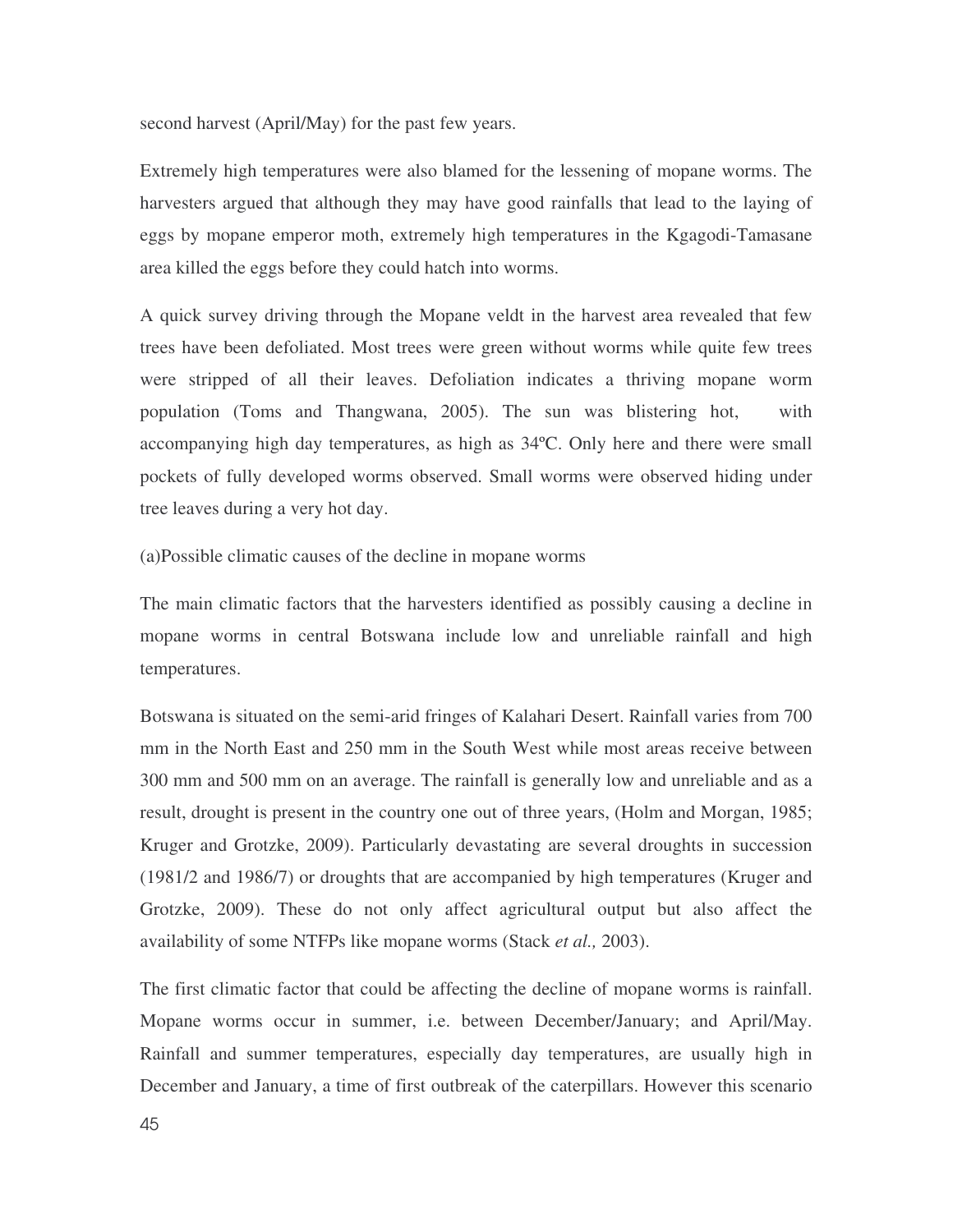changes in April and May as rainfall amount is minimal in the study area while temperatures remain high (Figures 4.5; 4.6 and 4.7). This correlates with the information that the harvesters provided about the second season of harvest being meagre or not there at all in some years. Hence rainfall can be considered as one of the determinants of the availability of mopane worms; low rainfall means less worms, and vice versa. The availability of the worm relies on the amount and timing of rainfall and hence the vegetative production of mopane trees, relative to the hatching of its eggs from the emperor moth (Madibela *et al.*, 2007). As some studies reveal, low rainfall limits the abundance of the worms, since there is shortage of fresh mopane leaves on which they feed (Greyling *et al.*, 2001; FAO, 2009). The unpredictable nature of rainfall (could be late or early) in Botswana is thus likely to have a serious impact on the lifecycle of the worm, leading to reduction of the worms with time. For instance, 2008 was reported as a bad year in terms of the outbreak of mopane worms probably due to low rainfall, and this is likely so as low rainfall was recorded in the study area during that year (Figures 4.5 and 4.6). It is however interesting to discover that although the harvesters stated that 2007 was one of the worst years, the rainfall records indicate that it was a good year as it recorded the highest rainfall amount in a decade (1999-2008). The temperatures were also ideal (between 32ºC and 20ºC) for mopane worms to thrive. Evidently there were other hidden factors influencing this situation which require thorough investigation, such as the influence of low rainfall in the previous year (2006).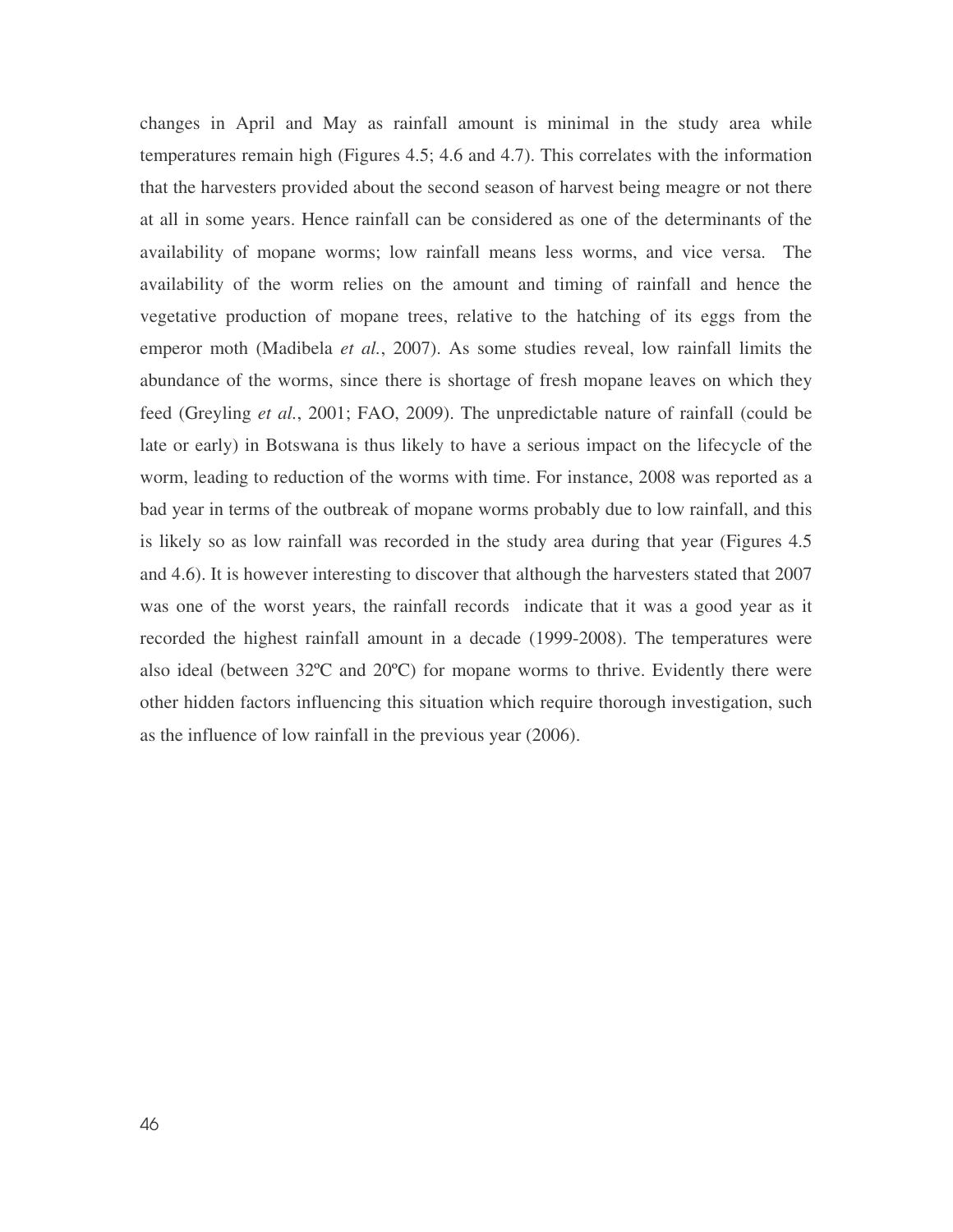

Figure 4.5 Mean rainfall for months in which mopane worms occur in Tamasane Village



Figure 4.6 Mean rainfall for months in which mopane worms occur in Kgagodi Village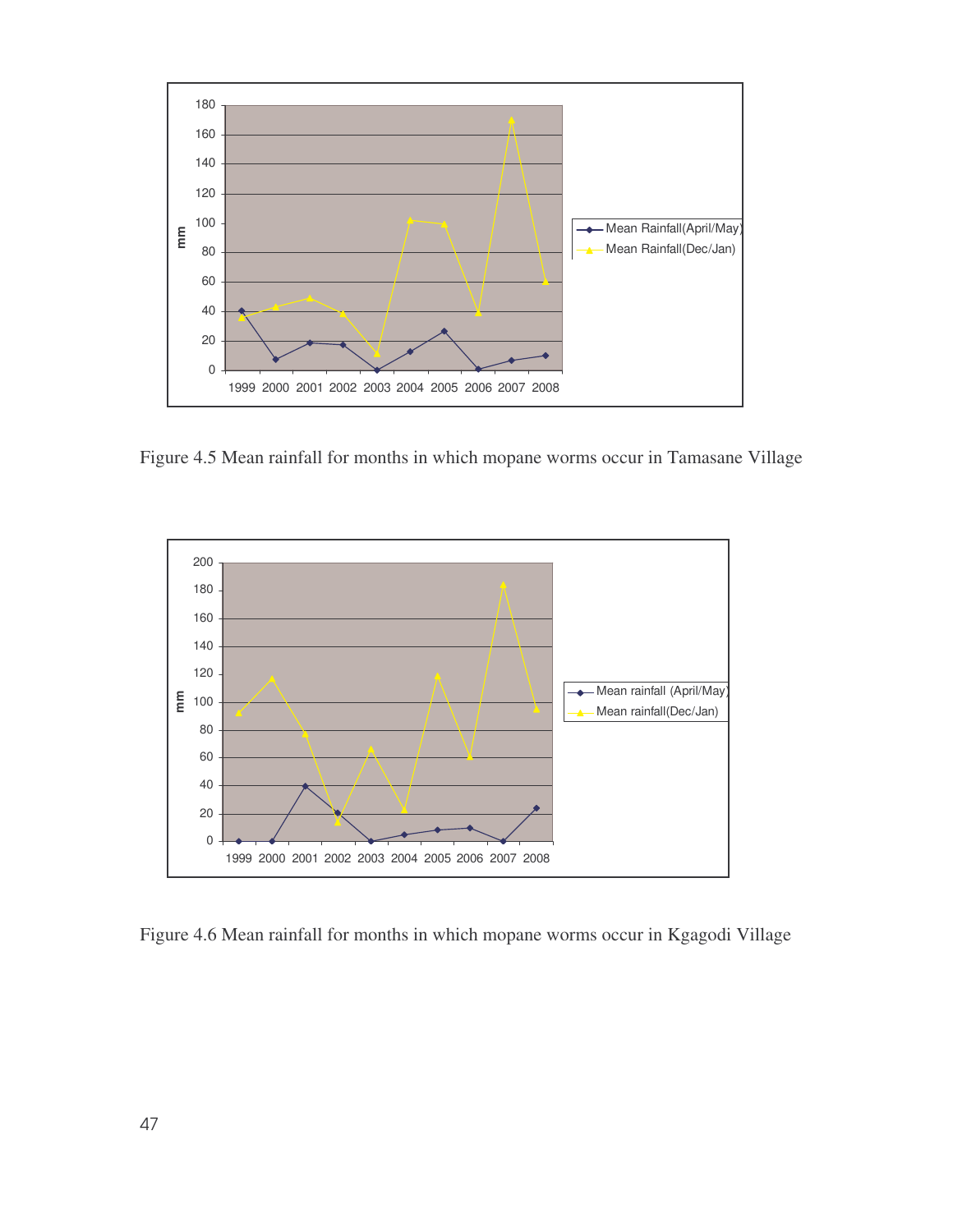

Figure 4.7 Maximum and Minimum average temperatures for Mahalapye and Selebi Phikwe townships (areas surrounding the study area)

The second climatic factor that could be causing the decline in mopane worms is high temperatures. The growth in caterpillars is strongly temperature dependent although the relationship between growth and temperatures varies between species (Taylor, 1981). Mopane worms occur in summer, a time at which temperatures are soaring high (Figure 4.7). Dry spells between rainfall events and high rates of moisture loss due to high temperatures are likely to affect the appearance of mopane worms. As the informants had observed, eggs laid by the moth often die before they could be hatched due to very high temperatures. This has not been proved by any research, and thus remains an area to be studied in the future. However, a study in Plumtree in Zimbabwe revealed that out of 4200 eggs obtained from wild stock, only 2297 hatched. The study nevertheless associated egg mortality with parasitism and infertility instead of high temperatures (Stack and Ghazoul, 2002). Another study was conducted on how the worms react to high temperatures revealed that during the hottest hours of the day the largest instar caterpillars or worms stop feeding and hang from the leaves. The caterpillars that displayed the hanging behaviour had higher body temperatures than those that were not. Smaller caterpillars on the other hand spend most of the time under the surface of the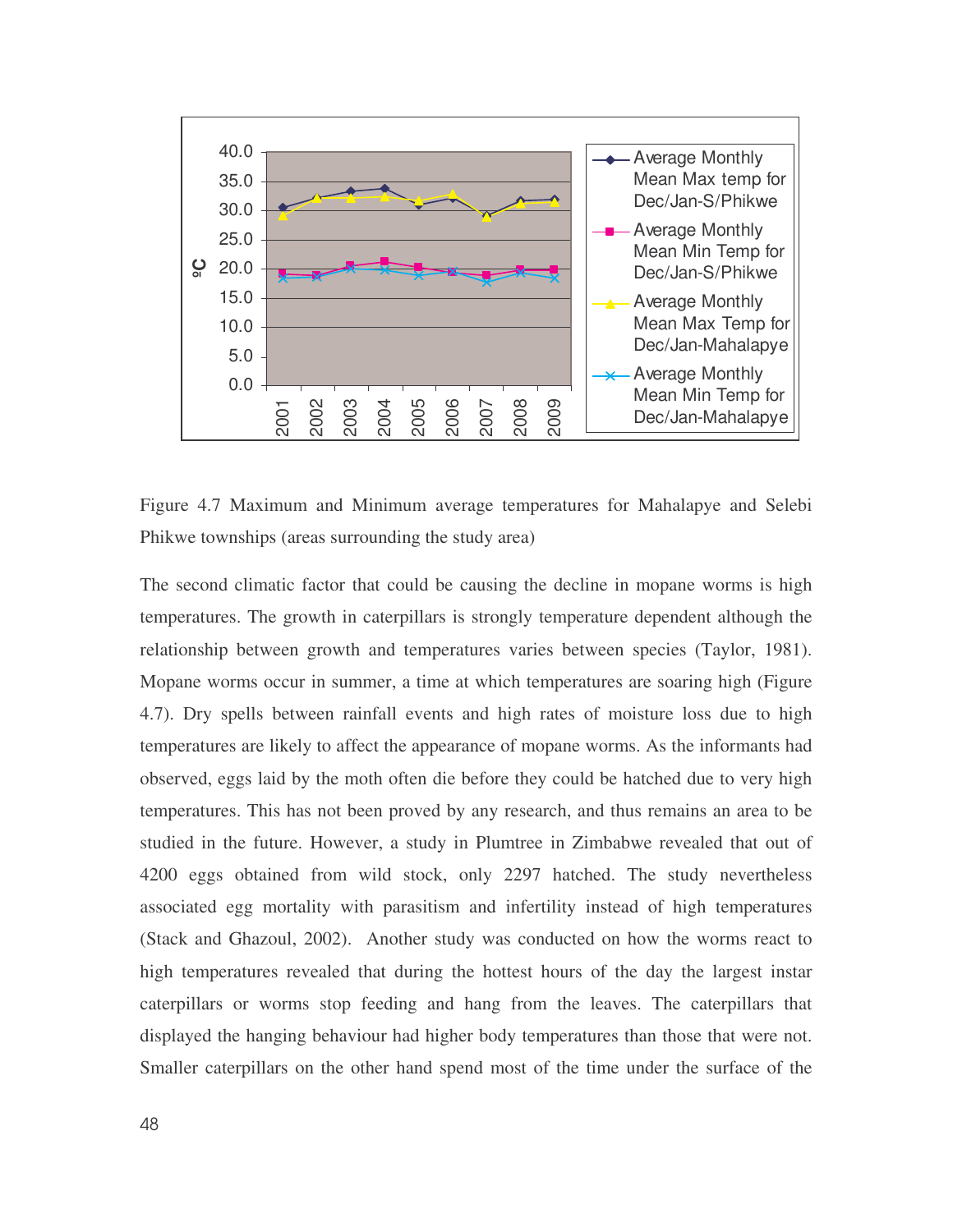leaves rather than on the stems (Frears *et al.*, 1997). The mean proportion of worms hanging in the laboratory was extremely low  $(<0.02$ ) at temperatures of 35 $\degree$ C and below but increased rapidly to approximately 0.3 at 40ºC. Similarly, in the field hanging behaviour was not apparent at ambient (shade) temperatures of less than 32ºC but occurred frequently at temperatures greater than this (Frears *et al.*, 1997). This is likely to affect the feeding patterns and growth of the worms, pupation stage, and ultimately the lifecycle, although the study does not show how these important stages are affected. However, in the case of the Tamasane-Kgagodi area, the temperatures range between 20 ºC and 34 ºC, thus not posing any danger to the development of mopane worms.

Climatic factors play a significant role in the availability of mopane worms. In the Kruger National Park in South Africa dried out remains of small mopane worms were seen lying thickly under mopane trees and shrubs due to lack of rainfall and very high day temperatures. Only here and there were small pockets of fully developed worms observed. This adversely affected the second harvest in March/April as there were no worms at all despite the good rains (Toms and Thagwana, 2005). These observations show that even with minimal harvesting in a protected area, there may be a mopane worm crop failure induced by adverse climatic conditions. However, in the case of Botswana, it is likely that in addition to the climatic factors, there are factors contributing to the decline of the worms, such as over-harvesting.

# (b) Over-harvesting of mopane worms

As some studies pointed out, mopane worms face a threat of being overexploited (Toms and Thangwane, 2005; Ghazoul, 2006; Harcout, 2009; Yen, 2009). Commercialization of mopane worms results in over-harvesting of the worms, which ultimately leads to the reduction of the worms in the field. The economic hardships, burgeoning of mopane worm markets, and the change in urban diets have led to the commercialization of this resource, resulting in its use going beyond that of the subsistence level. Over-harvesting is also exacerbated by patchy distribution and highly eruptive nature of the worms due to climate-related factors and other factors. This situation produces a vicious cycle as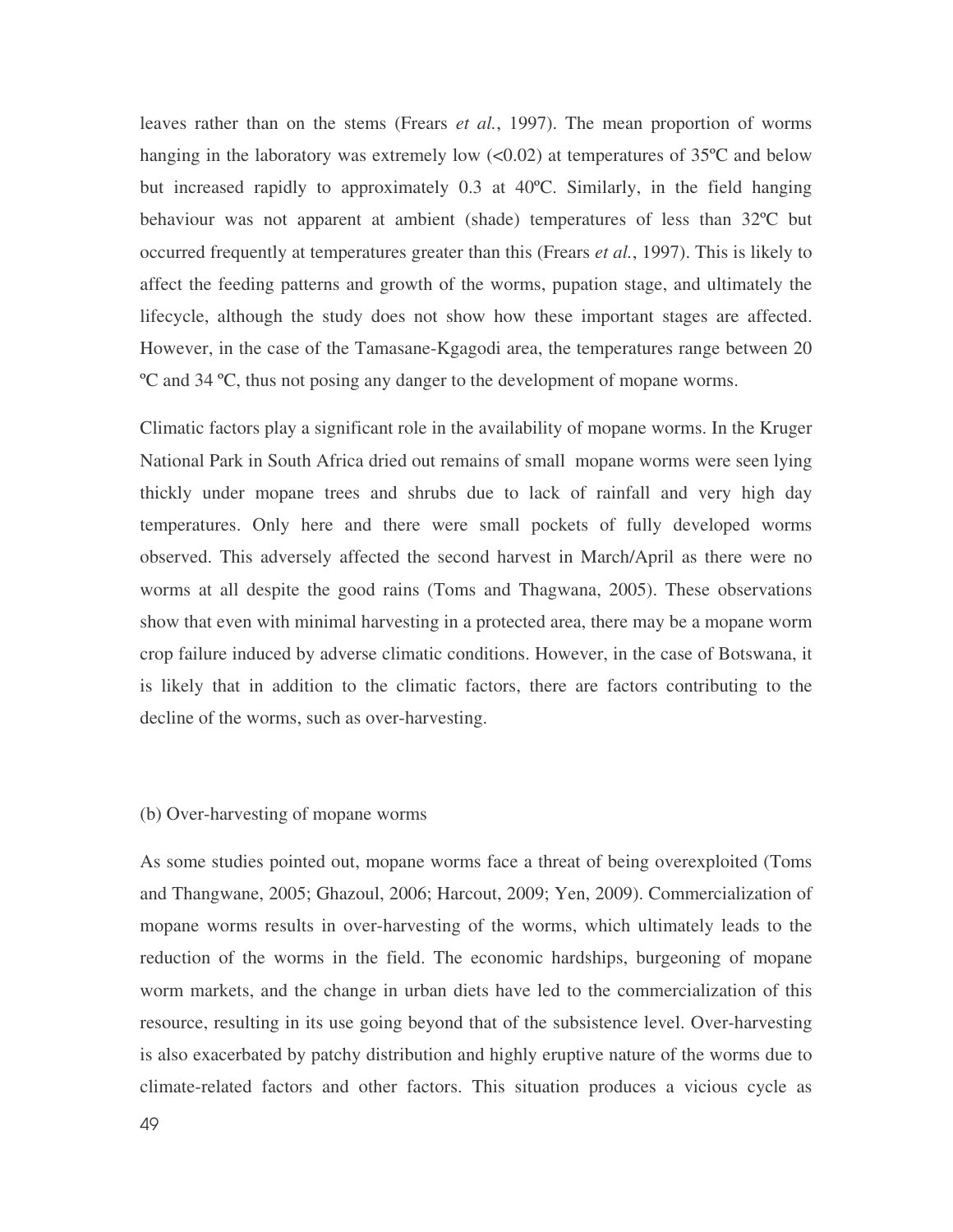factors have a causal effect on each other (Arntzen and Fidzani, 1998).

According to the interview respondents the number of mopane worm harvesters has been increasing over the years. There are possible causes of this increase such as the effects of HIV/AIDS which removes the income earners from households. Other reasons might include global economic downturn, as reported in other studies.

Only twenty one percent of the harvesters related the lessening of mopane worms to overharvesting (Figure 4.9). This group claimed that unsustainable harvesting practices such collection of immature worms, heavy harvesting that included collection of the 'seed', as well as overcrowding in the outbreak areas; were the main causes of over-harvesting. They affirmed that excessive harvesting interrupted the life-cycle of mopane worms, hence the reduction. While this group blamed over-harvesting only, another group (c in Table 4.9) which constitutes just 7% of the total percentage of the harvesters that attest to the declining of mopane worms combined this factor with low rainfall/drought. 'Over harvesting and low rainfalls' and 'failure to obey taboos' were the least popular causes identified by the harvesters.

Interestingly, when identifying the causes of the disappearance of mopane worms, the harvesters did not identify the use of unsustainable harvesting techniques, especially current techniques, as a cause. These findings were altogether unexpected. However, motivations for harvesting, especially harvesting for commercial reasons, and the climatic factors, were identified as the main causes of the disappearance of mopane worms in central Botswana.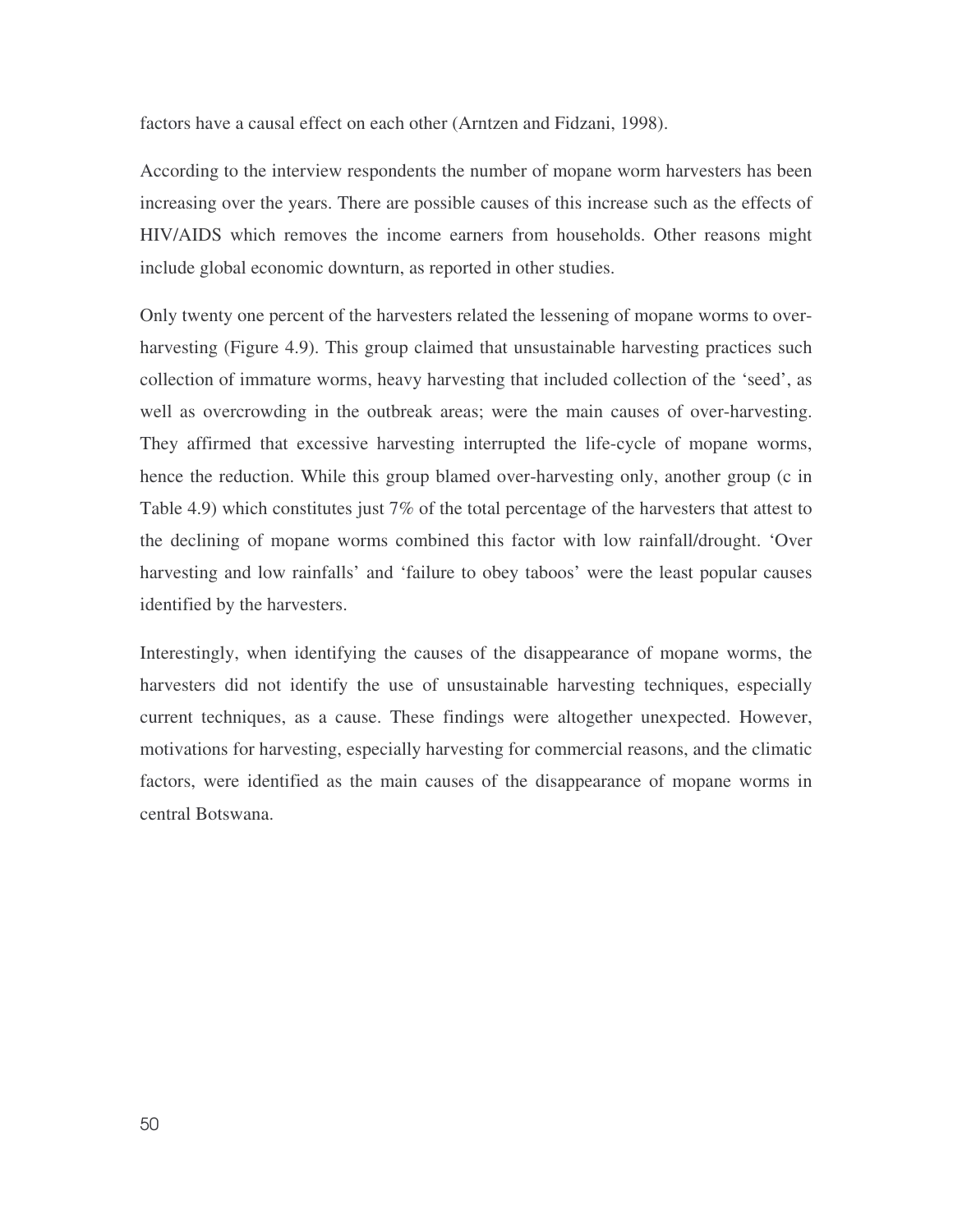# **5. Conclusion and recommendations**

#### **5.1 Key Findings Summary**

The harvesting of mopane worms is one of the most important livelihood activities that rural people in central Botswana engage in due to the food security and income earning opportunities that it offers. The study revealed that mopane worm harvesters in central Botswana still use traditional harvesting practices such as bending tree branches, shaking trees and collecting from the ground. There were no modern technologies that harvesters used during the harvest except the use of rubber gloves to protect hands from the sharp spikes of the worms. These findings add to the studies conducted in the same area that revealed the same scenario (Stack *et al.,* 2003; Gullan *et al.*, 2005; Madibela *et al.,* 2008). However, some studies found out that the breaking of tree branches, the felling of trees and the digging of worms that have burrowed is becoming quite common in some areas in southern Africa (Greyling *et al*., 2001; Gondo *et al.,* 2010).

The study found that the informal settlements were mostly made from tree branches and plastic covers. The findings reveal that harvesters prefer informal settlements to commuting in order to speed up the harvesting process and also to cut unnecessary costs. This phenomenon was alluded to by Stack *et al*. (2003) in passing but has not yet been thoroughly investigated. There are many issues that require investigation such as environmental and ecological impacts of informal settlements.

Harvesting mopane worms for subsistence use has shifted to harvesting for commercial purposes. This was confirmed by mopane worm harvesters in Tamasane-Kgagodi area in central Botswana. Mopane worms are harvested from communal woodlands, enhancing good returns from trading in the product. Various harvesting practices, both traditional and current, are used by the harvesters. The current practices were defined through this research and include much of the same techniques for collection of the worms but with less consideration of taboos and more use of informal settlements that maximise collection time, lower travel costs and give immediate access to the roadside market. The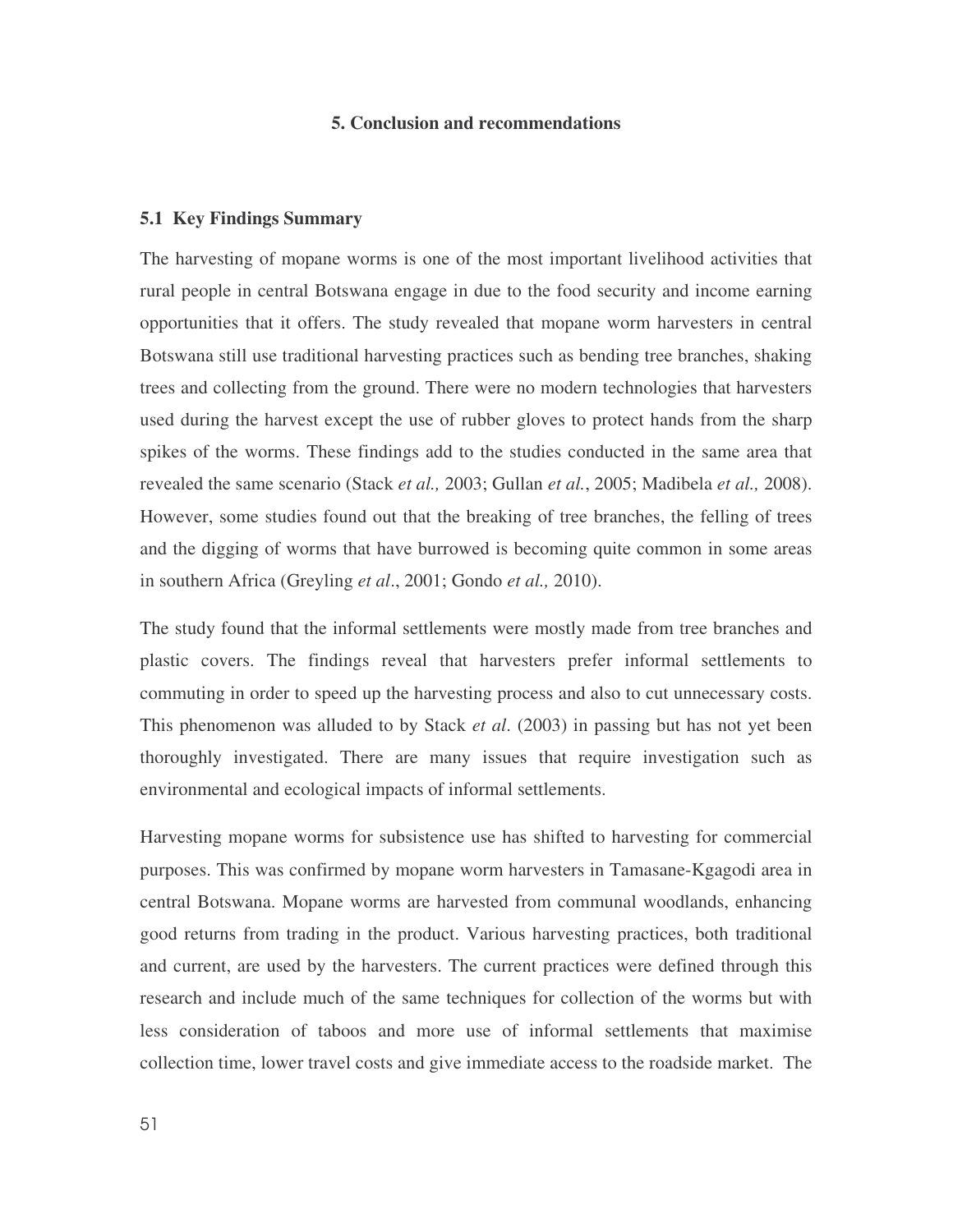current harvesting practices are generally thought to be sustainable as there is not much difference between these and the traditional ones although the increasing number of people engaging in harvesting can cause these practices to become unsustainable. However, if considering the current decrease on the worm population a shift of 'spotlight' from harvesting practices to climatic factors is needed, as these were highlighted by the harvesters as the key concern.

Interesting, however, is the discovery that although climatic factors are likely to have serious implications on the availability of mopane worms, harvesters motivations for harvesting may have a significant role in the lessening of mopane worms in central Botswana. Motivations for harvesting mopane worms have changed with time as harvesters have shifted from subsistence to commercial harvesting due to increased mopane worm market demands (Gullan and Cranston, 2010). According to the respondents of this research commercialisation has attracted more and inexperienced harvesters and resulted in over-harvesting of the resource in central Botswana. This resonates with other studies that also revealed that the commercialisation of mopane worms and ever growing demand for mopane worms have led to over harvesting of the resources in ceratin parts of southern Africa (Rebe, 1999; Stack *et al*., 2003; Akpalu, 2007; Mutanga 2009; Gondo *et al,* 2010). It is in this light that this study speculates that the disappearance of mopane worms in central Botswana is not due to unsustainable harvesting practices such as breaking of tree branches (as some studies have reported), but rather likely due to over-harvesting influenced by commercialisation of mopane worms, and the sporadic outbreak of the worms across mopane woodlands due to harsh climatic factors. However, considering the limitation of the study design, this may be proven untrue with further research.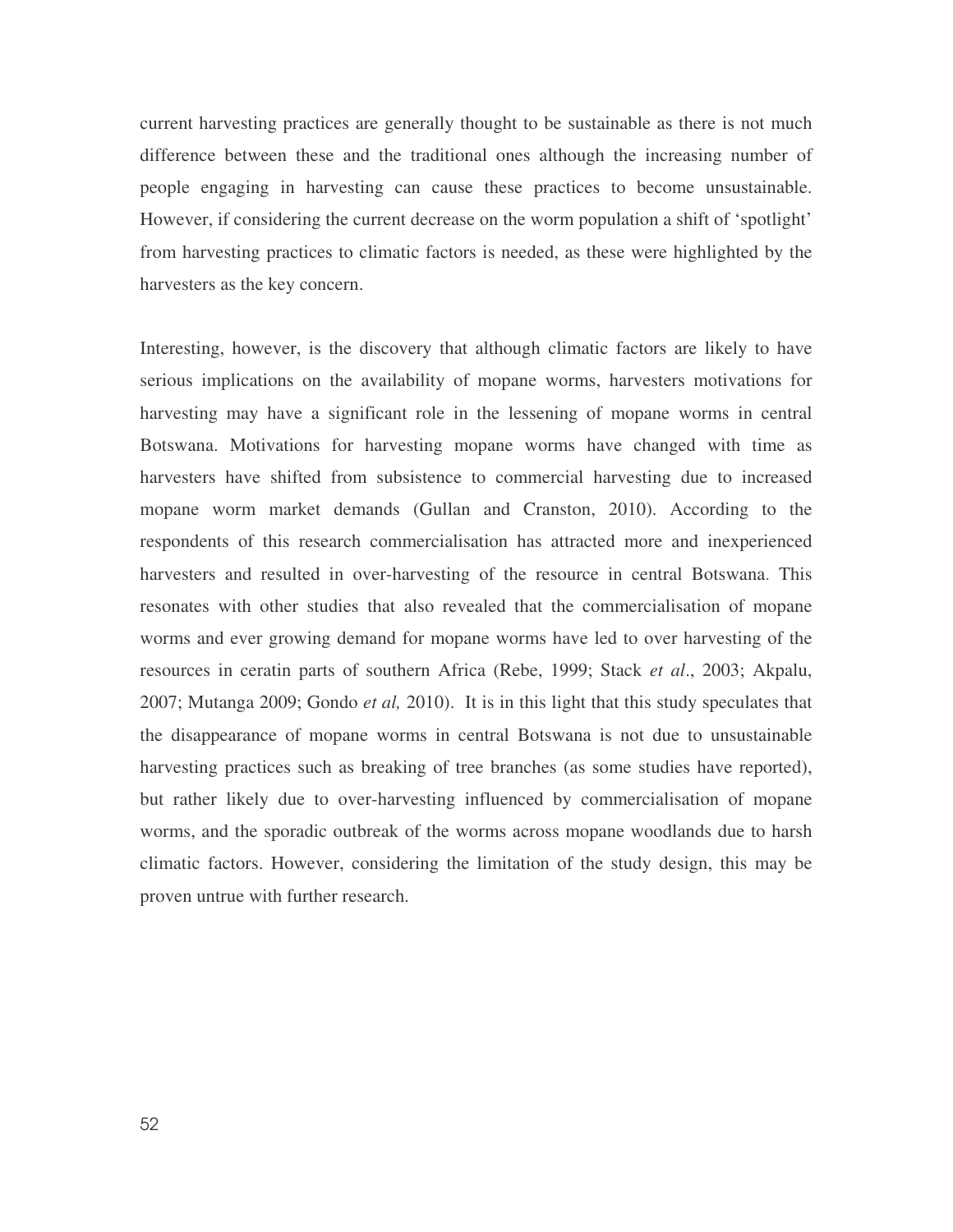# **5.2 Limitations of the Study**

This research had certain limitations that need to be taken into account when considering the results and their contributions.

The study depended mainly on the information provided by the respondents during the administration of semi-structured interviews and simple visual observations. Both these sources are subjective and therefore introduce certain biases. This has influenced the results of the study in that the findings could not prove whether informal settlements had or had not impacted on the mopane woodlands and mopane worms. Also it could not be proven whether the lessening of mopane worms in central Botswana was due to the indirect influence of mopane worm commercialisation, but it did not show that it is necessarily due to unsustainable harvesting practices such as breaking of tree branches. Time and resource constraints limited the extent of data collection. The researcher had to do observations and administer questionnaires within a short period of time (Mid November and whole of December 2009) before the harvesters dispersed to their respective places of origin. The study could have been improved if it was conducted over a period of three years (minimum) to monitor the number of harvesters to find out whether it was increasing or not. Moreover, rather than the subjective visual estimates of damage, measuring the quantities of mopane worms and the size class structure and damage levels to mopane plants in plots where harvesters had collected the mopane worms would have greatly strengthened the findings of the study. The estimates of quantities of mopane worms harvested would have given the claims of over-exploitation credibility. Future studies could explore these areas for further research on the evolution of the harvesting practices of mopane worms in Botswana.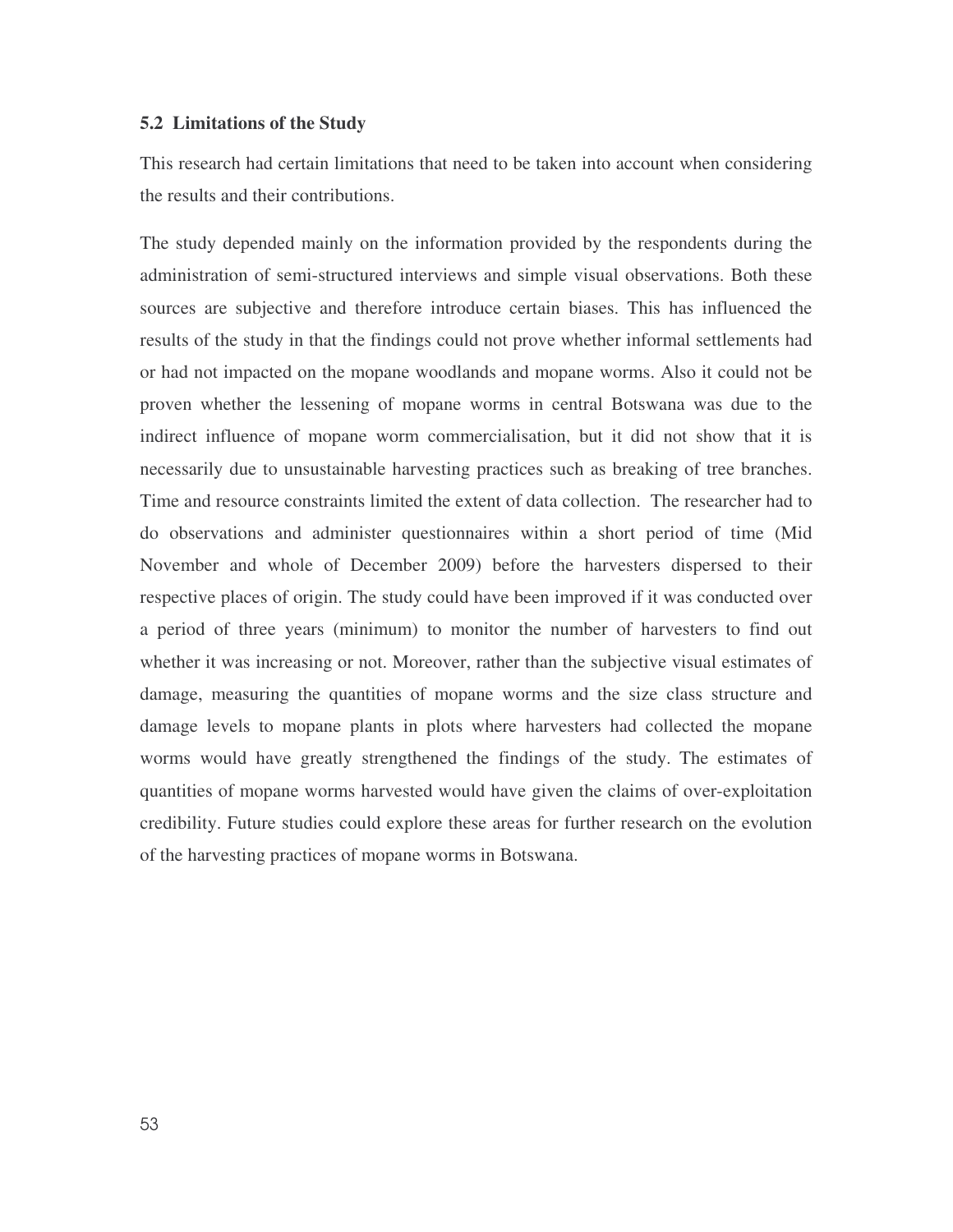# **5.3 Recommendations**

The harvesting practices of mopane worms in central Botswana are still traditional in nature. Further investigations are necessary to understand why there have not been any intense technological developments in the harvest of mopane worms despite increased trading in mopane worms that has become trans-border in nature. Experiments on the domestication of mopane worm farming have been conducted (Hope *et al.*, 2009) but they still lack an application/practical aspect since domestication is a costly process. However, knowledge gained in experimental domestication trials is also potentially useful to efforts to optimise the wild crop (Toms *et al*., 2003). Furthermore, assessing market-chain analysis and value-addition, would assist in understanding this phenomenon better (Stack *et al*., 2003).

Recolonisation of mopane worms in areas that were once rich in mopane worms should be considered as one other way through which the problem of decline in mopane worms can be addressed. Although this works more effectively on private-owned land rather than on communal land (Toms and Thangwana, 2005), collaboration with communities would be required to ensure the caterpillars are not harvested for a set number of years. This would allow mopane worms to adequately repopulate the area, to create a sustainable harvest in the future.

Consideration of indigenous knowledge systems, as supplementary to contemporary/scientific knowledge, is likely to greatly enhance the sustainable management of mopane worms. Over and above taboos that regulated the behaviour, harvesters showed that they had knowledge about the life-cycle of the worms, and how this cycle could be affected if certain unsustainable harvesting behaviour is displayed by the harvesters. If this could be tapped into, and be mainstreamed into current resource management policies, indigenous knowledge systems could enhance sustainable harvesting of mopane worms.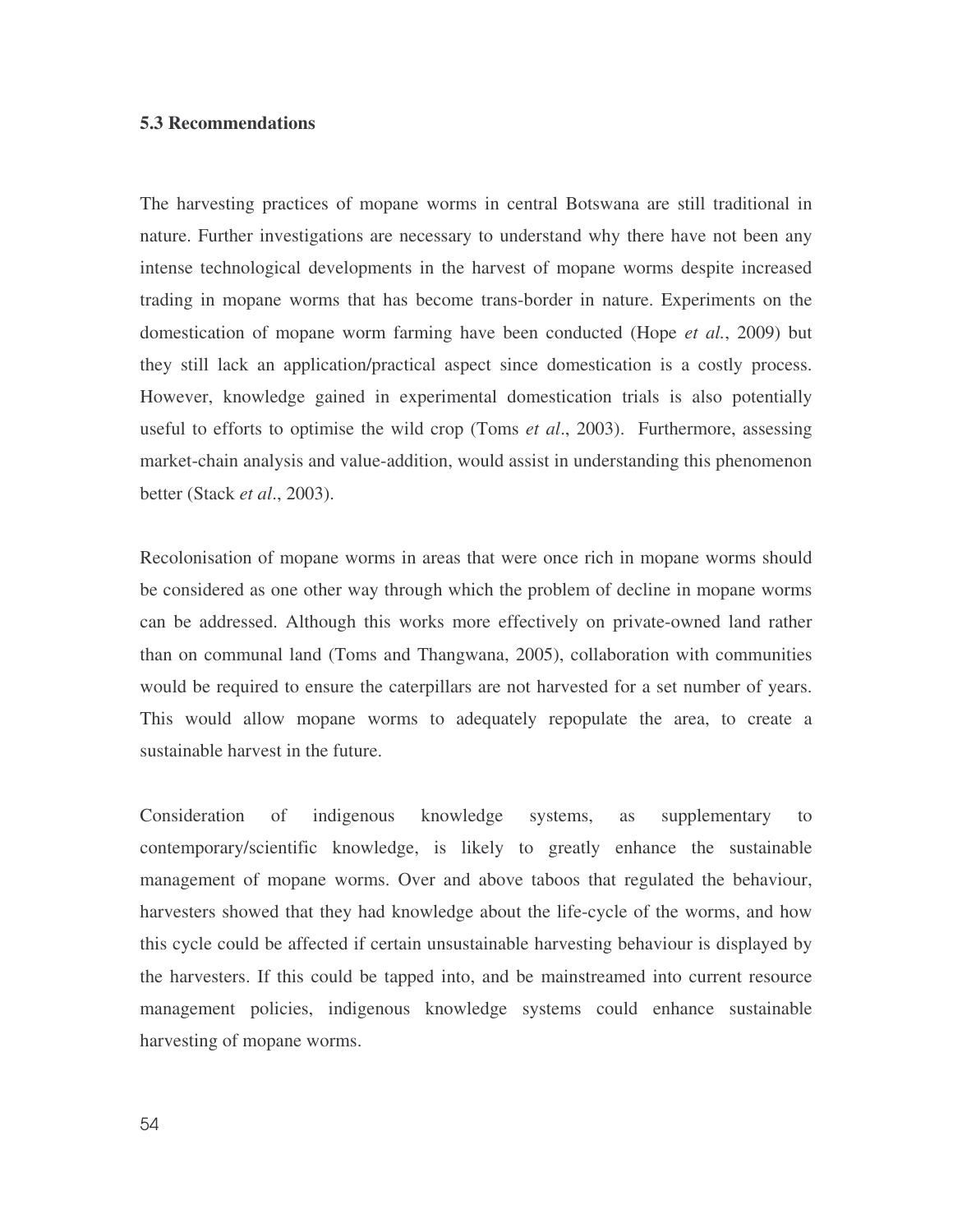Environmental issues resulting from establishment of informal settlements in mopane worms' outbreak sites have to be looked into. Issues such as lack of sanitation facilities, lack of waste disposal facilities, drinking water quality and dangers/threats that harvesters are faced with and ecological impacts on the mopane woodland have not been researched. Greater understanding of the complex issues surrounding camping during mopane worm harvesting is especially important given the fact that their proliferation over time is becoming quite common in Botswana.

The management of NTFPs is very important for their availability tomorrow. The government of Botswana through the Department of Forestry and Range Resources is committed to regulating the harvest of mopane worms by developing regulations on the utilization of veldt products. Harvesters are required to apply for a permit to harvest the worms. Dealing in or exporting of mopane worms without a permit is prohibited. The issue of permits for harvesting and trading in mopane worms began in 2006, however, it was waived in 2008 when the Cabinet argued that it would adversely affect the livelihoods of rural households who depend on the product. This makes it difficult for the relevant department to successfully monitor the number of harvesters in the field, hence possibility of over-harvesting and disappearance of mopane worms in some areas due to increased number of harvesters. Perhaps issuing of quotas annually would be more effective, provided the harvesters understand the restrictions of the resources.

Finally, addressing poverty and food security issues in Botswana is critical in addressing the problem of over-harvesting of mopane worms. As already shown, non timber forest products play a significant role in the livelihoods of the rural poor (Warner, *et al.*, 2008). In the case of Botswana, there are far too few formal government initiatives for poverty alleviation based on natural resource use, or building on existing initiatives and trade networks of local communities. The difficulty of achieving a balance between improving livelihoods of the poor rural households and sustainable use of forestry resources can be addressed by improving the framework conditions (property rights, institutional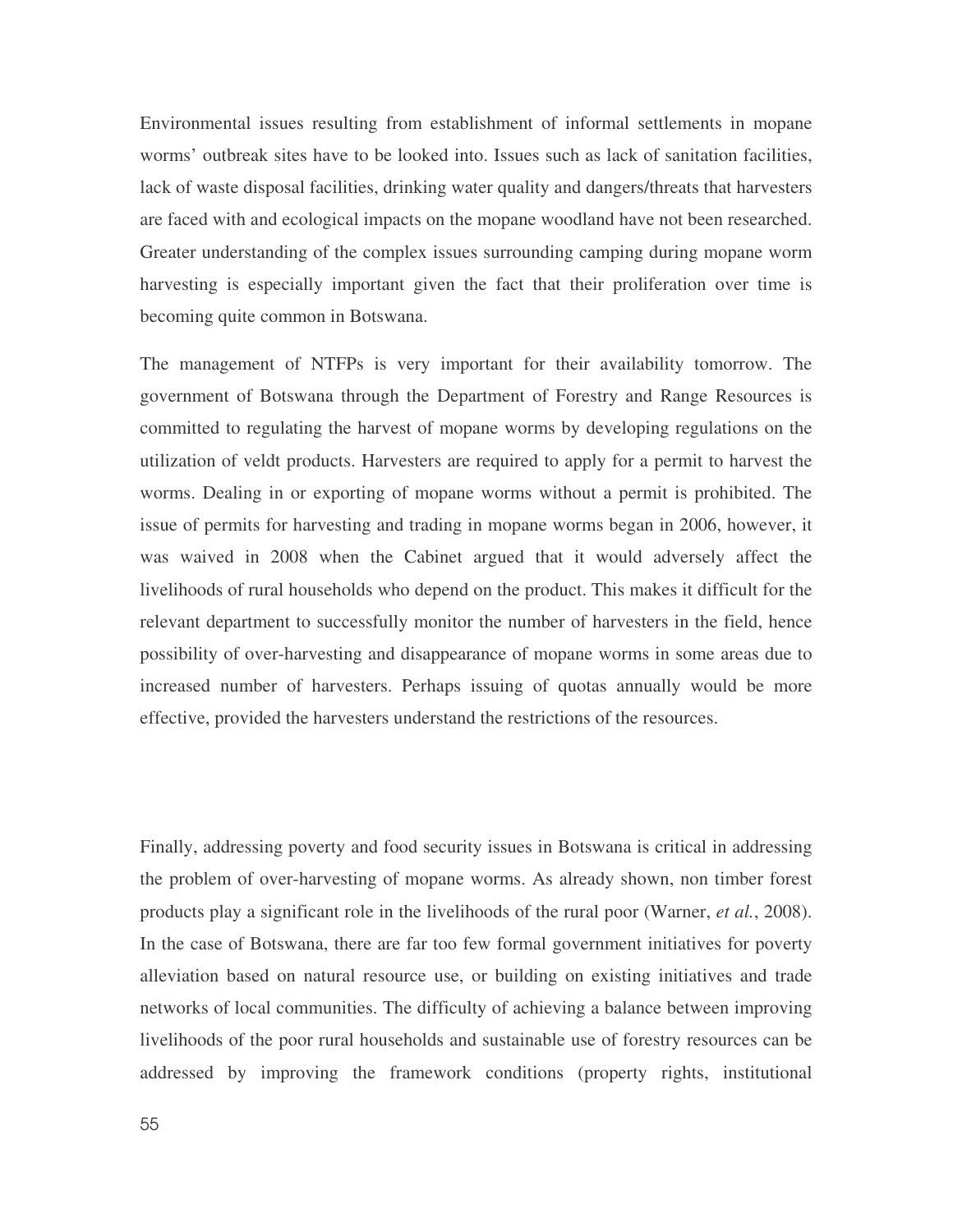arrangements) that govern the use of common property resources and by supporting communities to establish indigenous natural resource management systems. Moreover, responsible government departments should become less punitive and policing, but actively engage with rural communities in a participatory fashion through appropriately trained extension officers to foster harvesting of natural resources in a sustainable manner, and where trading of resources is involved, value addition should be investigated (Shackleton, 2009).

This study recommends that instead of a top-down approach, multi-party/comanagement approaches in sustainable utilisation of mopane worms and mopane woodland are ideal. It has been observed that joint stewardship works best where the rights, powers and obligations of each party are clearly defined (Rusnak, 1997; Fraser *et al.,* 2006). Mopane worm harvesters and the government of Botswana should therefore strive for sustainable management of the resource by co-managing the utilisation of the resource. Also, the government should focus on developing programmes geared towards alleviating poverty through sustainable use of natural resources and desist from a carrotand-stick approach in managing resources.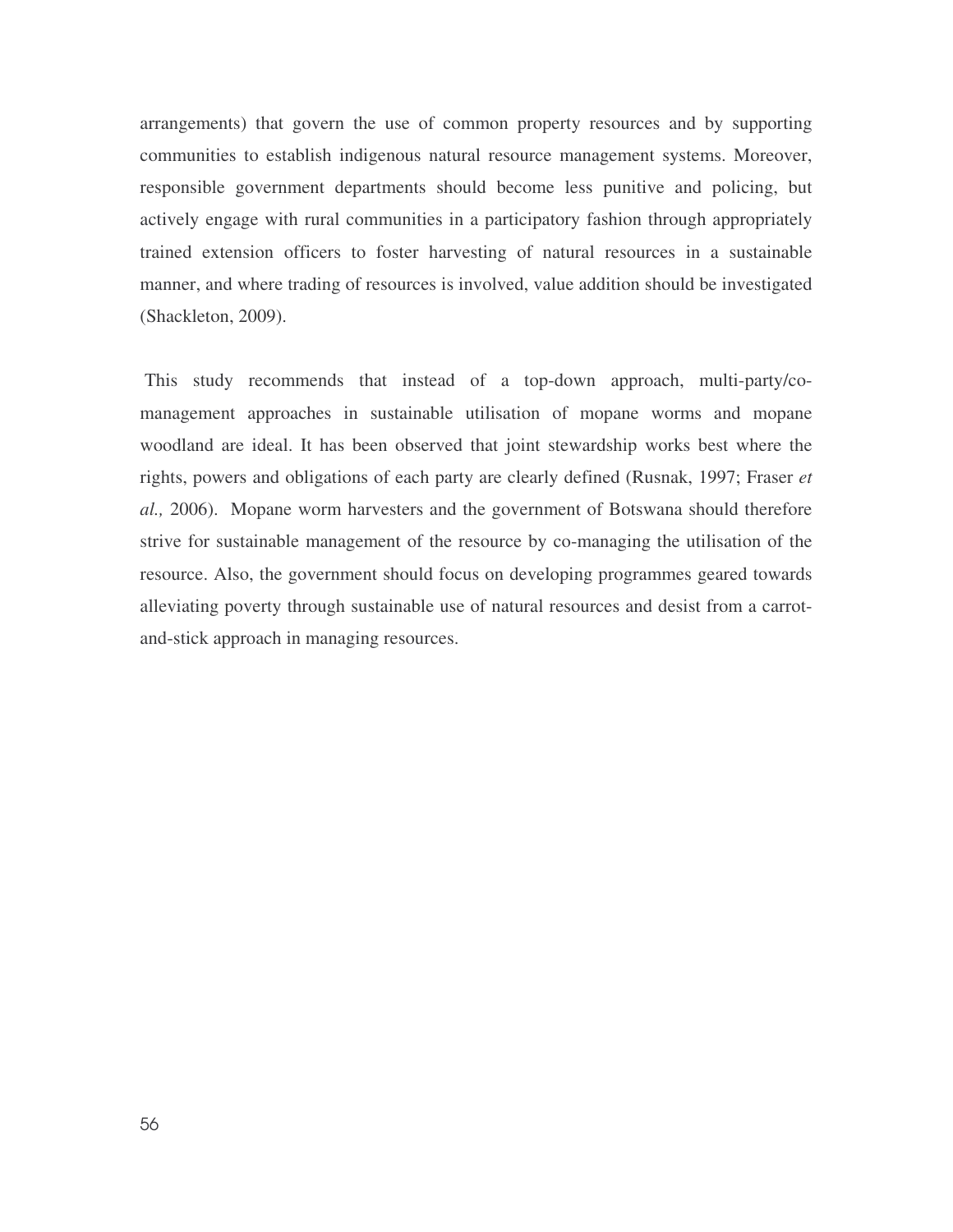### **References**

- Agbidye, F.S., Ofuya, T. I. and Akindele, S.O., 2009: Some edible insect species consumed by the people of Benue State in Nigeria, *Pakistan Journal of Nutrition*, 8 (7), 946- 950.
- Ainslie, A., Kepe, T., Cinderby, S. and Petse, T., 1996: *Rural Livelihoods and Local Level Management of Natural Resources in the Peddie District*, Working paper No. 42, Land and Agriculture Policy Centre, Johannesburg.
- Akpalu, W., Muchapondwa, E. and Zikhali, P., 2009: Can restrictive harvest period policy conserve mopane worms in southern Africa? *Environment and Development Economics*, 14(5), 587-600.
- Allotey, J., Mphuchane, S.F., Gashe, B.A., Siame, A.B. and Teferra, G., 1996: Insects pests associated with soted mopane worm, *Imbrasia belina* (Westwood) (Lepidoptera:Saturniidae) in Botswana, in B.A. Gashe and S.F. Mpuchane (eds), *Phane,* Proceedings of the First Multidisciplinary Symposium on Phane, 18 June 1996, Department of Biological Sciences,UB/KCS, Gaborone.
- Angelsen, A. and Wunder, S., 2003: *Exploring the Forest-Poverty Link: Key Concepts, Issues and Research Implications*, CIFOR Occasional Paper No. 40, Centre for International Forestry Research (CIFOR), Bogor, Indonesia.
- Ardilly, P. and Tille, Y., 2006: *Sampling Practices-Exercise and Solutions*, Springer, New York.
- Arntzen, J. and Fidzani, H., 1998: Incentives for sustainable natural resource management and economic diversification in Botswana, A final report of the environmental economics, Sub component in the Botswana National Conservation Strategy and Action Plan.
- Ashipala, J., Garoes, T.M. and Flower, C.A., 1996: Mopane caterpillar resource utilisation and marketing in Namibia, in C. Flower, G. Wardell-Johnson and A. Jamieson (eds.), *Management of mopane in southern Africa*, 72-78.
- Atlhopheng, J., Molebatsi, C., Toteng, E. and Totolo, O., 1998: *Environmental Issues in Botswana,* Lightbooks Publishers, Gaborone.
- Babulo, B., Muys, B., Nega, F., Tollens, E., Nyssen, J., Jozef Deckers J. and Erik Mathijs, E., 2009: The economic contribution of forest resource use to rural livelihoods in Tigray, Northern Ethiopia, *Forest Policy and Economics*, 11(2), 109-117.
- Bartlett, E., 1996: Hold the turkey (the mopane worm as a food resource), *New Scientist*, 152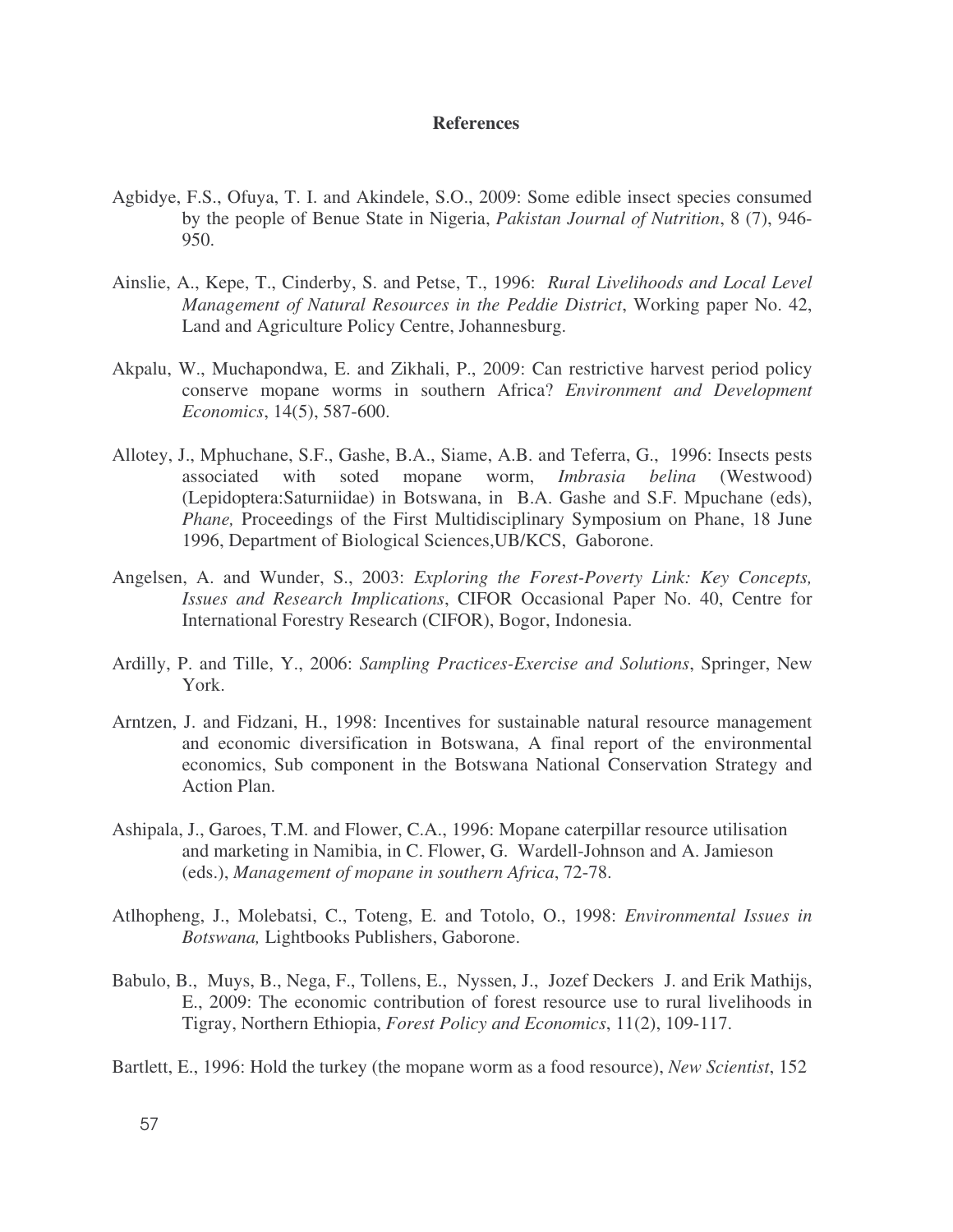(2061/2), 58-59.

- Belcher, B., Ruiz-Perez, M. and Achdiawan, R., 2005: Global patterns and trends in the use and management of commercial NTFPs: implications for livelihoods and conservation, *World Development*, 33, 1435-1452.
- Botswana, 2007: *National Biodiversity Strategy and Action Plan*, Government Printer, Gaborone.
- Botswana, 2002: *State of the Environment Report*, Ministry of Environment Wildlife and Tourism, Government Printer, Gaborone.
- Botswana, 2001: *Population and Housing Census*, Central Statistics Office, Government Printer, Gaborone.
- Bradley, P. and Dewees, P., 1993: Indigenous woodlands, agricultural production and household economy in the communal areas, in P.N. Bradley and McNamara, K. (eds.), *Living withTrees: Policies for Forest Management in Zimbabwe,* Technical Paper No 10, World Bank, Washington, DC, 35-51.
- Bryceson, D., "Rural Africa at the crossroads: livelihood practices and policies, Natural Resource Perspectives". 52, ODI. 2000 <http://www.odi.org.uk/nrp/52.html> (11 May 2009).
- Burns, N. and Grove, S.K., 2005: The Practices of Nursing Research: Conduct, Critiques and Utilization  $(5<sup>th</sup>$  ed.), Elsevier, MO.
- Campbell, B. M., Luckert, M. and Scoones, I., 1997: Local-level valuation of Savanna resources: a case study from Zimbabwe, *Economic Botany*, 51, 59–77.
- Chapman, R. and Tripp, R., 2004: Background paper on rural livelihood diversity and agriculture, unpublished paper. Paper prepared for the 2004 AgREN (Overseas Development Institute Agricultural Research and Extension Network) Electronic Conference on the Implications of Rural Livelihood Diversity for Pro-poor Agricultural Initiatives.
- Chopra, K., 1997: The valuation and pricing of non-timber forest products: conceptual issues and a case study from India, in F. Smith (ed.), *Environmental Sustainability*, St. Lucie Press, Florida, 107-139.
- Clarke, J., Cavendish, W. and Coote, C., 1996: Rural households and miombo woodlands: use, value and management, in B. Campbell (ed.), *The Miombo intransition: Woodlands and Welfare in Africa*. Bogor: Centre for International Forestry Research, 101–136.
- Cochran, W. G., 1977: Sampling Techniques (3<sup>rd</sup> edition), Media paperback.
- 58 Creswell, J. W., 1994: *Research Design: Qualitative and Quantitative Approaches*,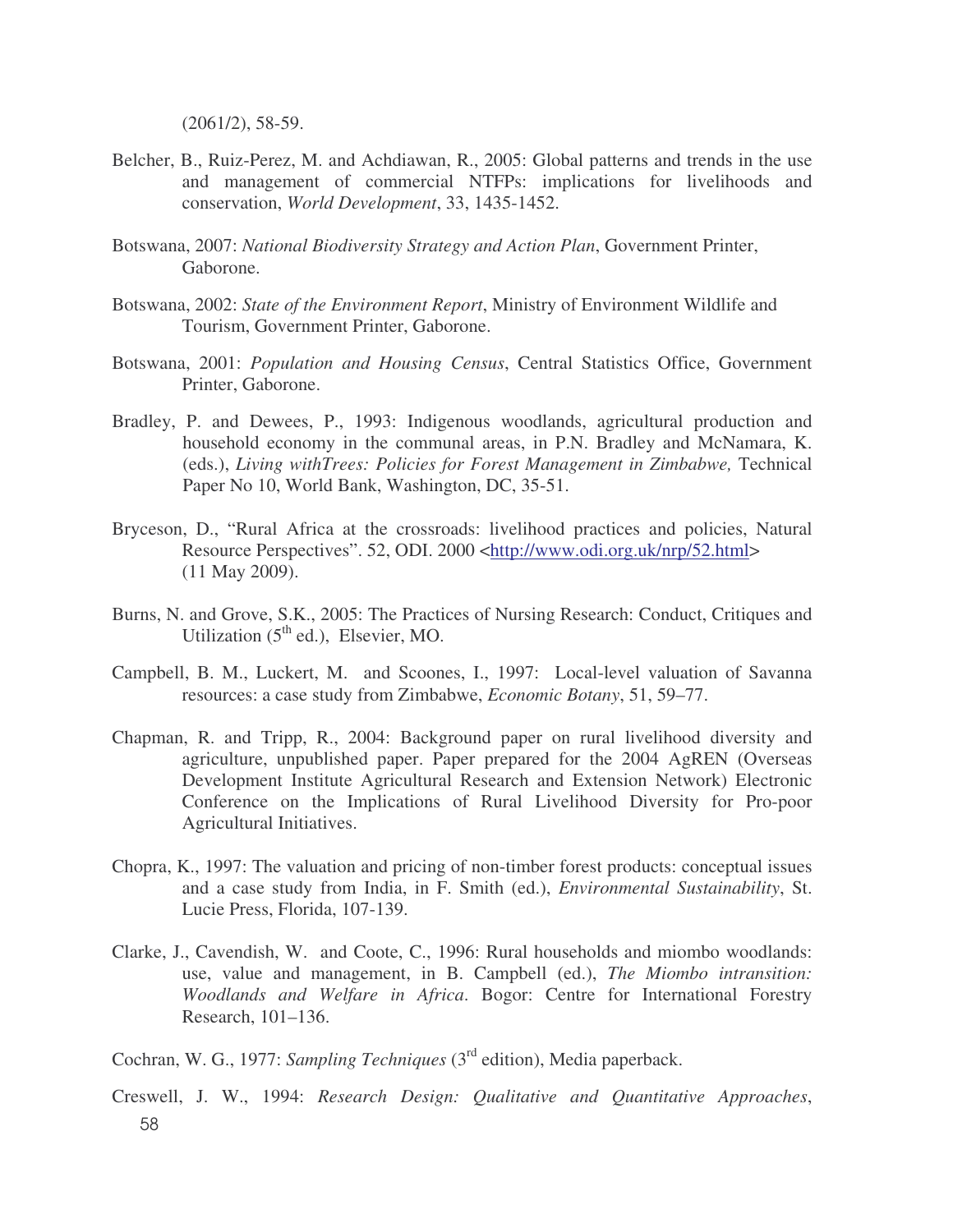Thousand Oaks, Sage, CA.

- Cunningham, A. B., 1997: Review of ethno-botanical literature from eastern and southern Africa, *Bulletin of the African Ethnobotany Network*, 1, 23–88.
- DeFoliart, G.R., 1995: Edible insects as mini-livestock, *Biodiversity Conservation*, 4, 306- 321.
- DeFoliart, G.R., 1999: Insects as food: why the western attitude is important, *Annual Review Entomology*, 44, 21-50.
- Ditlhogo, M., Allotey, J., Mpuchane, S., Teferra, G., Gashe, B.A. and Siame, B.A.,1996: Interactions between the mopane caterpillar, *Imbrasia belina*, and its host, Colophospermum mopane in Botswana, in C. Flower, G. Wardell-Johnson, and A. Jamieson (eds.), *Management of Mopane in Southern Africa*, 46-49.
- Dreyer, J.J. and Wehmeyer, A.S., 1982: On the nutritive value of mopanie worms, *Southern African Journal of Science,* 78, 33-35.
- Ellies, F., 2000: *Rural Livelihoods and Diversity in Developing Countries*, Oxford University Press, Oxford.
- Food and Agricultural Organisation, 2009: *Non-wood news*, 19, 6-14.
- Fraser, E.D.G., Dougill, A.J., Mabee, W.E., Reed, M. and McAlpine, P., 2006: Bottom up and top down: Analysis of participatory processes for sustainability indicator identification as a pathway to community empowerment and sustainable environmental management, *Journal of Environmental Management*, 78 (2), 114- 127.
- Frears, S.L., Chown, S.L. and Webb, P.I., 1997: Behavioural thermoregulation in the mopane worm (lipedoptera), *Journal of Thermal Biology*, 22 (4), 325-330.
- Gashe, B.A. and Mpuchane, S.F., (eds.) 1996: *Phane*, First Multidisciplinary Symposium on Phane, 18 June 1996, Gaborone.
- Ghazoul, J., 2006: Mopane woodland and the mopane worm: enhancing rural livelihoods and resource sustainability, Final Technical Report, Division of Biology, Imperial College, London.
- Gondo, T., Frost, P., Kozanayi w. Stack, J. and Mushongahande, M., 2010: Linking knowledge and practice: assessing options for sustainable use of mopane worms (*Imbrasia Belina*) In southern Zimbabwe, *Journal of Sustainable Development in Africa*, 12(4), 127-145.

Greyling, M., van der Bank, F.H., Grobler, J.P. and Wessels D.C.J., 2001: Allozyme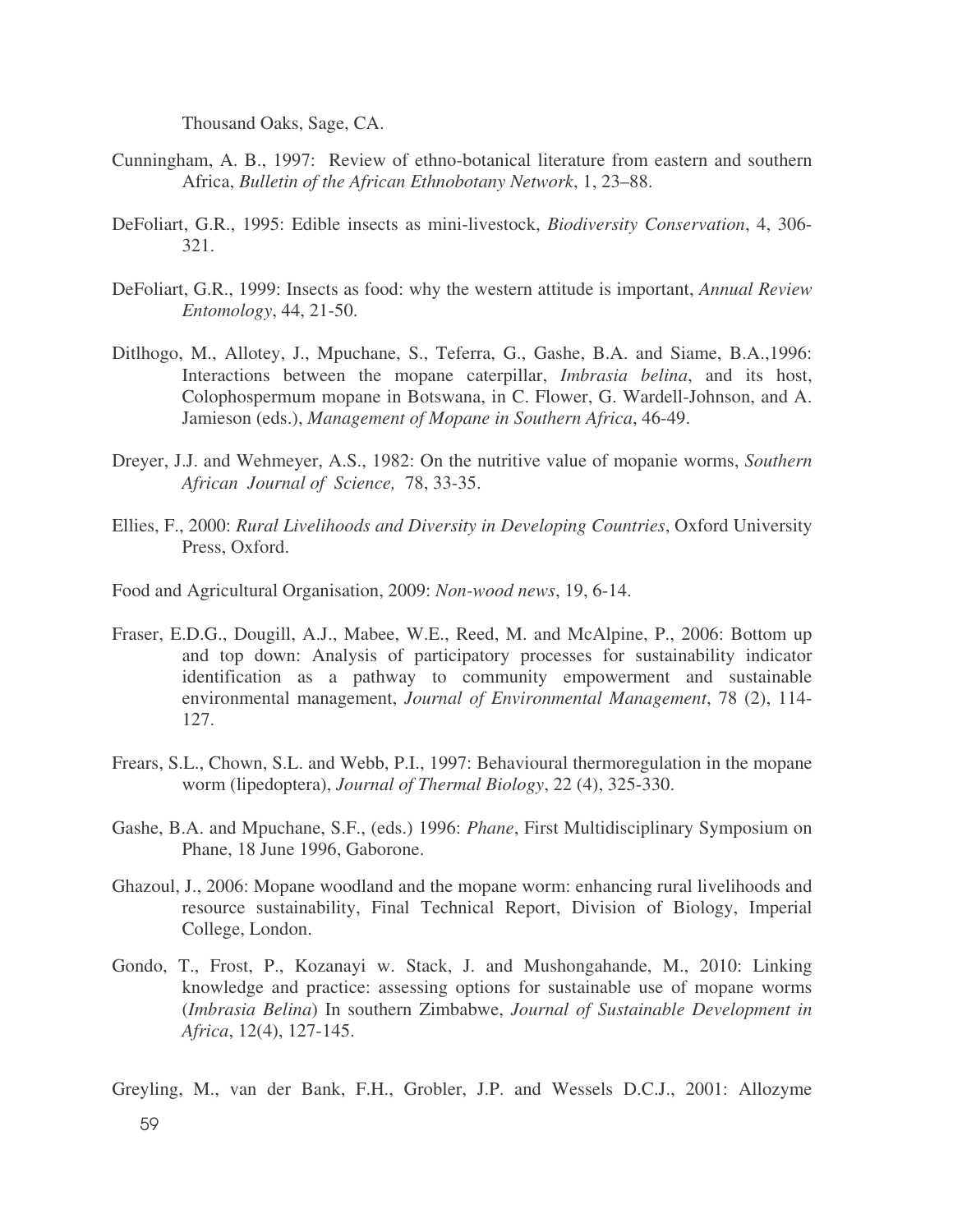variation in two populations of the mopane worm, Imbrasia belina (Saturniidae) and the effect of developmental stage and staggered generations, *South African Journal of Animal Science,* 31 (1), 15-24.

- Greyling, M. and Potgieter, M., 2004: Mopane Worms as a key woodland resource-the use, trade and conservation of *Imbrasia belina*, in M. J. Lawes, H.A.C. Eeley, C.M. Shackleton and B.G.S. Geach (eds.), *Indigenous Forests and Woodlands in South Africa-Policy, People and Practice*, University of Kwazulu Natal, 575-589.
- Gullan, P.J. and Cranston, P.S., 2010: *The Insects*: An Outline of Entomology, John Wiley and Sons.
- Gullan, P.J., Cranston, P.S. and McInnes, K.H., 2005: *The Insects*, Wiley-Blackwell.
- Harcourt, D., "Mopane worm problems affect the poorest-southern African traditional foods". About Animals. 2009 <http://ecolocalizer.com/2009/03/11/mopane-wormproblems-effect-the-poorest-southern-african-traditional-foods/ > (21 April 2010)
- Hobane, P., 1994: *The Effects of the Commercialisation of the Mopane worms*, Natural Resources Management Project. USAID project no. 690-0251.
- Hobane, P. A., 1995: *Amacimbi: the Gathering, Processing, Consumption and Trade of Edible Caterpillars-Bulililamangwe Distric*t*,* Center for applied Social Studies Occasional paper 67, Harare, Zimbabwe.
- Holm, J.D. and Morgan, R.G., 1985: Coping with drought in Botswana: an African success, *Journal of Modern African Studies*, 23 (3), 463-482.
- Hope, R.A., Frost, P.G.H., Gardiner, A. and Ghazoul, J., 2009: Experimental analysis of adoption of domestic mopane worm farming technology in Zimbabwe, *Development Southern Africa*, 26(1), 29-46.
- Hoskin, S. O., Lobley, G. E., Coop, R. L. and Jackson, F., 2002: The effect of cysteine and glutamine supplementation on sheep infected with Trichostrongylus columbriformis, *Proceedings of the New Zealand Society of Animal Science*, 62, 72–76.
- Hunter, L.M. Twine W. and Patterson, L., 2007: 'locusts are now our beef': adult mortality and household dietary use of local environmental resources in rural South Africa, *Scandinavian Journal of Public Health*, 35 (69), 165-174.
- Illgner, P. and Nel, E., 2000: The geography of edible insects in Sub-Saharan Africa: a study of the mopane caterpillar, *The Geographical*, 166, 336-351**.**
- Johnson, J., 1990: *Selecting Ethnographic Informants*, Newbury Park, Sage Publications, CA.
- Kalton, G., 1983: *Introduction to Survey Sampling*, Sage, SAGE University Paper series on Quantitative Applications in the Social Sciences, series no. 07-035, SAGE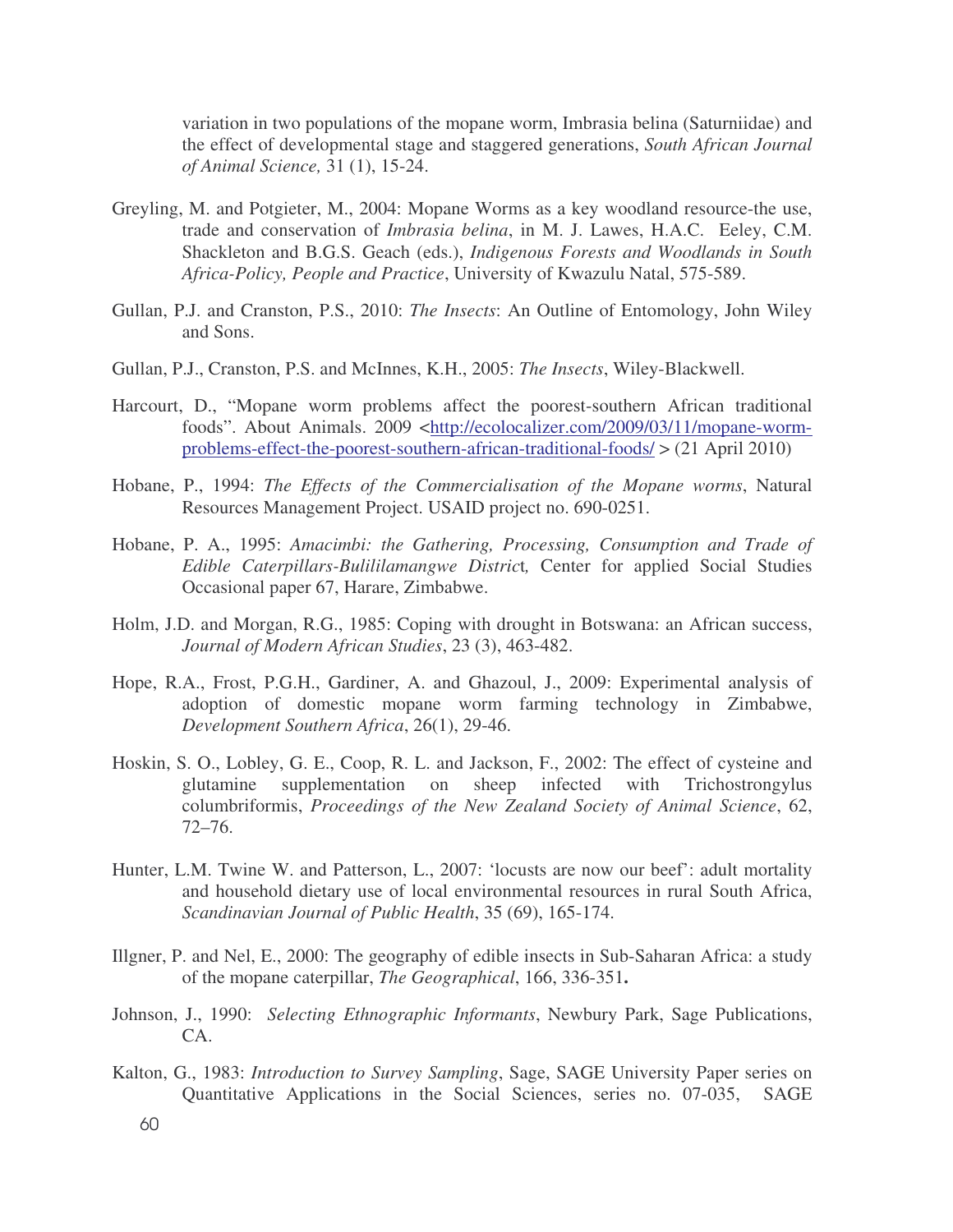Publications, Beverly Hills and London.

- Khare, A., Sarin, M., Saxena, N.C., Palit, S., Bathla, S., Vania, F. and Satyanarayana, M., 2000: *Joint Forest Management: Policy, Practice and Prospects: India Country Policy that Works for Forest and People*, International Institute for Environment and Development (IIED), London.
- Kozanayi, W. and Frost, P., 2002: *Marketing of Mopane Worm in Southern Zimbabwe*, Institute of Environmental Studies, University of Zimbabwe, Harare, Zimbabwe.
- Kruger, F. and Grotzke, A., 2009:Transforming livelihoods: meanings and concepts of drought, coping and risk management in Botswana, in M.J. Casimir (ed.), *Culture and Changing Environment: Uncertainty, Cognition and Risk Management in Cross-cultural Perspective*, Berghahn books, USA, 251-274.
- Lambin, E.F., Turner, B.L., Geist, H.J., Agbola, S.B., Angelsen, A., Bruce, J.W., Coomes, O.T., Dirzo, R., Fischer, G., Folke, C., George, P.S., Homewood, K., Imbernon, J., Leemans, R., Li, X., Moran, E.F., Mortimore, M., Ramakrishnan, P.S., Richards, J.F., Skanes, H., Steffen, W., Stone, G.D., Svedin, U., Veldkamp, T.A., Vogel, C. and Xu, J., 2001: The causes of land-use and land cover change: moving beyond the myths, *Global Environmental Change,* 11, 261-267.
- Laurier, E., 2003: Participant observation in N.J. Clifford and G. Valentine (eds), *Key practices in Geography*, SAGE publications Ltd, London, 133-148.
- Lindlof, T.R. and Taylor, B. C., 2002: *Qualitative Communication Research Practices*, Second Edition, Sage, London.
- Longhurst, R., 2003: Semi-structured interviews and focus groups, in N.J. Clifford and G. Valentine (eds), *Key practices in Geography*, SAGE publications Ltd, London, 101- 132.
- Madibela, O.R., Seitiso, T.K., Thema, T.F. and Letso, M., 2007: Effect of traditional processing practices on chemical composition and in vitro true dry matter digestibility of mophane worm (Imbrasia belina), *Journal of Arid Environments*, 68, 492–500.
- Madibela, O.R., Mokwena, K.K., Nsoso, S.J. and Thema, T.F., 2008: Chemical composition of mopane worm sampled at three sites in Botswana and subjected to different processing, *Tropical Animal Health Production*, 41 (6), 935-942.
- Maviya, J. and Gumbo, D., 2005: Incorporating traditional natural resource management techniques in conventional natural resource management strategies: the case of mopane worms (Amacimbi) management and harvesting in the Buliliamamangwe District, Zimbabwe, *Journal of Sustainable Development in Africa*, 95-107.
- 61 Marais, E., 1996: Omaungu in Namibia: *Imbrasia belina* (*Saturniidae: Lepidoptera*) as a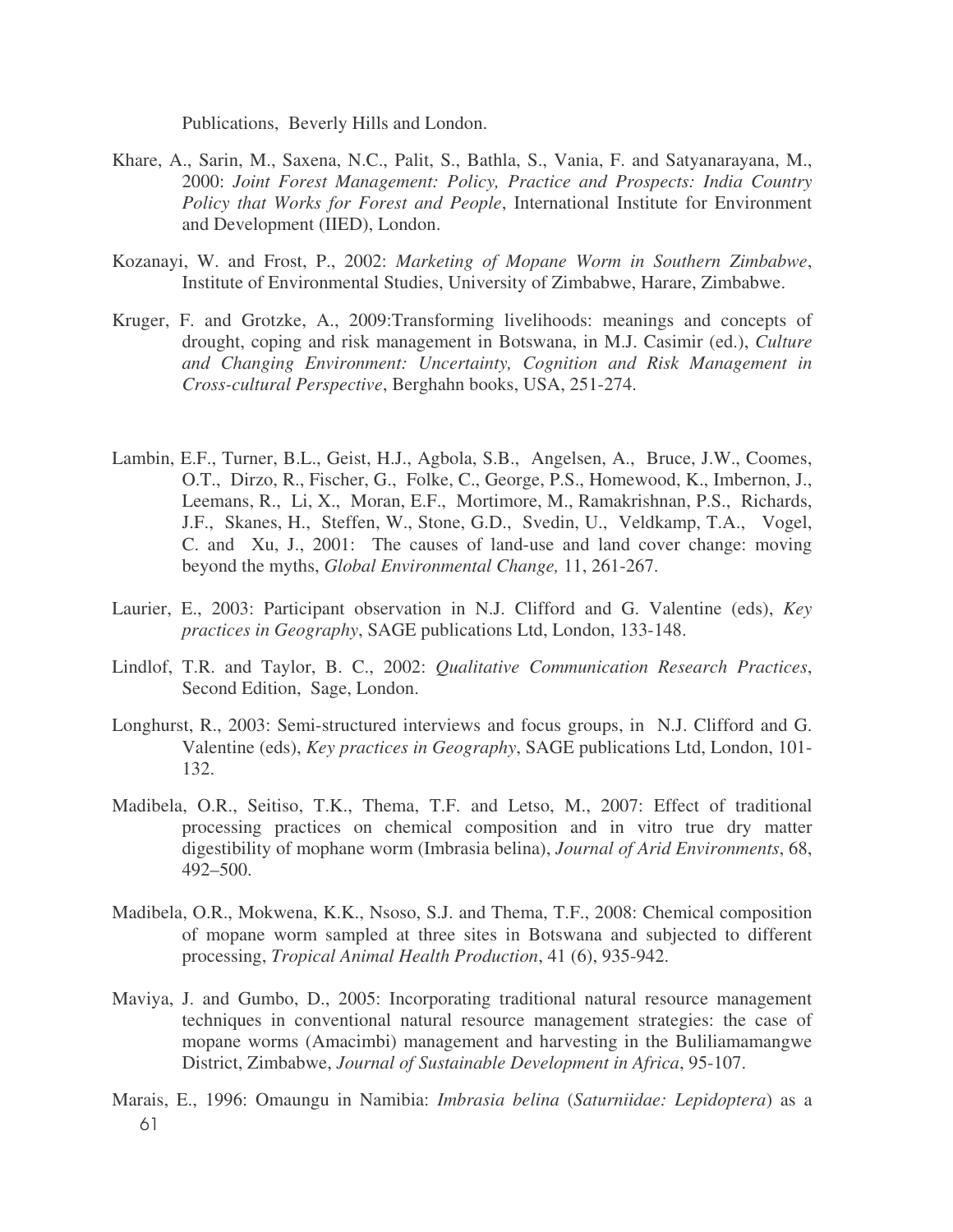commercial resource, in B.A. Gashe. and S.F. Mpuchane, (eds.), *Phane*, Proceedings of the First Multidisciplinary Symposium on Phane 18 June 1996, Department of Biological Sciences, Gaborone, 23-31.

- Martin, G. and Villareal, M., 1997: Gender and sustainability: Re-assessing linkages and issues, *FAO*, Rome.
- Mbata, K.J. and Chidumayo, E.N., 2003: Traditional value of caterpillars (*insecta lipidoptera)* among the Bisa people of Zambia, *Insect Sceience Appl.* 23, 341-354.
- McGregor, J., 1995: Gathered produce in Zimbabwe's communal areas: changing resource availability and use, *Ecology of Food and Nutrition*, 33, 163–93.
- Menzel, P. and D'Aluisio, F., 1998: *Man eating bugs: the art and science of eating Insects*. Material World, Napa, Ten Speed Press**.**
- Miller Jr., G.T., 2002: *Living in the Environment*, 12<sup>th</sup> Edition, Thomson Learning, USA.
- Mojeremane, W. and Kgathi, T., 2005: Seed treatments for enhancing germination of *Colophospermum mopane* seeds: A Multipurpose Tree in Botswana, *Journal of Biological Sciences*, 5(3), 309.
- Molose, V., 1997: Worms, food of the future: plan to help rural communities breed mopanes as cash crop, *Drum,* 233, 66-67.
- *Mmegi The Reporter,* weekly newspaper, Botswana.
- Moruakgomo, M.B.W., 1996: Commercial utilisation of Botswana's veldt products the economics of phane: the dimensions of phane trade, in B.A Gashe and S.F. Mpuchane (eds), *Phane*, Proceedings of the First Multidisciplinary Symposium on Phane 18 June 1996, Department of Biological Sciences, Gaborone, 32-45.
- Motshegwe, S. M., Holmback, J. and Yeboah, S. O., 1998: General properties and fatty acid composition of the oil from the Mophane caterpillar, Imbrasia belina, *Journal of American Oil Chemical Society*, 75, 725–728.
- Mpuchane, S., Gashe, B.A., Allotey, J., Siame, B., Teferra, G. and Ditlhogo, M., 2000: Quality deterioration of phane, the edible caterpillar of an emperor moth *Imbrasia belina, Food Control,* 11, 453–458.
- Musvoto, C., Mapaure, I., Gondo, T., Ndeinoma, A. and Mujawo, T., 2007: *Reality and Preference in Community Mopane (Colophospermum Mopane) Woodland Management in Zimbabwe and Namibia*, *PWASET* 22,1307-6884.
- Mutanga, E., 2009: Management of Miombo forest resources by communities-is it a reality?, unpublished paper, Southern Alliance for Indigenous Resouces.

Ndangalasi, H.J., Bitariho, R. and Dovie, D.B.K., 2006: harvesting of non-timber forest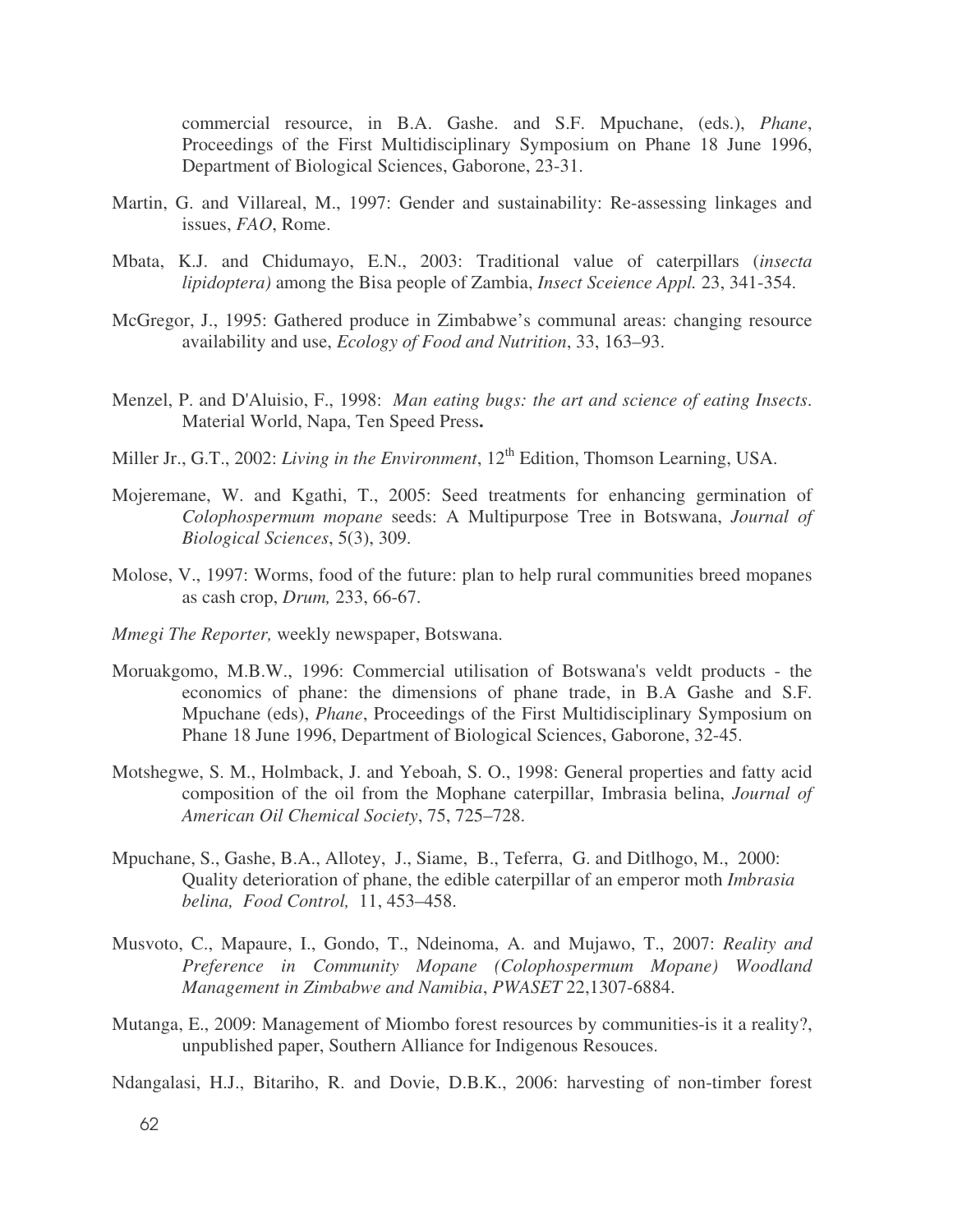products and implications for conservation in two montane forests in East Africa, *Biological Conservation*, 134(2), 242-250.

- Ohiokpehai, O., Bulawayo, B.T., Mpotokwane, S., Sekwati, B. and Bertinuson, A., 1996: Expanding the use of phane, nutritionally rich local food, in B.A Gashe, and S.F. Mpuchane (eds), *Phane*, Proceedings of the First Multidisciplinary Symposium on Phane 18 June 1996, Department of Biological Sciences, Gaborone,, 46-55.
- Okezie, O.A., Kgomotso, K.K. and Letswiti, M.M., 2010: Mopane worm allergy in a 36 year old woman: a case report, *Journal of Medical Case Reports*, 4 (42), 1-4.
- Onigbinde, A.O. and Adamolekun, B., 1998: The nutrient value of *Imbrasiabelina lepidoptera:* saturnidae(madona), *Central Africa J. Med,* 44(5), 125-127.
- Oxford, 1998: *Advanced Learner's Dictionary, Special Price Edition*, Oxford University Press, Oxford.
- Patton, M. Q., 2002: *Qualitative Research and Evauation Methods,* Sage Publications, CA.
- Patton, M. Q., 1990: *Qualitative evaluation and research practices* (2nd ed.),Newbury Park, Sage Publications, CA
- Powell, E. and Steele, S., 1996: *Collecting Evaluation Data: Direct Observation*, University of Wisconsin-Extension.
- Prescott-Allen, R., 2001: *The Well-being of Nations: A Country-by-Country Index of Quality of Life and the Environment,* in cooperation with International Development Research centre, IUCN, Island Press, Washington.
- Rasengwatshe, A. and Madibela, O.R., 2005: Rumen degradability of Imbrasia belina (mopane worm) and carcass meal, *Journal of Animal and Veterinary Advances* 4**(**12), 1021-1024.
- Rebe, M., 1999: The Sustainable Use of Mopane Worms as a Harvestable Protein Source for Human Consumption: Local Perceptions, unpublished M.Sc. Thesis, University of Pretoria.
- Rice, S., 2003: Sampling in Geography, in N.J. Clifford and G. Valentine (eds), *Key Practices in Geography*, SAGE Publications, 223-247.
- Roberts, C., 1998: Long-term costs of the mopane worm harvest, *Oryx*, 32(1), 6-8.
- Rusnak, G., 1997: Co-management of natural resources in Canada: A review of concepts and case studies, working paper series, IDRC, CRDI.
- Salma, N.T., Lorbach, I. and Karmann, M., 2001: Gender knowledge about NTFPs,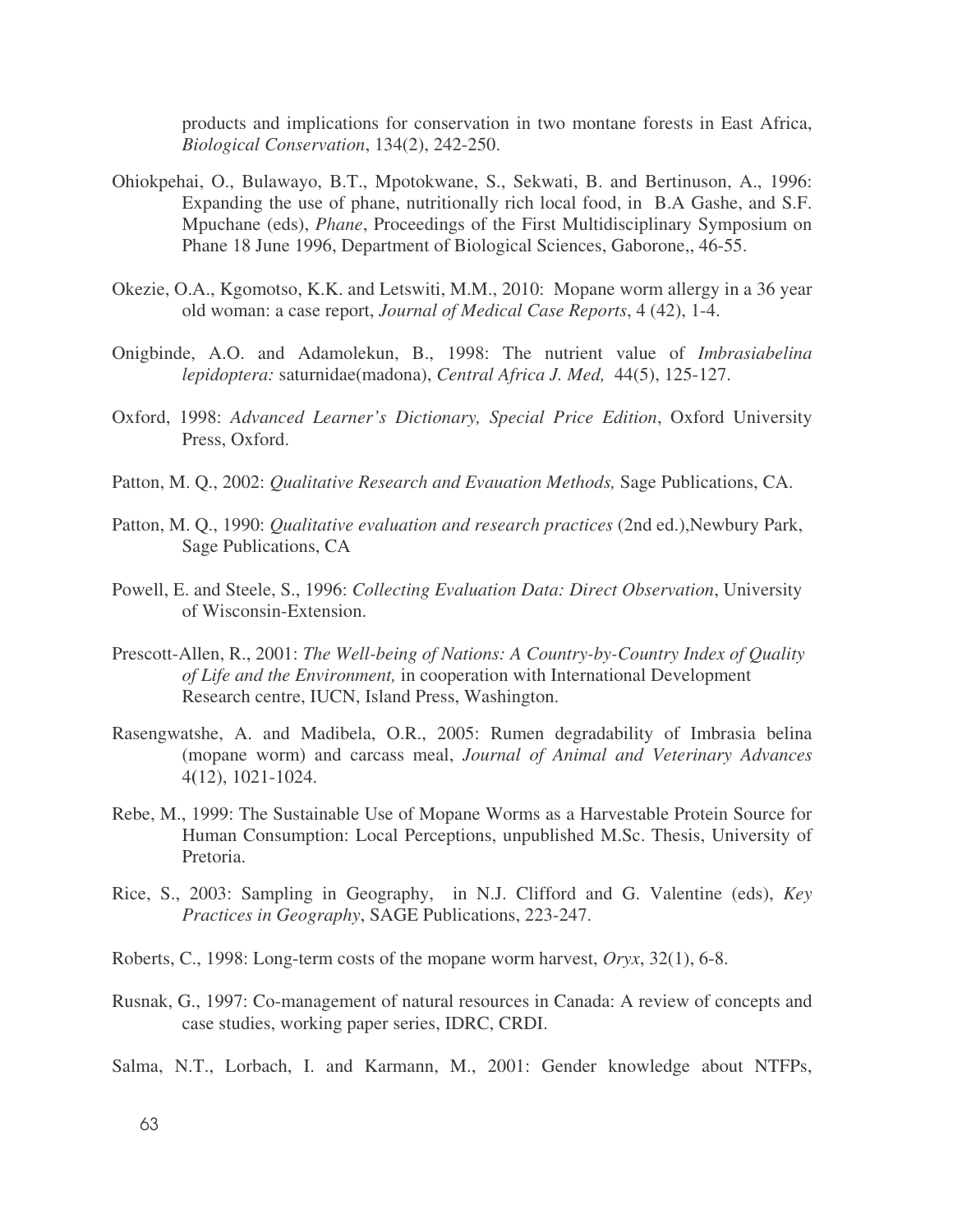*European Tropical Forest Research Network News*, (32), 27-29.

- Sekhwela, M.B.M., 1989: The nutritive value of mophane bread–mophane insect secretion (Maphote or Maboti), Botswana Notes and Records 20, 151–153.
- Shackleton, C. M. and Shackleton, S. E., 2000: Direct use values of savanna resources: a case study of the Bushbuckridge lowveld, South Africa, *Journal of Tropical Forest Products*, 6, 21–40.
- Shackleton, C., 2009: Will the real custodian of natural resource management please stand up, *South African Journal of Science*, 105 (3-4), 91-93.
- Sinha, A. and Bawa, K.S., 2001: Harvesting techniques, hemiparasites and fruit production in two non-timber forest tree species in south India, *Forest Ecology and Management*, 168, 289-300.
- Southern African Regional Poverty Network, 2007: *Botswana: Annual Poverty Monitoring Report,* Poverty Strategy Unit, Gaborone.
- Stack, J., Dorward, A., Gondo, T., Frost, P., Taylor, F. and kurebgaseka, N., with gwavuya, S., Musitini, T., Rutamaba, W., Tlotlego, S. and Zhou, R., 2003: Mopane worm utilisation and rural livelihoods in Southern Africa, Unpublished Paper Presented at The International conference on Rural Livelihoods, Forests and Biodiversity.
- Stack J. and Ghazoul, J., 2002: Mopane woodlands and the mopane worm: enhancing rural livelihoods and resource sustainability, PFID, Project No. R7822.
- Styles, C., 1995: *The Mopane worm - too profitable for its own good*? Our Living World.
- Styles, C.V., 1996: The biological ecology of *Imbrasia belina* (*Saturniinae, Saturniidae*) with reference to its behaviour, physiology, distribution, population dynamics, impact within mophane veld and utilisation within South Africa, in B.A Gashe and S.F. Mpuchane (eds), *Phane*, Proceedings of the First Multidisciplinary Symposium on Phane 18 June 1996, Department of Biological Sciences, 9-13.
- Swetnam, D., 2000: *Writing your Dissertation: The Bestselling Guide to Planning, Preparing and Presenting First-Class Work*, How to Books Ltd, UK.
- Taylor, F., 1981: Ecology and evolution of physiological time in insects, *Am Nat,* 117, 1-23.
- Teferra, G., Allotey, J., Mpuchgane, S.F., Siame, A.B. and Gashe, B.A. 1996: The nutrient composition of the leaves of *Colophospermum mopane* and *Scelerocarya birrea* and their quality as food for mopane worms, in B.A Gashe and S.F. Mpuchane (eds), *Phane*, Proceedings of the First Multidisciplinary Symposium on Phane 18 June 1996, Department of Biological Sciences, 69-70.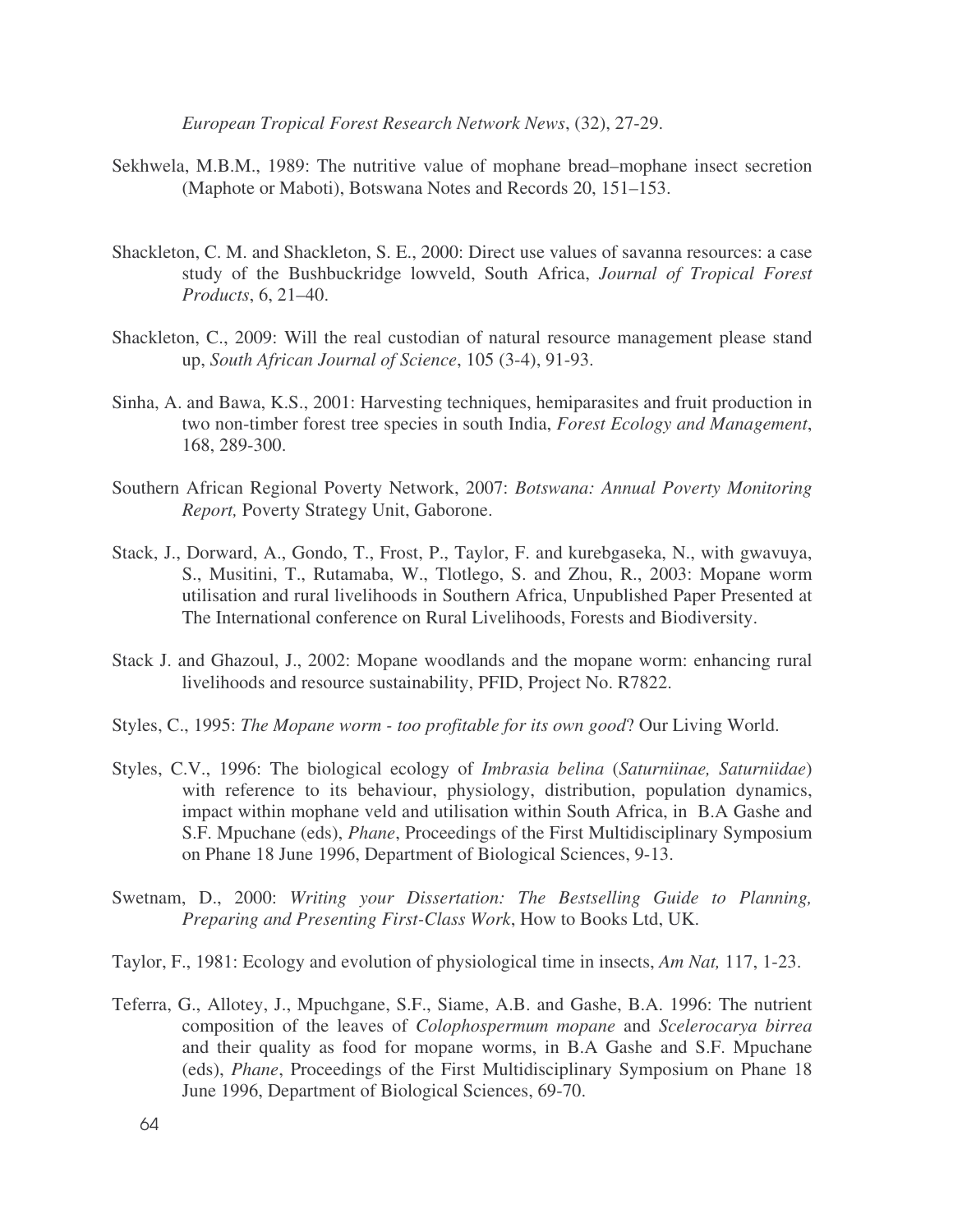- Teffo, L.S., Toms, R.B. and Eloff, J.N., 2007: Preliminary data on the nutritional composition of the edible stink-bug, *Ecosternum delegorguei* Spinola, consumed in Limpopo Province, South Africa, *South African Journal of Science* 103, 434-436.
- Timberlake, J., 1996: Colophospermum mopane a tree for all seasons, in P.T. Mushove, E.M. Shumba and F. Matose (eds.), *Sustainable Management of Indigenous Forests in the dry tropics*, Zimbabwe Forestry Commission.
- Toms, R. and Thangwana, M., "On The Trail of Missing Mopane Worms" Science in Africa". 2005 <http://www.scienceinafrica.co.za.2005/january/mopane.htm>

(19 February 2009).

- United Nations Environment Programme., 2006: *Africa Environment Outlook 2-our Environment, Our Wealth,* Progress Press Ltd, Malta.
- United Nations Development Programme, "Reclaiming the land Sustaining the Livelihoods". 2004 <http://www.undp.org/gef/documents/publications/landdeg\_brochure2004.pdf>

(20 May 2009).

van Voorthuizen, E.G., 1976: The mophane tree, *Botswana Notes and Records*, 8, 223–261.

- Warner, K., McCall, E. and Garner, S., 2008: The role of NTFPs in poverty alleviation and biodiversity conservation, *Proceedings of the International Workshop on the theme in Ha Noi, June 2007*, IUCN, Viet Nam.
- Wunder, S., 2001: Poverty alleviation and tropical forests what scope for synergies? *World Development*, 29 (11), 1817-1833.
- (www.unbotswana.org.bw/about\_b.html) (21 April 2010)

<www.statpac.com> (20 May 2009)

- Yen, A.L., 2009: Entomophagy and insect conservation: some thoughts for digestion, *Journal of Insect Conservation*, 13 (6), 667-670.
- Zinzombe, I.M. and George, S., 1994: Larval lipid quality of Lepidoptera, Gonimbrasia belina, *Botswana Notes and Records*, 26,167–173.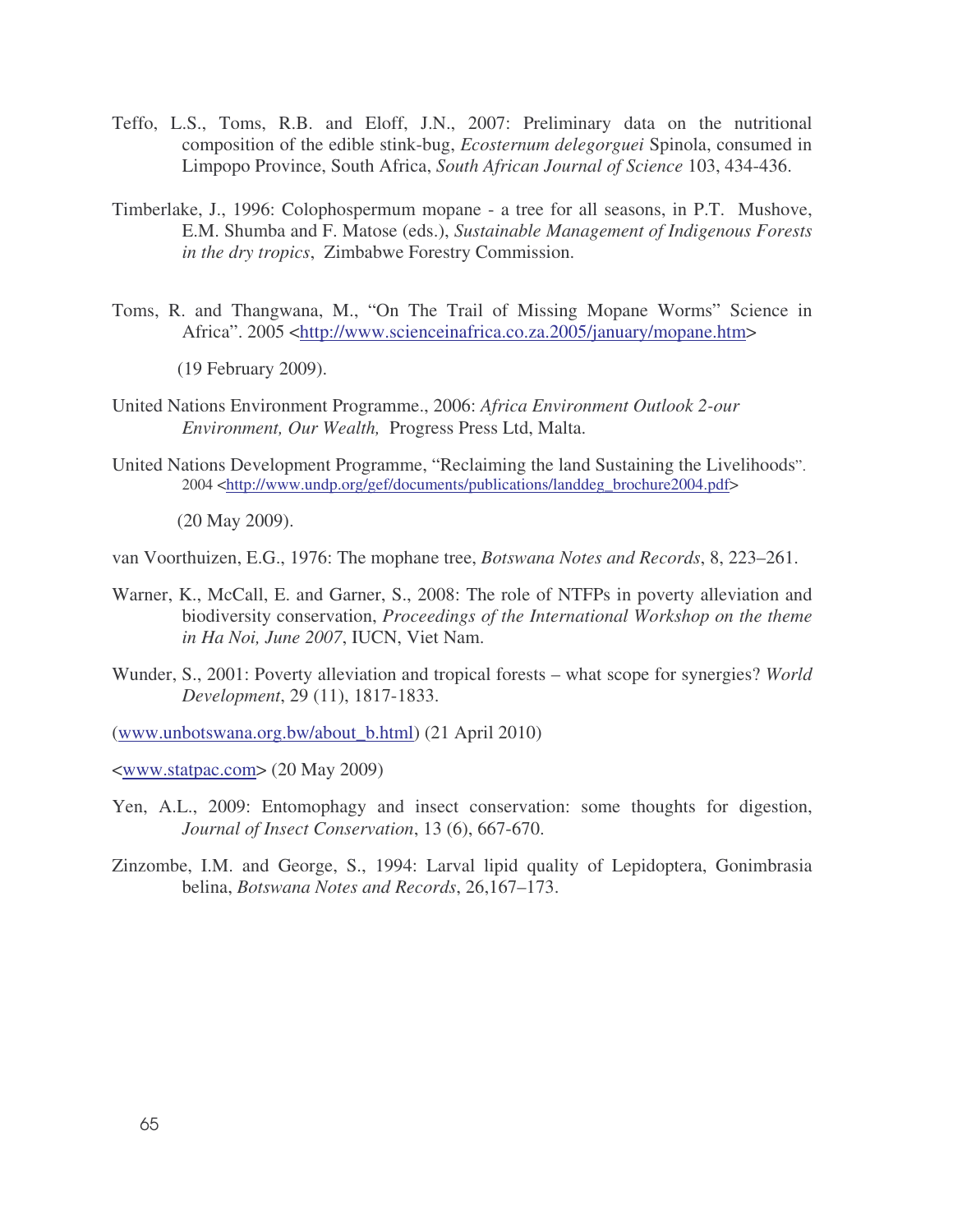## **Appendix A**

**Key Informants** (Department of Forestry and Range Resources)

The questions serve to collect information about the evolution of harvesting practices of mopane worms and how the modern practices are destructive

| 1. Position of                                                                                                       |  |  |  |
|----------------------------------------------------------------------------------------------------------------------|--|--|--|
|                                                                                                                      |  |  |  |
| 2. Sex: female/Male                                                                                                  |  |  |  |
| 3. Age                                                                                                               |  |  |  |
| $20 - 29$                                                                                                            |  |  |  |
| 30-39                                                                                                                |  |  |  |
| $40+$                                                                                                                |  |  |  |
| 4. what role does your organisation play concerning the harvesting and use of                                        |  |  |  |
| natural                                                                                                              |  |  |  |
|                                                                                                                      |  |  |  |
|                                                                                                                      |  |  |  |
|                                                                                                                      |  |  |  |
|                                                                                                                      |  |  |  |
| <u> 1989 - Johann John Stone, markin film ar yn y brenin y brenin y brenin y brenin y brenin y brenin y brenin y</u> |  |  |  |
| 5. what traditional mopane worm harvesting practices is your organisation aware                                      |  |  |  |
| of?                                                                                                                  |  |  |  |
|                                                                                                                      |  |  |  |
|                                                                                                                      |  |  |  |
|                                                                                                                      |  |  |  |
| 6. what modern mopane worm harvesting practices is your organisation aware                                           |  |  |  |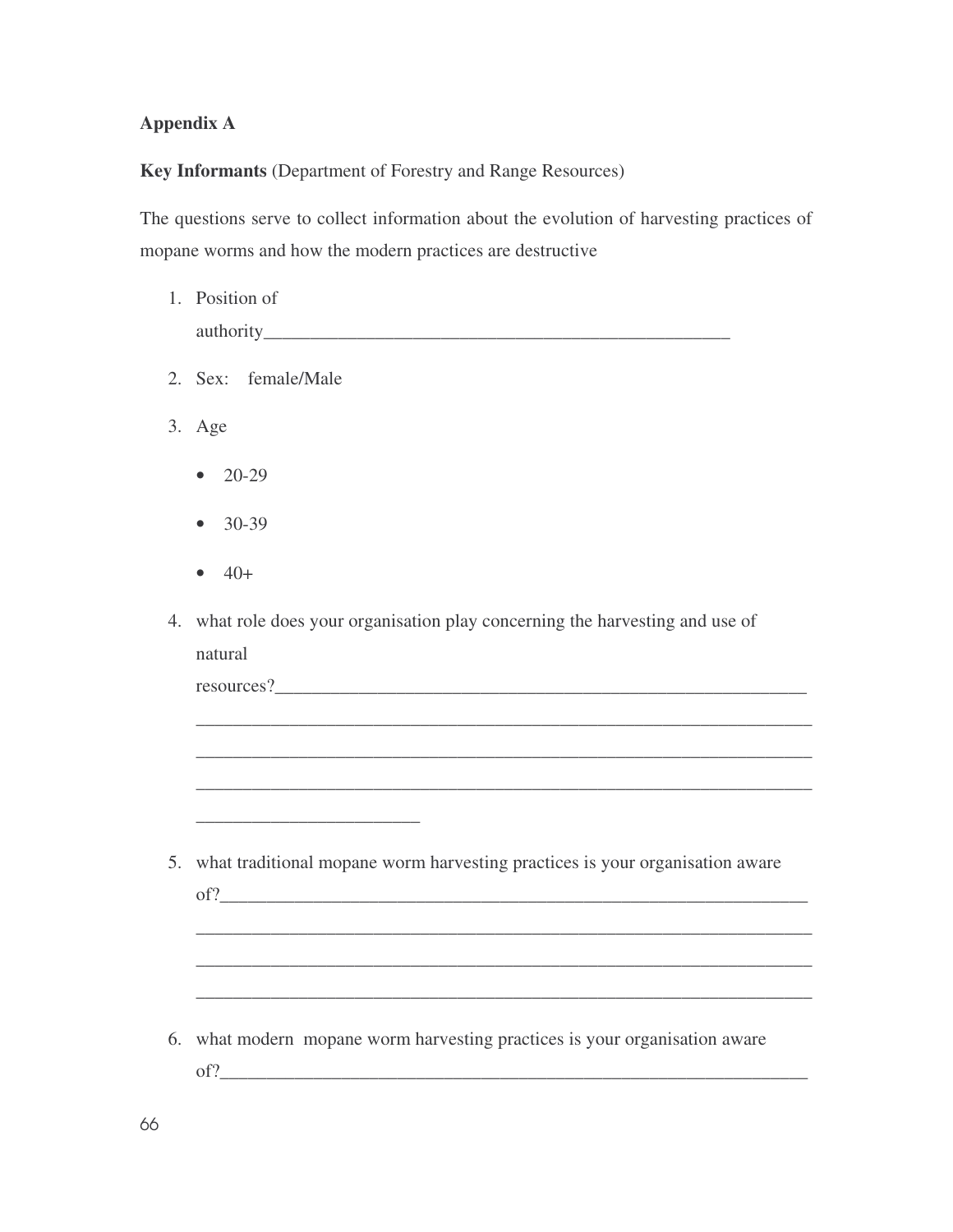| 7. can you explain why there is change in practices of harvesting mopane<br>worms?<br>,我们也不能在这里的人,我们也不能在这里的人,我们也不能在这里的人,我们也不能在这里的人,我们也不能在这里的人,我们也不能在这里的人,我们也不能在这里的人,我们也<br><u> 1989 - John Stone, Amerikaansk politiker (* 1908)</u> |
|--------------------------------------------------------------------------------------------------------------------------------------------------------------------------------------------------------------------------------------|
| 8. what are the impacts of modern harvesting                                                                                                                                                                                         |
|                                                                                                                                                                                                                                      |

Thank you for your time.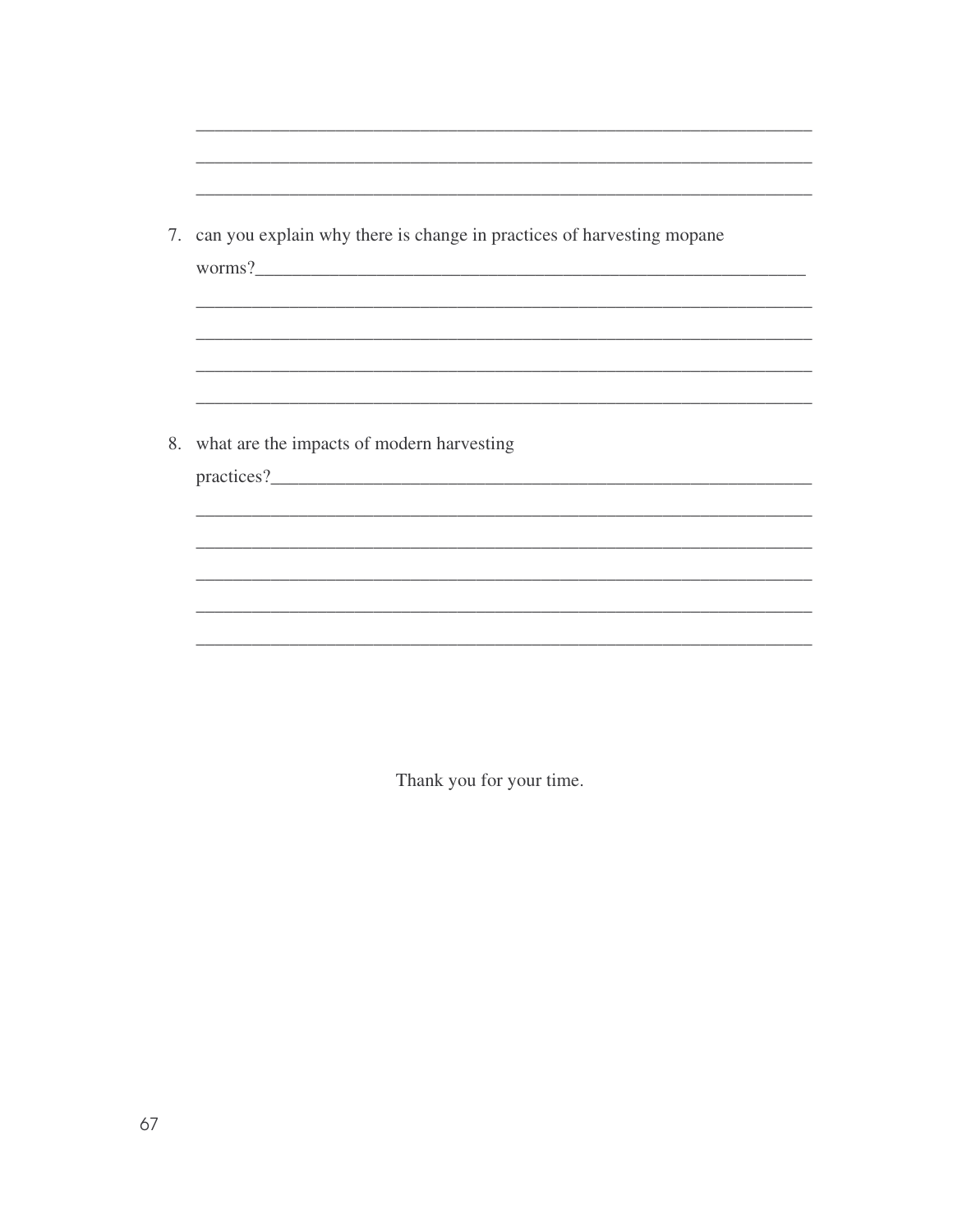## **Appendix B**

Semi-structured interview questions for mopane worm harvesters (Tamasane & Kgagodi harvesters)

| Sex of respondent:____                                      |                                 |          |  |  |  |
|-------------------------------------------------------------|---------------------------------|----------|--|--|--|
| Age Category:                                               | Interviewer:___________________ |          |  |  |  |
| 18-24<br>$\bullet$                                          |                                 |          |  |  |  |
| 25-34                                                       |                                 |          |  |  |  |
| 35-44<br>$\bullet$                                          |                                 |          |  |  |  |
| $45+$<br>$\bullet$                                          |                                 |          |  |  |  |
| Village: _________________                                  |                                 |          |  |  |  |
| Issue/question/problem                                      | <b>Notes</b>                    | Comments |  |  |  |
| How long have you<br>harvesting<br>been<br>mopane worms?    |                                 |          |  |  |  |
| Less than 5<br>$\bullet$<br>years                           |                                 |          |  |  |  |
| $10-20$ yrs<br>$\bullet$                                    |                                 |          |  |  |  |
| $20+$ yrs<br>$\bullet$                                      |                                 |          |  |  |  |
| Traditional<br>harvest<br>practices of mopane<br>worms      |                                 |          |  |  |  |
| harvest<br>Current<br>practices of mopane<br>worms          |                                 |          |  |  |  |
| Causes of shift from<br>traditional to current<br>practices |                                 |          |  |  |  |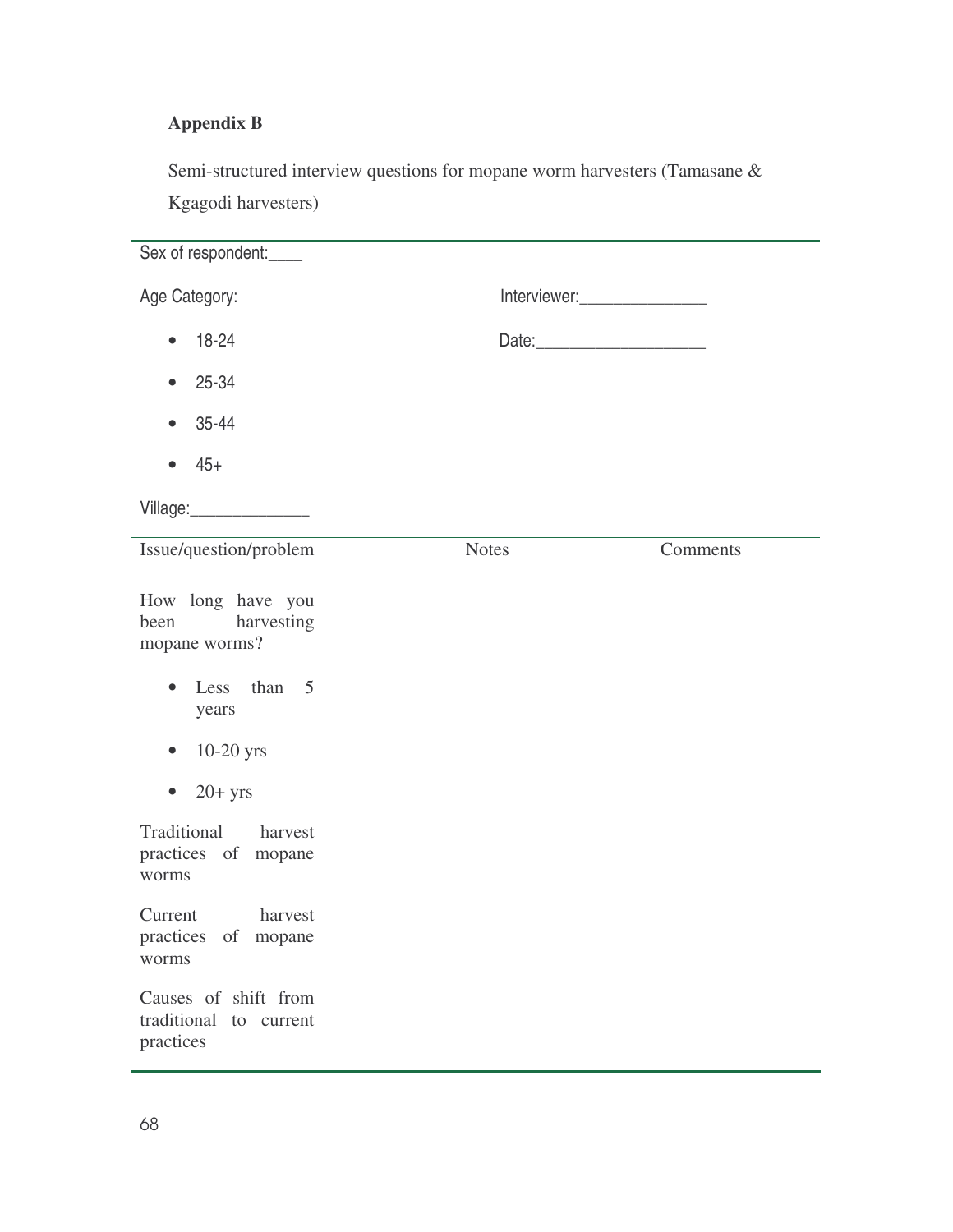Which practices do you use? Why?

What are your perceptions on the<br>current harvesting harvesting practices?

(If a long-term harvester) is there any evidence of more or less worms in the field since 2000?

(If there are fewer worms) what are the causes of the disappearance of mopane worms?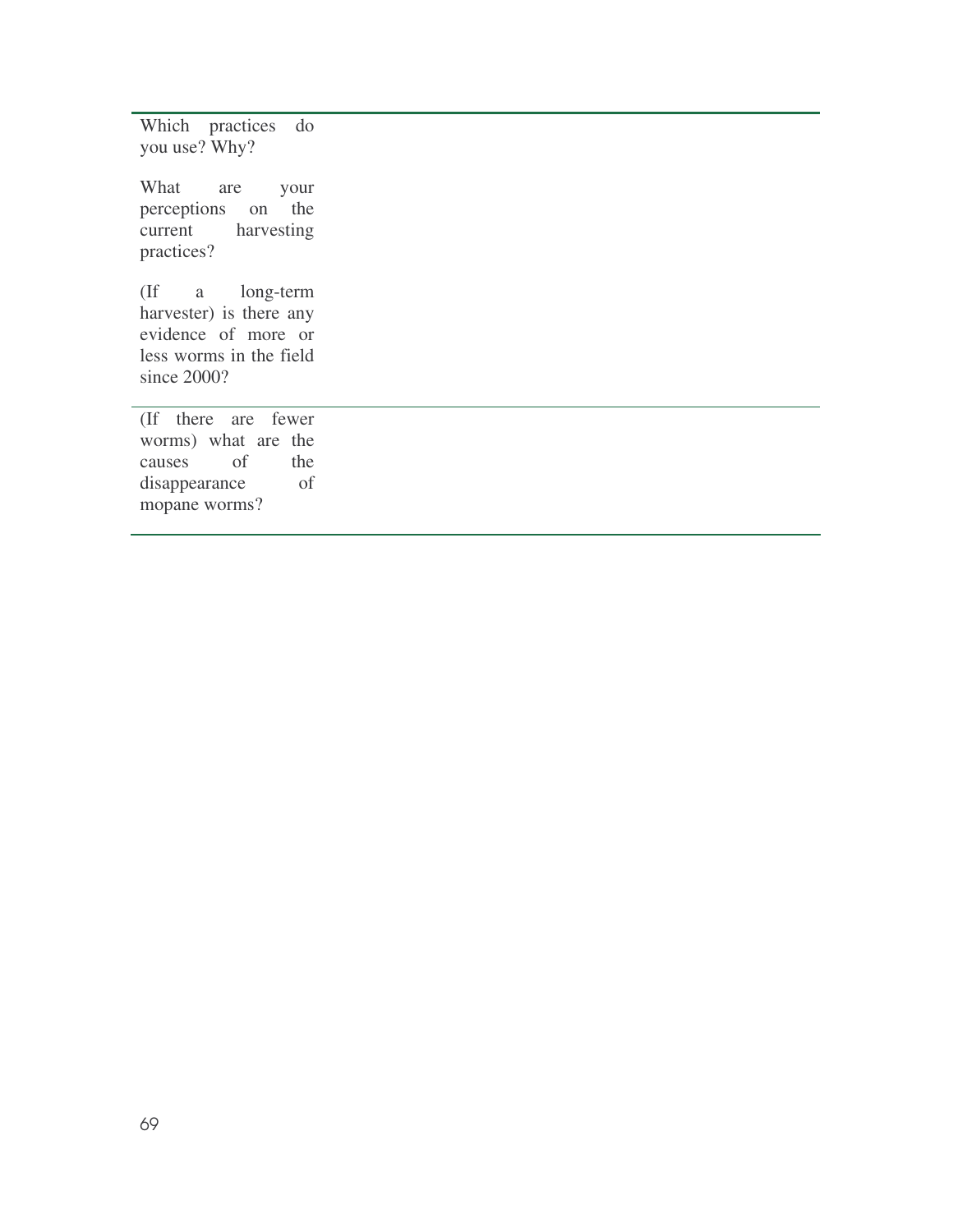## **Appendix C**

| Mopane worm harvesters (Informal Settlements) |  |  |  |
|-----------------------------------------------|--|--|--|
|-----------------------------------------------|--|--|--|

| Sex of respondent:                                                                        |                                |          |  |  |  |
|-------------------------------------------------------------------------------------------|--------------------------------|----------|--|--|--|
| Age Category:                                                                             | Interviewer:__________________ |          |  |  |  |
| 18-24<br>$\bullet$                                                                        | Date:                          |          |  |  |  |
| 25-34                                                                                     |                                |          |  |  |  |
| 35-44                                                                                     | No. of people in the family:   |          |  |  |  |
| $45+$<br>$\bullet$                                                                        |                                |          |  |  |  |
|                                                                                           |                                |          |  |  |  |
| Issue/question/problem                                                                    | Notes                          | Comments |  |  |  |
| How long have you<br>harvesting<br>been<br>mopane worms?                                  |                                |          |  |  |  |
| Less than 5<br>$\bullet$<br>years                                                         |                                |          |  |  |  |
| $10-20$ yrs<br>$\bullet$                                                                  |                                |          |  |  |  |
| $20+$ yrs<br>$\bullet$                                                                    |                                |          |  |  |  |
| Describe how you<br>harvest mopane worms                                                  |                                |          |  |  |  |
| Why do you harvest<br>mopane worms                                                        |                                |          |  |  |  |
| What is the advantage<br>of staying in<br>an<br>informal settlement<br>than at your home? |                                |          |  |  |  |